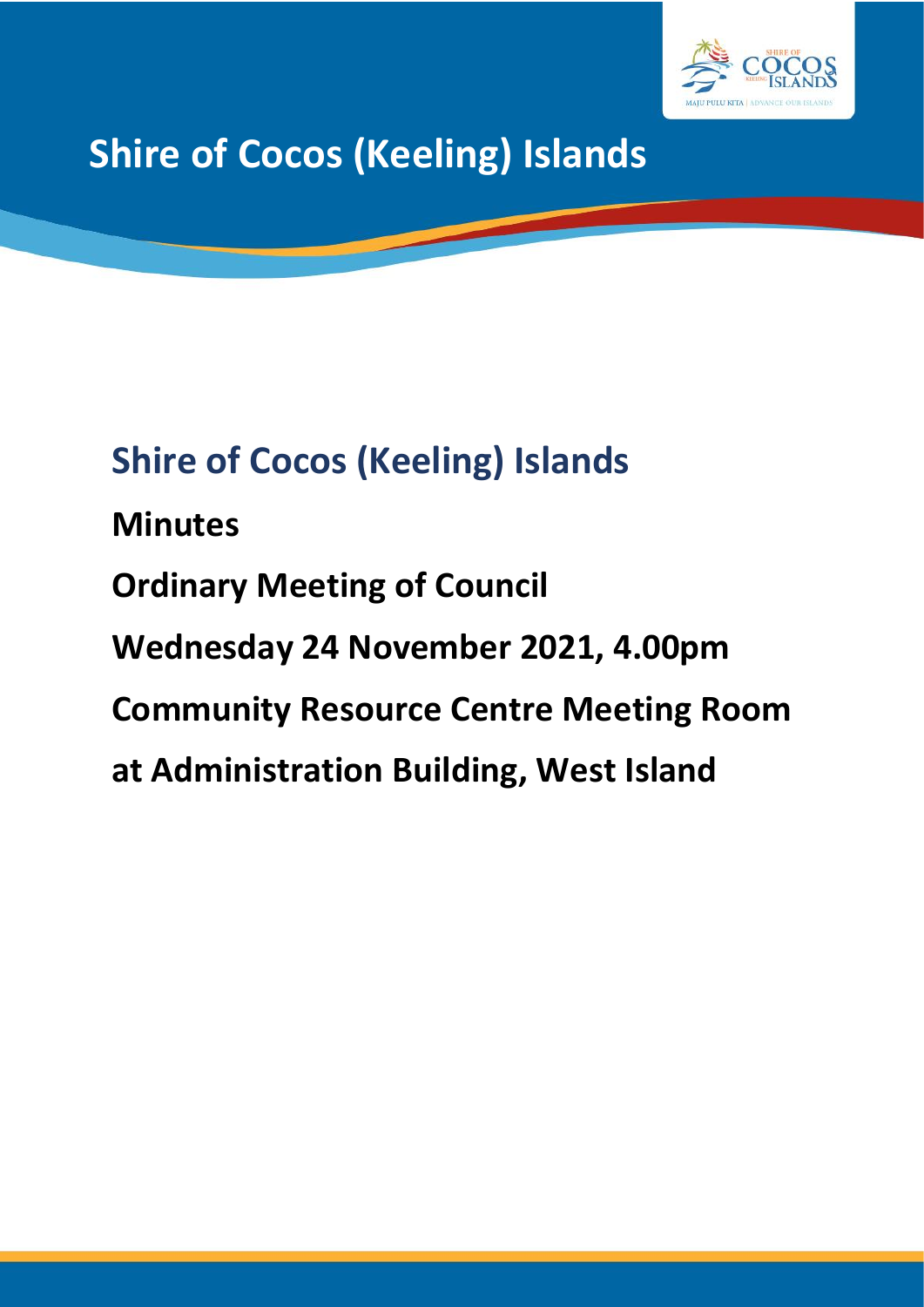

# **Disclaimer**

Members of the public should note that in any discussion regarding any planning or other application that any statement or intimation of approval made by any member or officer of the Shire during the course of any meeting is not intended to be and is not to be taken as notice of approval from the Shire. No action should be taken on any item discussed at a Council meeting prior to written advice on the resolution of the Council being received. Any plans or documents contained in this document may be subject to copyright law provisions (Copyright Act 1968, as amended) and the express permission of the copyright owner(s) should be sought prior to the reproduction.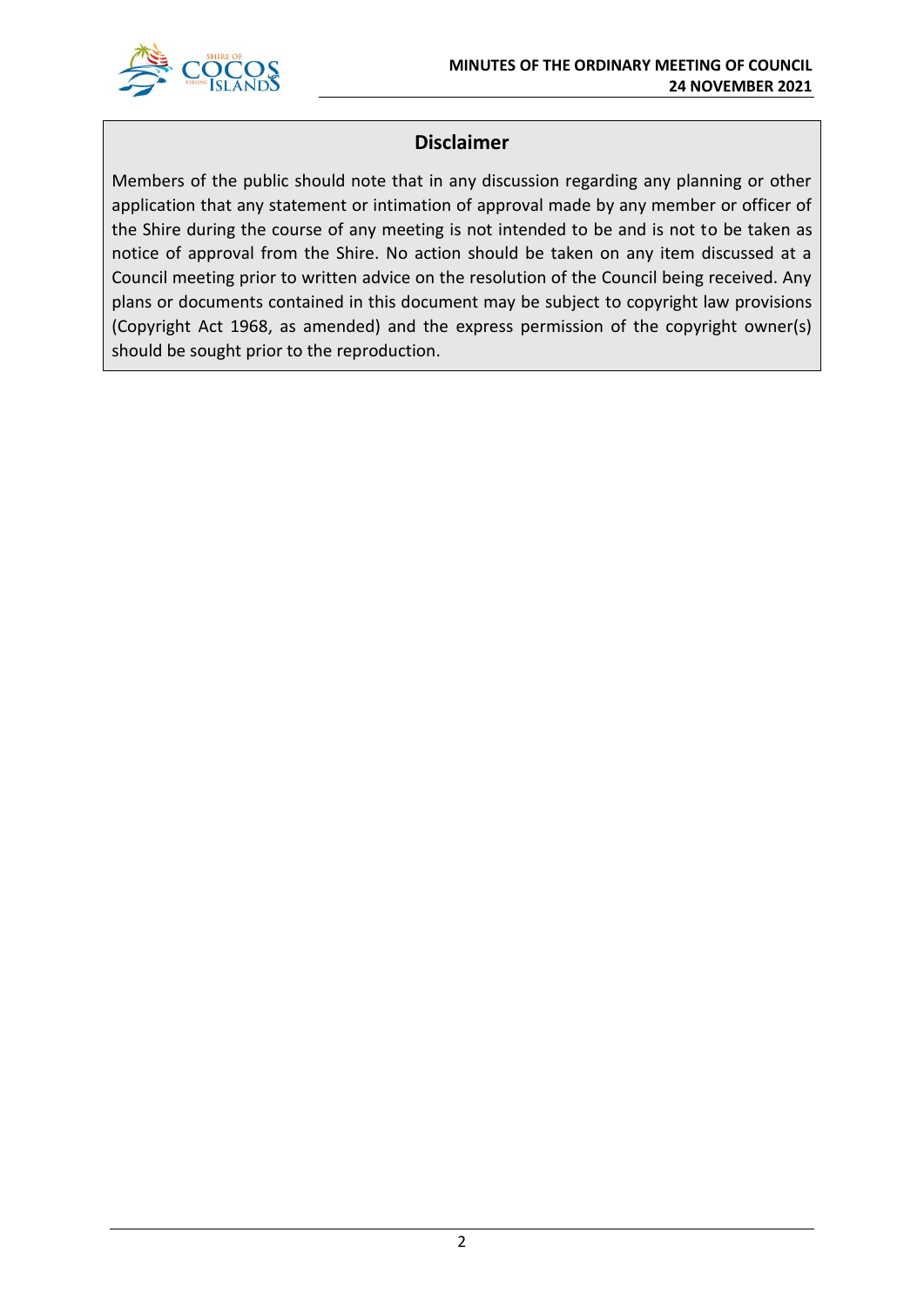

# **OUR VALUES**

**Service**

Provide the best service we can.

We serve the community and each other.

#### **Accountability**

We take responsibility for our own actions.

We do what we say we will do.

Mistakes are an opportunity to learn.

#### **Support**

We support our team and our community.

Look for opportunities to help each other.

#### **Respect**

We respect and value others.

Our interactions are always respectful towards others.

### **Integrity**

We will be honest and transparent with all our dealings.

Maintain confidentiality.

Trust each other.

#### **Achievement**

Being proactive and enabling the outcomes.

Be creative and think outside the square.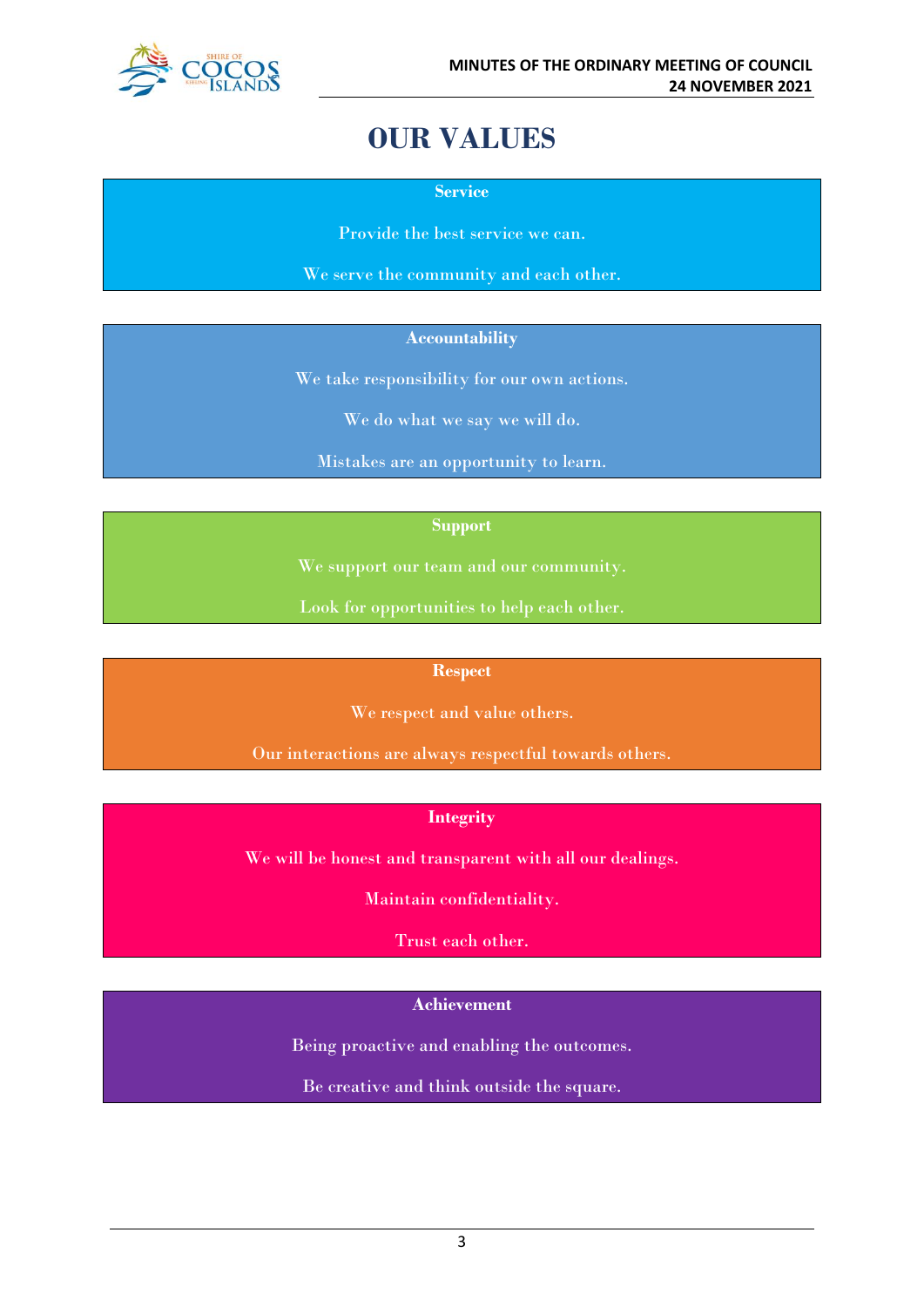

#### **TABLE OF CONTENTS**

| <b>ITEM</b>                   | <b>SUBJECT</b>                                                                   |    |
|-------------------------------|----------------------------------------------------------------------------------|----|
| $\mathbf{1}$                  | <b>OPENING/ANNOUNCEMENTS OF VISITORS</b>                                         |    |
| $\overline{2}$                | ATTENDANCE/APOLOGIES/LEAVE OF ABSENCE (PREVIOUSLY<br><b>APPROVED)</b>            |    |
| $\overline{\mathbf{3}}$       | RESPONSE TO PREVIOUS PUBLIC QUESTIONS TAKEN ON NOTICE                            | 6  |
| 4                             | <b>PUBLIC QUESTION TIME</b>                                                      | 6  |
| 5                             | <b>LEAVE OF ABSENCE</b>                                                          | 7  |
| 5.1                           | LEAVE OF ABSENCE (PREVIOUSLY APPROVED)                                           | 8  |
| 5.2                           | <b>APPLICATION FOR LEAVE OF ABSENCE</b>                                          | 8  |
| 6                             | PETITIONS/DEPUTATIONS/PRESENTATIONS                                              | 8  |
| 7                             | <b>CONFIRMATION OF MINUTES OF PREVIOUS MEETINGS</b>                              | 8  |
| 8                             | ANNOUNCEMENTS BY THE PRESIDING MEMBER AND COUNCILLORS                            | 9  |
| 9                             | <b>DECLARATION OF INTERESTS</b>                                                  | 9  |
| 10                            | <b>REPORT AND RECOMMENDATIONS FROM COMMITEES</b>                                 | 9  |
|                               | <b>REPORTS OF OFFICERS</b>                                                       |    |
| 10.1                          | <b>FINANCE</b>                                                                   |    |
| 10.1.1                        | <b>MONTHLY FINANCIAL REPORT - OCTOBER 2021</b>                                   | 10 |
| 10.1.2                        | SCHEDULE OF ACCOUNTS PAID FOR THE PERIOD 1 OCTOBER 2021 TO 31                    |    |
| 10.2                          | OCTOBER 2021                                                                     |    |
|                               | <b>LEASES</b>                                                                    |    |
| 10.2.1                        | EXPRESSIONS OF INTERESTS - PART LOT 45 HOME ISLAND LIA SHED 2                    | 18 |
| 10.3                          | <b>PLANNING/BUILDING</b>                                                         |    |
| 10.3.1                        | PROPOSED CHALETS - THE BIG BARGE ART CENTRE, WEST ISLAND                         | 23 |
| 10.3.2                        | PROPOSED OUTBUILDING - LOT 101 (HOUSE 1) QANTAS CLOSE, WEST<br><b>ISLAND</b>     | 31 |
| 10.3.3                        | PROPOSED WEST ISLAND WATER DESALINATION PLANT                                    | 35 |
| 10.4<br><b>ADMINISTRATION</b> |                                                                                  |    |
| <b>NIL</b>                    |                                                                                  | 40 |
| 11                            | <b>MINUTES TO BE RECEIVED</b>                                                    | 40 |
| 12                            | <b>ELECTED MEMBERS MOTIONS OF WHICH PREVIOUS NOTICE HAS BEEN</b><br><b>GIVEN</b> | 40 |
| 13                            | <b>MOTIONS WITHOUT NOTICE WITH LEAVE OF COUNCIL</b>                              | 40 |
| 14                            | <b>MATTERS BEHIND CLOSED DOORS</b>                                               | 40 |
| 15                            | <b>MATTERS RELATING TO THE LAND TRUSTS</b>                                       | 40 |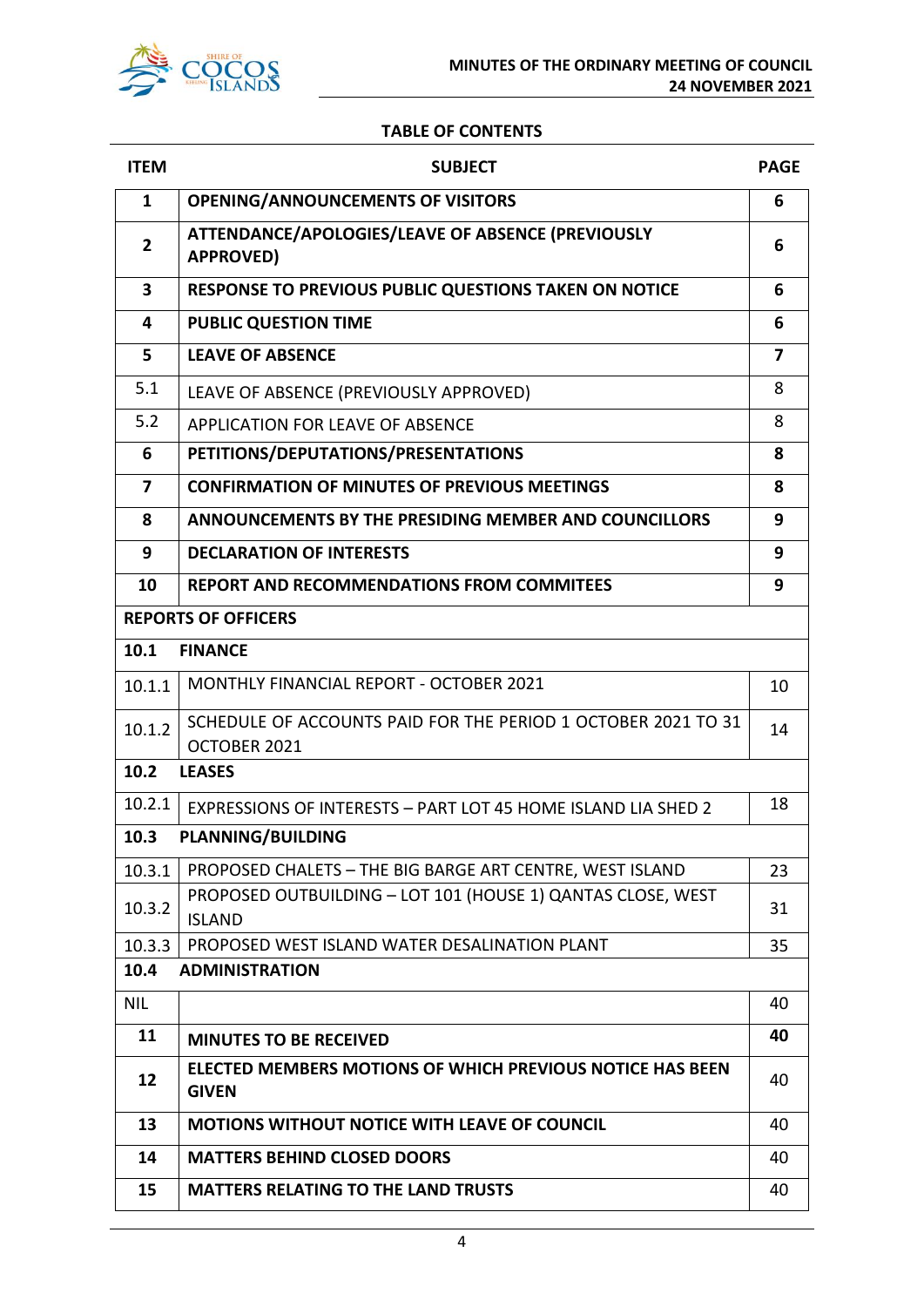

| 15.1       | <b>TRUSTS ADMINISTRATION</b>                               | 42 |
|------------|------------------------------------------------------------|----|
| <b>NIL</b> |                                                            | 42 |
| 15.2       | <b>TRUSTS LEASES</b>                                       | 42 |
| <b>NIL</b> |                                                            | 42 |
| 15.3       | <b>TRUSTS FINANCE</b>                                      | 42 |
| <b>NIL</b> |                                                            | 42 |
| 16         | NEW BUSINESS OF AN URGENT NATURE INTRODUCED BY DECISION OF | 42 |
|            | <b>MEETING (LATE ITEM)</b>                                 |    |
| 17         | <b>CLOSURE</b>                                             | 42 |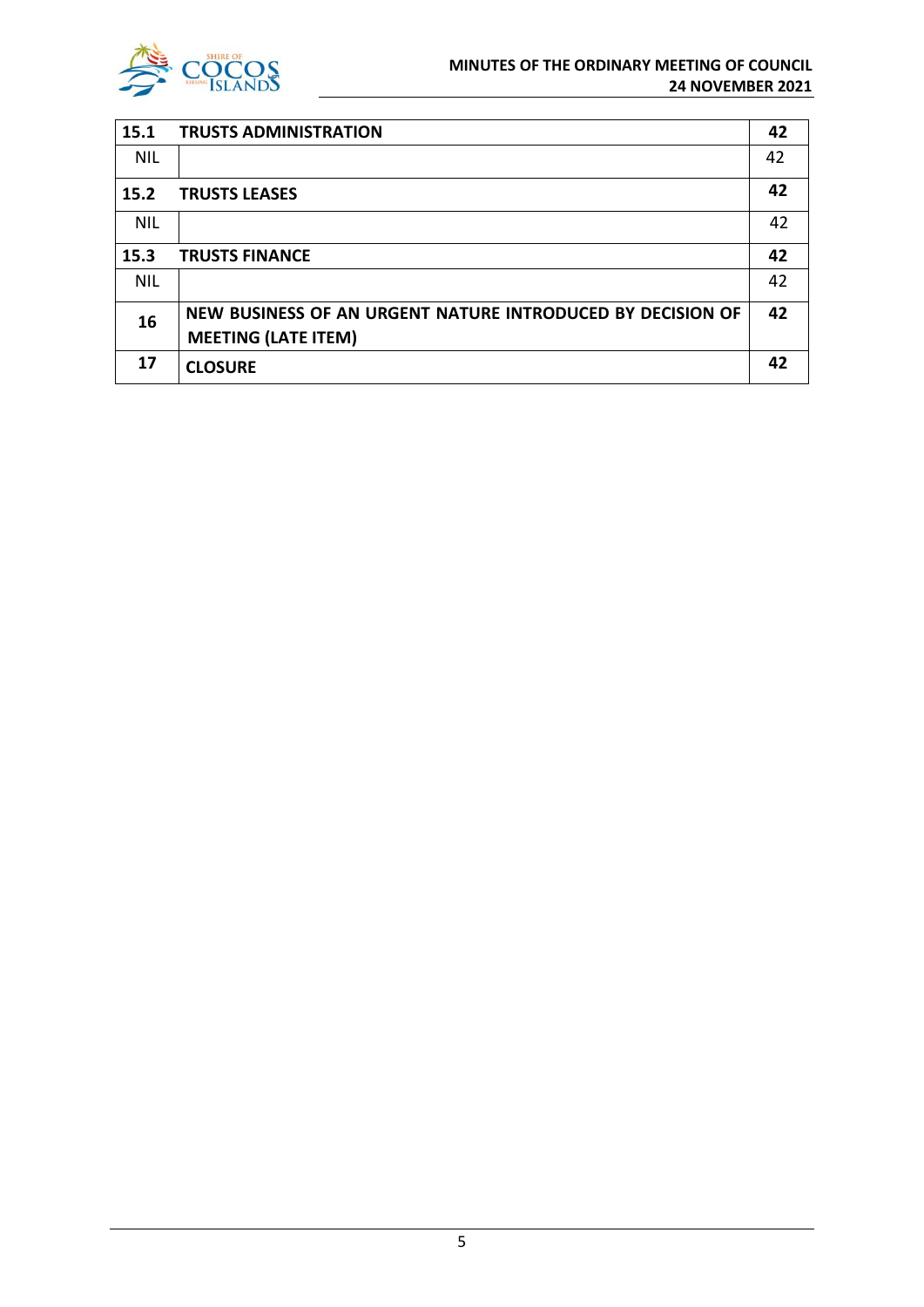

# **1. OPENING/ANNOUNCEMENTS OF VISITORS**

In the absence of the Shire President, the Deputy President assumes the chair as the presiding member and declare the meeting opened at 4.00pm and welcome Councillors and staff to the meeting.

# **2. ATTENDANCE/APOLOGIES/LEAVE OF ABSENCE**

| <b>Deputy President:</b> Cr S Iku |                                                                                                                                                                 |  |
|-----------------------------------|-----------------------------------------------------------------------------------------------------------------------------------------------------------------|--|
| <b>Councillors:</b>               | Cr J Ibram<br>Cr T Lacy<br>Cr H Liu<br>Cr J Young                                                                                                               |  |
| <b>Officers:</b>                  | K Small, Chief Executive Officer<br>V Lauritsen, Manager Finance and Corporate Services<br>M Faulkner, Manager Infrastructure<br>A Alim, Administration Officer |  |
| <b>Public:</b>                    | 3                                                                                                                                                               |  |
| <b>Visitors:</b>                  | Nil                                                                                                                                                             |  |
| <b>Apologies:</b>                 | Cr A Minkom<br>Cr M Hamiril                                                                                                                                     |  |
| <b>Approved Leave of Absence:</b> | Nil                                                                                                                                                             |  |

# **3. RESPONSE TO PREVIOUS PUBLIC QUESTIONS TAKEN ON NOTICE**

Nil

# **4. PUBLIC QUESTION TIME**

In accordance with section 5.24(1) (a) of the Local Government Act 1995, time is allocated for questions to be raised by members of the public, as follows:

(1) The minimum time to be allocated for the asking of and responding to questions raised by members of the public at ordinary meetings of councils and meetings referred to in regulation 5 is 15 minutes.

(2) Once all the questions raised by members of the public have been asked and responded to at a meeting referred to in sub regulation (1), nothing in these regulations prevents the unused part of the minimum question time period from being used for other matters.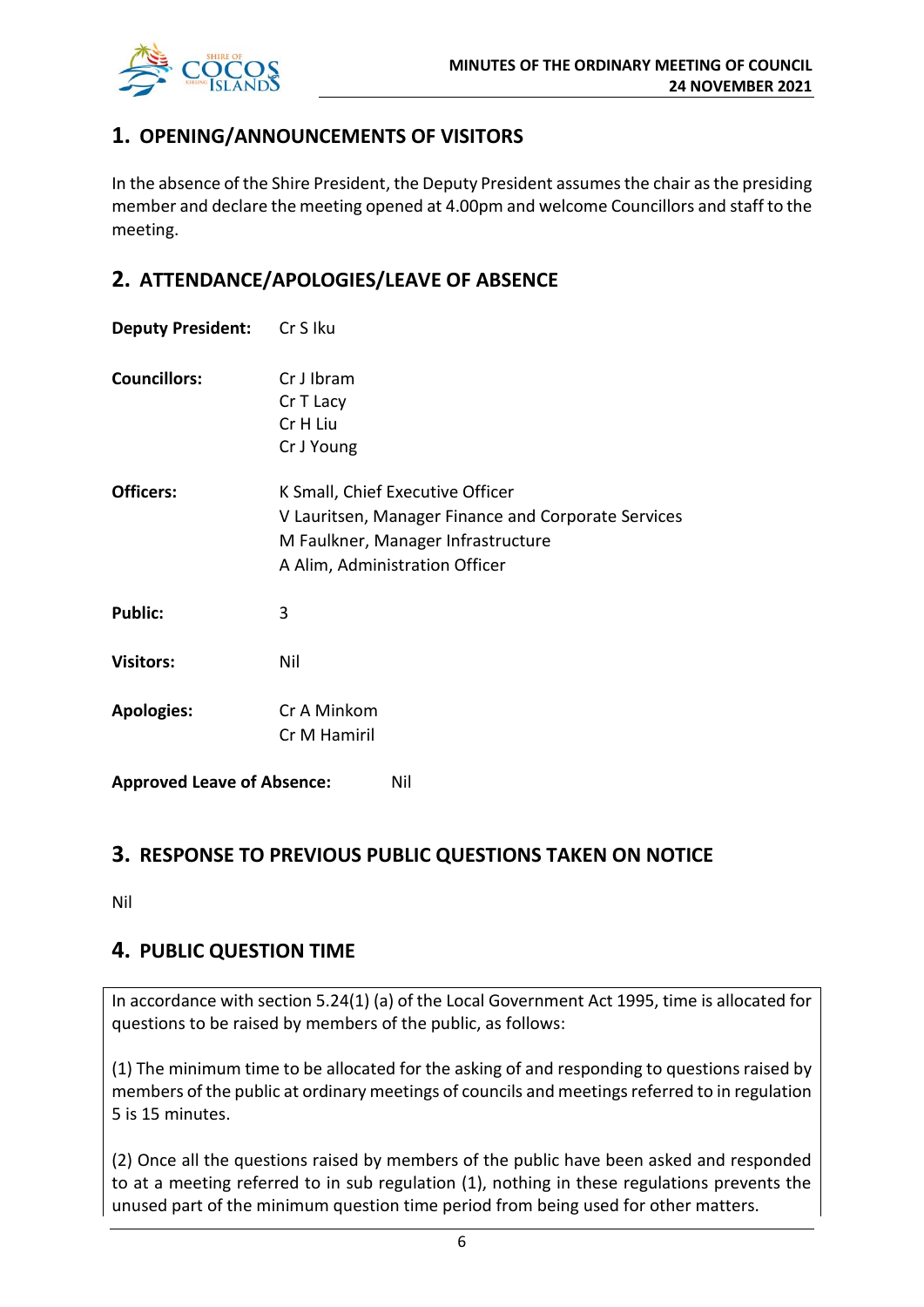

Pursuant to regulation 7(4) (a) of the Local Government (Administration) Regulations 1996, questions from the public must relate to a matter affecting the local government.

In accordance with section 5.25 (1) (f) of the Local Government Act 1995 and the Local Government (Administration) Regulations 1996 regulation 11(e) a summary of each question raised by members of the public at the meeting and a summary of the response to the question will be included in the minutes of the meeting.

Where a question is taken on notice at the meeting, a summary of the response to the question will be included in the agenda for the following Council meeting.

Mr Greg Cahill 11 William Keeling Cres West Island

Question 1: Is the Shire aware that the Shire has not paid invoices for services provided by my business totalling in excess of \$20,000 as provided in my email to the former Deputy CEO, copied to the Chief Executive Officer?

Response 1: Yes, the Shire is aware of the correspondence. As this was not resolved prior to the Deputy CEO finishing with the Shire, further resources will be required to resolve the matter. It is the CEO's understanding that these invoices were received well after the proposed services were completed and no evidence of purchase orders or completion of the works has been provided. The invoices at the time they were received related to services provided in previous financial years.

Question 2: Can the Shire guarantee that the development proposed at Item 10.3.3 by the Commonwealth Government to install a desalination plant on West Island will not adversely impact my business, on leased land across the road, financially?

Response 2: No, the Shire cannot guarantee that this development will not adversely impact financially your business. All required approvals and buffer zones will be met be the proponents

Question 3: Can the Shire postpone the decision at item 10.3.3 until they have consulted with me and can guarantee that my business will not be financially impacted?

Response 3: Council, when considering the item may choose to defer the decision to a later date should they feel they require more information.

Question 4: Can the Shire expedite my application to construct or install an apparatus for the treatment of sewage lodged with the Shire today?

Response 4: No, the application will be dealt with like all other customers and responded to in an appropriate timeframe.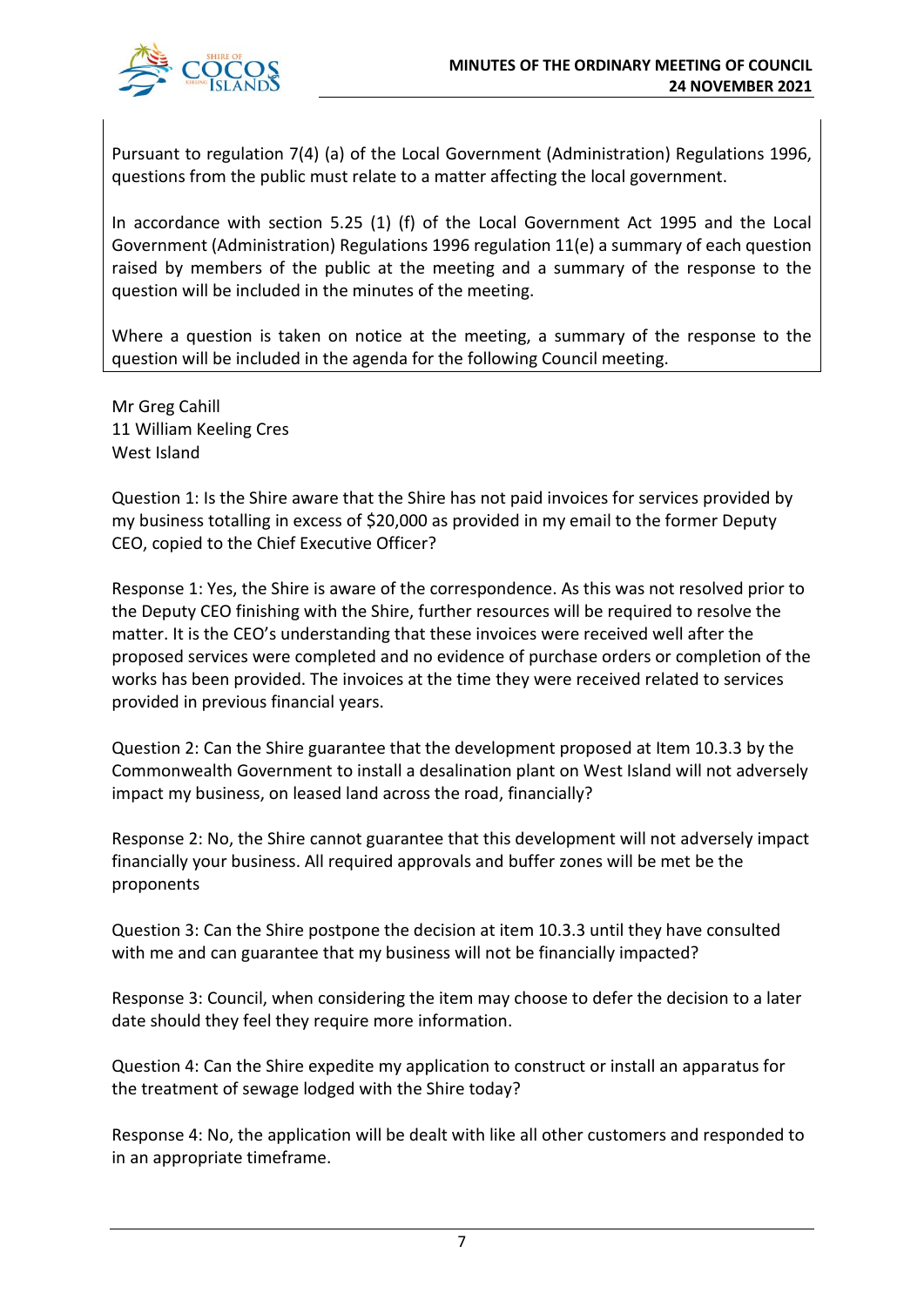

Mr Jeff Welch 30 Airforce Road West Island

Question 1: Is there an update on the incinerator on Home Island?

Response 1: The incinerator has been out of service for a number of months whilst the Shire has been working to resolve a maintenance issue. It is expected that the incinerator is back in working order in the coming week.

Question 2: Has the Shire considered other waste management options rather than utilising open burning and burning utilising the incinerator? Can the Shire stockpile plastics until such time as there is another option?

Response 2: The Shire is working with the Commonwealth Government and also the Shire of Christmas Island as it looks to revise its Waste Management Strategy.

# **5. LEAVE OF ABSENCE**

The Local Government Act 1995 (Section 2.25) provides that a Council may, by resolution, grant leave of absence to a member for Ordinary Council Meetings. A member who is absent, without first obtaining leave of the Council, throughout three consecutive Ordinary meetings of the Council is disqualified from continuing his or her membership of the Council. Disqualification from membership of the Council for failure to attend Ordinary Meetings of the Council will be avoided so long as the Council grants leave prior to the member being absent. The leave cannot be granted retrospectively. An apology for non-attendance at a meeting is not an application for leave of absence.

# **5.1 LEAVE OF ABSENCE (PREVIOUSLY APPROVED)**

| <b>Councillor</b> | Date of Leave | <b>Approved by Council</b> |
|-------------------|---------------|----------------------------|
| NIL               |               |                            |

# **5.2 APPLICATION FOR LEAVE OF ABSENCE**

Nil

# **6. PETITIONS/DEPUTATIONS/PRESENTATIONS**

Nil

# **7. CONFIRMATION OF MINUTES OF PREVIOUS MEETING(S)**

7.1 Ordinary Council Meeting held on 27 October 2021 - Attachment 7.1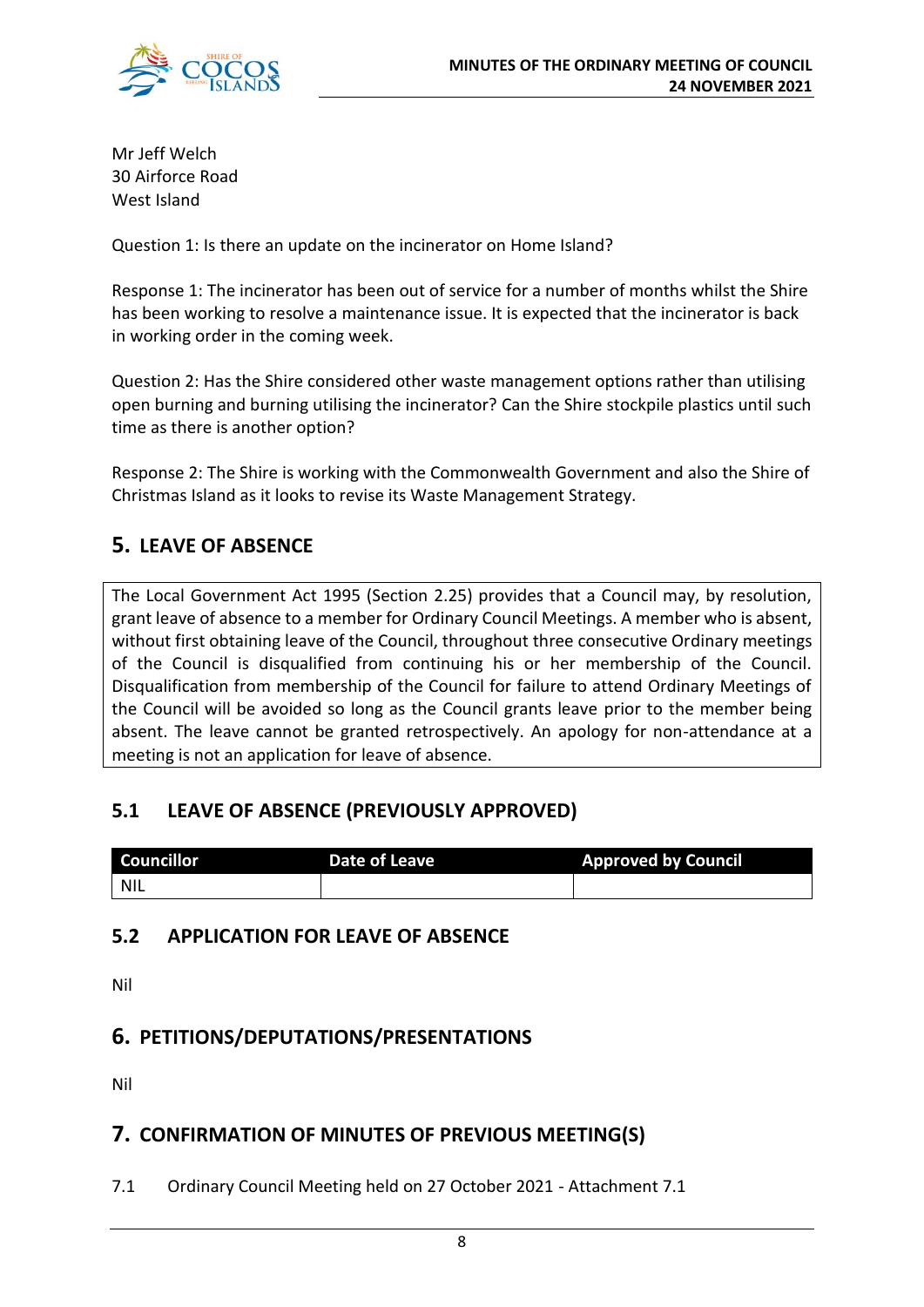

#### **OFFICER RECOMMENDATION**

THAT COUNCIL BY SIMPLE MAJORITY, PURSUANT TO SECTIONS 5.22(2) AND 3.18 OF THE *LOCAL GOVERNMENT ACT 1995,* RESOLVES THAT THE MINUTES OF THE ORDINARY COUNCIL MEETING 27 OCTOBER 2021, AS PRESENTED IN ATTACHMENT 7.1 BE CONFIRMED AS A TRUE AND CORRECT RECORD OF PROCEEDINGS.

#### **COUNCIL RESOLUTION**

**MOVED CR IBRAM SECONDED CR LACY**

**THAT COUNCIL BY SIMPLE MAJORITY, PURSUANT TO SECTIONS 5.22(2) AND 3.18 OF THE**  *LOCAL GOVERNMENT ACT 1995,* **RESOLVES THAT THE MINUTES OF THE ORDINARY COUNCIL MEETING 27 OCTOBER 2021, AS PRESENTED IN ATTACHMENT 7.1 BE CONFIRMED AS A TRUE AND CORRECT RECORD OF PROCEEDINGS.**

**THE MOTION WAS PUT AND DECLARED CARRIED (5/0)**

**FOR:** IBRAM, IKU, LACY, LIU, YOUNG **AGAINST:** NIL

# **8. ANNOUNCEMENTS BY THE PRESIDING MEMBER AND COUNCILLORS**

Nil

# **9. DECLARATION OF INTERESTS**

Councillors are to complete a Disclosure of Interest Form for each item they are required to disclose an interest in. The Form should be given to the Presiding Member before the meeting commences. After the meeting, the Form is to be provided to the Governance and Risk Coordinator for inclusion in the Disclosures Register.

| <b>Name</b> | Item No. Interest |              | <b>Nature</b>                                    |
|-------------|-------------------|--------------|--------------------------------------------------|
| l CR Liu    | 10.2.1            | Impartiality | Friend with one of the applicant's wife. His son |
|             |                   |              | has been employed by Cr Liu's family business.   |

# **10. REPORT AND RECOMMENDATIONS OF COMMITTEE**

### **10.1 FINANCE**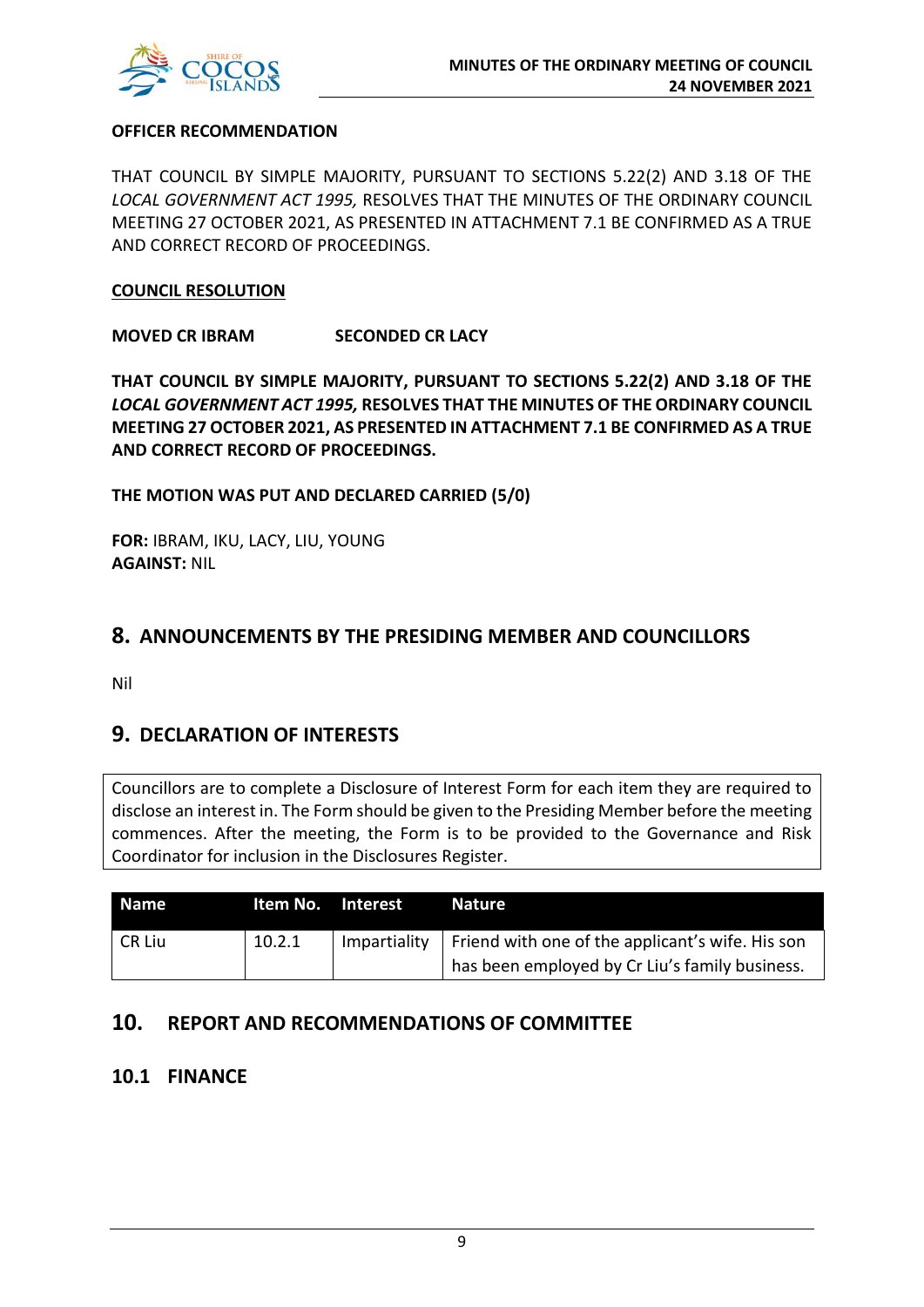

#### **10.1.1 MONTHLY FINANCIAL REPORT - OCTOBER 2021**

#### **Report Information**

| Date:                     | 12 November 2021                                   |
|---------------------------|----------------------------------------------------|
| Location:                 | Not Applicable                                     |
| Applicant:                | Not Applicable                                     |
| File Ref:                 |                                                    |
| Disclosure of Interest:   |                                                    |
| <b>Reporting Officer:</b> | Manager Finance & Corporate Services               |
| Island:                   | Shire Wide                                         |
| Attachments:              | 10.1.1.1 - Monthly Financial Report - October 2021 |

#### **Authority / Discretion**

#### **Definition**

|             | Advocacy       | When Council advocates on its own behalf or on behalf of its<br>community to another level of government/body/agency. |
|-------------|----------------|-----------------------------------------------------------------------------------------------------------------------|
|             |                |                                                                                                                       |
| $\boxtimes$ | Executive      | The substantial direction setting and oversight role of the                                                           |
|             |                | Council. E.g. adopting plans and reports, accepting tenders,                                                          |
|             |                | directing operations, setting and amending budgets.                                                                   |
|             | Legislative    | Includes adopting local laws, town planning schemes and                                                               |
|             |                | policies. Review when Council reviews decisions made by                                                               |
|             |                | officers.                                                                                                             |
|             | Quasi-Judicial | When Council determines an application / matter that directly                                                         |
|             |                | affects a person's right and interest. The judicial character arises                                                  |
|             |                | from the obligations to abide by the principles of natural justice.                                                   |
|             |                | Examples of Quasi-Judicial authority include town planning                                                            |
|             |                | applications, building licenses, applications for other permits /                                                     |
|             |                | licenses.                                                                                                             |
|             | Information    | Includes items provides to Council for information purposes only                                                      |
|             |                | that do not require a decision of Council (i.e. $-$ for noting).                                                      |

#### **Report Purpose**

The purpose of this report is to provide a monthly financial report for October 2021, which includes rating, investment, reserve, debtor, and general financial information to Elected Members in accordance with Section 6.4 of the *Local Government Act 1995 (WA) (CKI)*.

#### **Relevant Documents**

Available for viewing at the meeting. Nil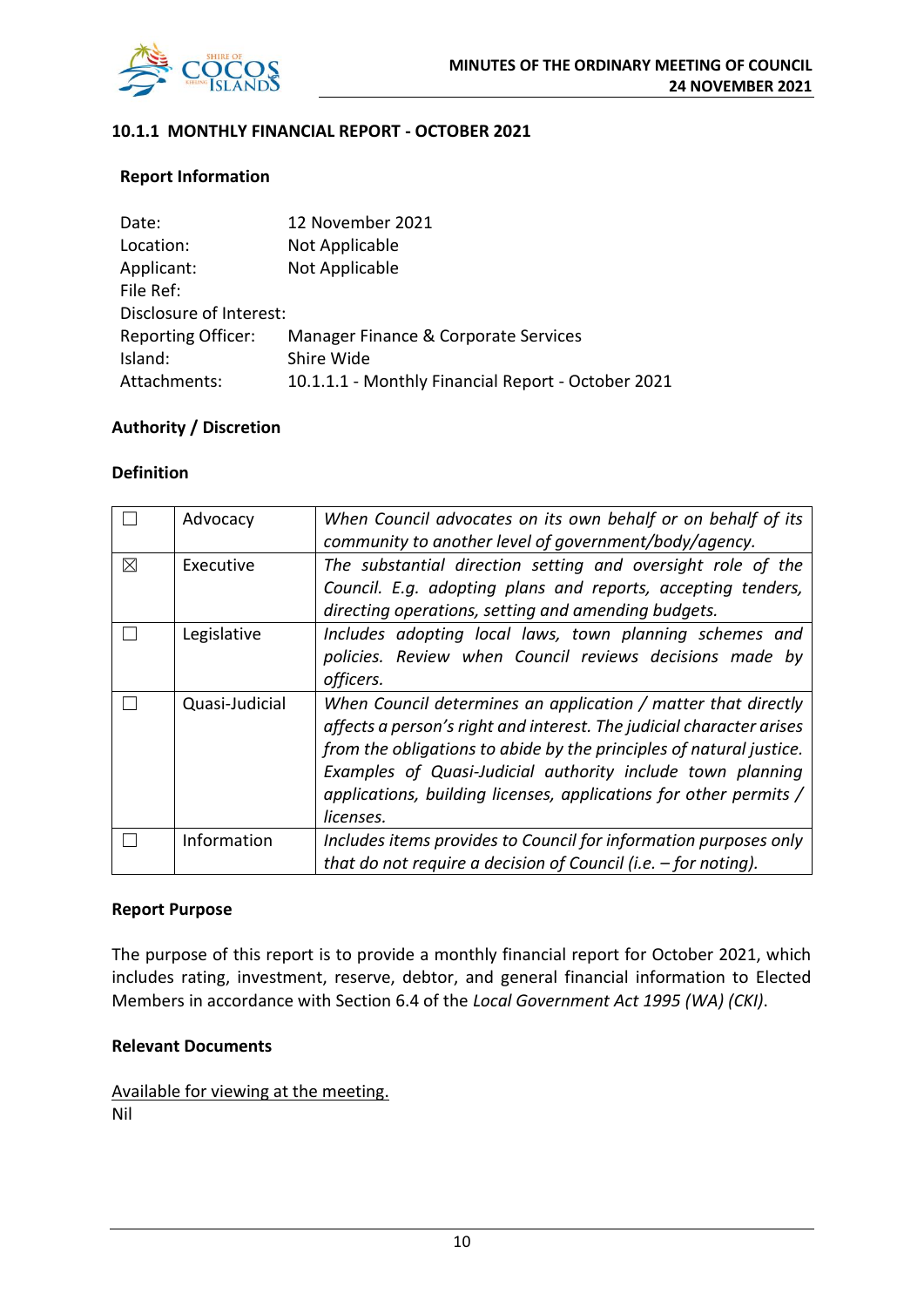

#### **Background**

The reporting of monthly financial information is a requirement under section 6.4 of the *Local Government Act 1995 (WA) (CKI)*, and Regulation 34 of the *Local Government (Financial Management) Regulations 1996* and provides oversight of the Shire's finances to Council.

#### **Comment**

The period of review is October 2021. The current closing municipal surplus for this period is \$1,571,775 compared to a budget position of \$1,058,199. This is considered a satisfactory result for the Shire as it is maintaining a healthy surplus position.

Income for the October 2021 period year to date is \$3,293,831 which is made up of \$3,233,831 in operating revenues and \$60,000 in non-operating grants, contributions and subsidies received to date. The budget estimated \$3,169,629 would be received for the same period. The variance to budget is \$124,202.

Expenditure for the October 2021 period year to date is \$2,954,324. This is made up of \$2,504,566 in operating expenditure and \$449,759 in capital expenditure. The budget estimated \$3,440,028 would be spent for the same period. The variance to budget is \$485,704.

Details of all significant variances against the current budget are provided in the notes to the Monthly Financial Report contained within Attachment 10.1.1.1.

#### **Policy and Legislative Implications**

Regulation 34 of the *Local Government (Financial Management) Regulations 1996* requires all Local Governments to prepare each month a Statement of Financial Activity reporting on the revenue and expenditure for the month.

Financial Management Regulation 34 also requires this statement to be accompanied by:

- a. An explanation of the composition of the net current assets, less committal assets and restricted assets;
- b. An explanation of material variances; and
- c. Such supporting information that is relevant to the Local Government

#### **Strategic Implications**

Nil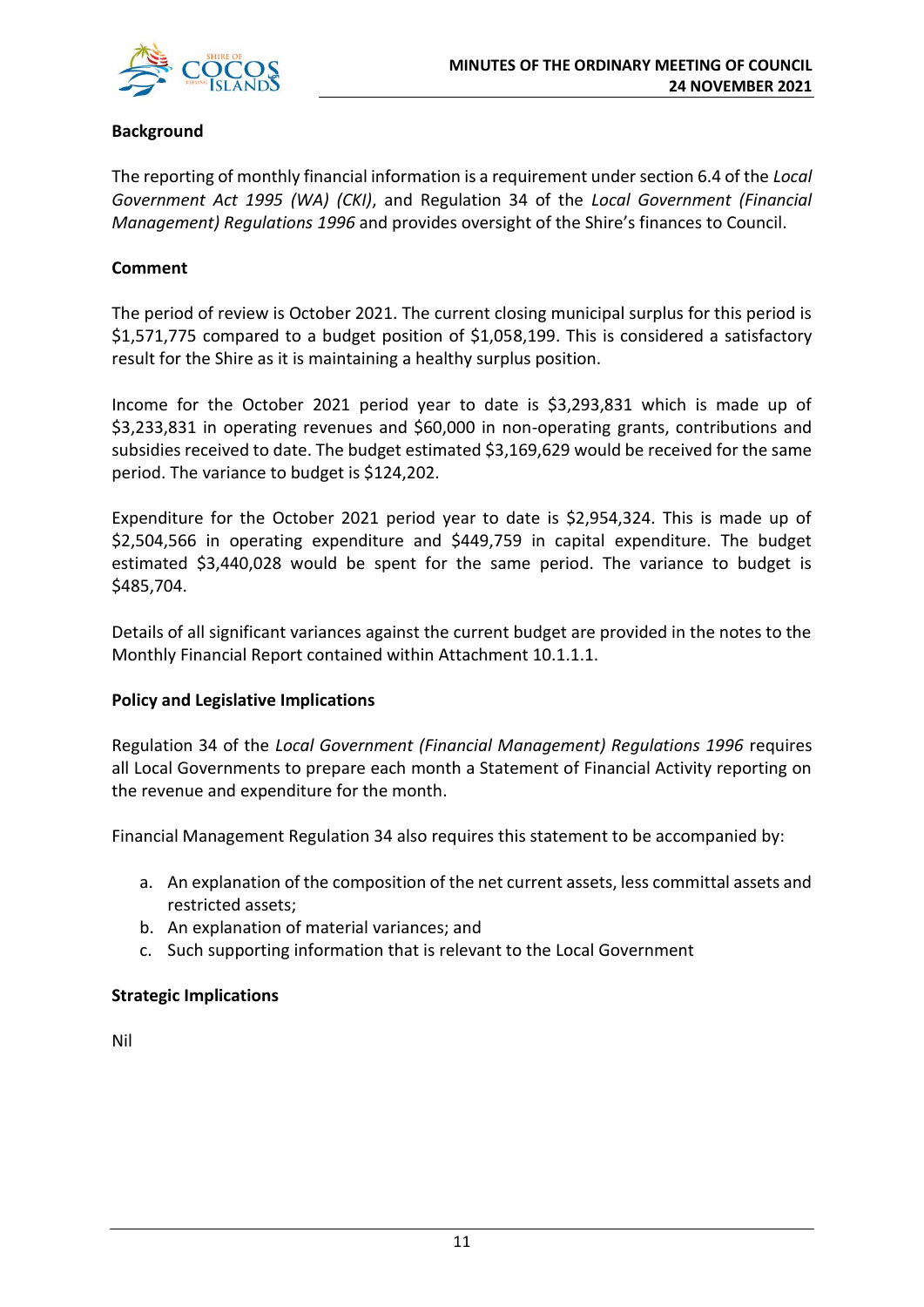

#### **Risk Implications**

| <b>Risk Category</b> | <b>Description</b>      | <b>Rating (consequence x</b><br>likelihood) | <b>Mitigation Action</b> |
|----------------------|-------------------------|---------------------------------------------|--------------------------|
| Financial            | That budget             | Moderate (6)                                | Variances are            |
|                      | allocations are         |                                             | monitored and            |
|                      | significantly exceeded. |                                             | highlighted to Council   |
|                      |                         |                                             | on a monthly basis for   |
|                      |                         |                                             | corrective action.       |
| Reputation           | The monthly financial   | Low $(3)$                                   | Procedures in place to   |
|                      | statements are open     |                                             | ensure all expenditure   |
|                      | to public scrutiny.     |                                             | is justifiable.          |
| Compliance           | The report is to be     | Low $(3)$                                   | There are processes in   |
|                      | presented to Council    |                                             | place to ensure          |
|                      | within two months in    |                                             | compliance with          |
|                      | order to comply with    |                                             | legislation.             |
|                      | relevant legislation.   |                                             |                          |
| Fraud                | That the report is      | Low $(3)$                                   | Interim and end of       |
|                      | manipulated.            |                                             | year audits.             |

#### **Risk Matrix**

| Consequence /<br>Likelihood | Insignificant (1) | Minor (2)        | Medium (3)       | Major (4)        | Extreme (5)      |
|-----------------------------|-------------------|------------------|------------------|------------------|------------------|
| <b>Almost Certain (5)</b>   | Moderate (5)      | <b>High (10)</b> | <b>High (15)</b> | Extreme (20)     | Extreme (25)     |
| Likely (4)                  | Low(4)            | Moderate (8)     | <b>High (12)</b> | <b>High (16)</b> | Extreme (20)     |
| Possible (3)                | Low(3)            | Moderate (6)     | Moderate (9)     | <b>High (12)</b> | <b>High (15)</b> |
| Unlikely (2)                | Low(2)            | Low $(4)$        | Moderate (6)     | Moderate (8)     | <b>High (10)</b> |
| Rare (1)                    | Low(1)            | Low $(2)$        | Low $(3)$        | Low $(4)$        | Moderate (5)     |

#### **Conclusion**

That the Monthly Financial Report for the period ending 31 October 2021, including explanations of material variances, be received.

#### **OFFICER RECOMMENDATION – ITEM NO 10.1.1**

THAT COUNCIL:

- **1.** BY SIMPLE MAJORITY, PURSUANT TO THE *LOCAL GOVERNMENT (FINANCIAL MANAGEMENT) REGULATIONS 1996* RECEIVES THE MONTHLY FINANCIAL REPORT FOR THE PERIOD ENDING 31 OCTOBER 2021, AS CONTAINED IN ATTACHMENT 10.1.1.1; AND
- **2.** ACCEPTS THE EXPLANATIONS FOR MATERIAL VARIANCES FOR THE PERIOD ENDING 31 OCTOBER 2021, AS CONTAINED IN ATTACHMENT 10.1.1.1.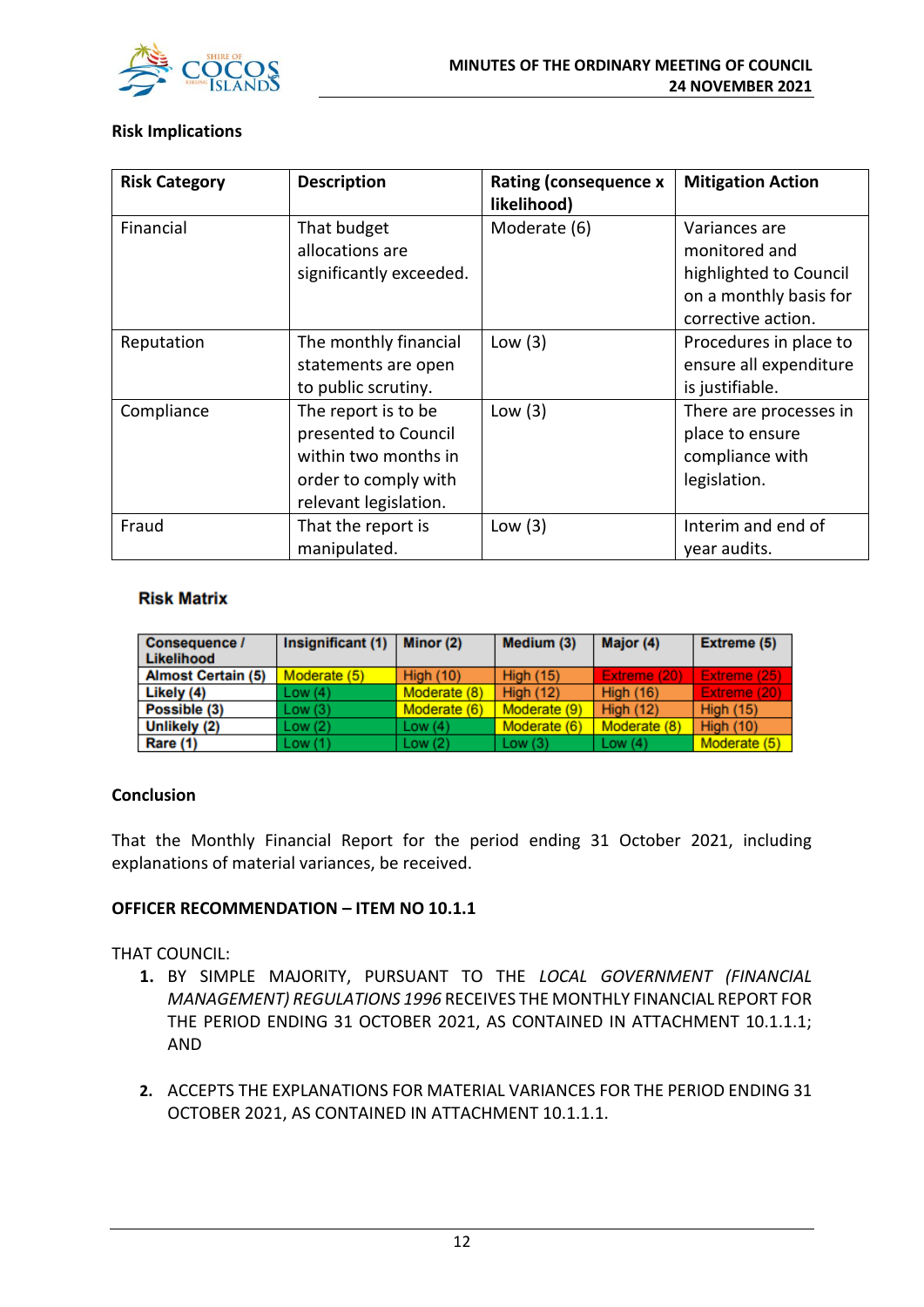

#### **COUNCIL RESOLUTION – ITEM NO 10.1.1**

#### **MOVED CR LACY SECONDED CR IBRAM**

**THAT COUNCIL:**

- **1. BY SIMPLE MAJORITY, PURSUANT TO THE** *LOCAL GOVERNMENT (FINANCIAL MANAGEMENT) REGULATIONS 1996* **RECEIVES THE MONTHLY FINANCIAL REPORT FOR THE PERIOD ENDING 31 OCTOBER 2021, AS CONTAINED IN ATTACHMENT 10.1.1.1; AND**
- **2. ACCEPTS THE EXPLANATIONS FOR MATERIAL VARIANCES FOR THE PERIOD ENDING 31 OCTOBER 2021, AS CONTAINED IN ATTACHMENT 10.1.1.1.**

**THE MOTION WAS PUT AND DECLARED CARRIED (5/0)**

**FOR:** IBRAM, IKU, LACY, LIU, YOUNG **AGAINST:** NIL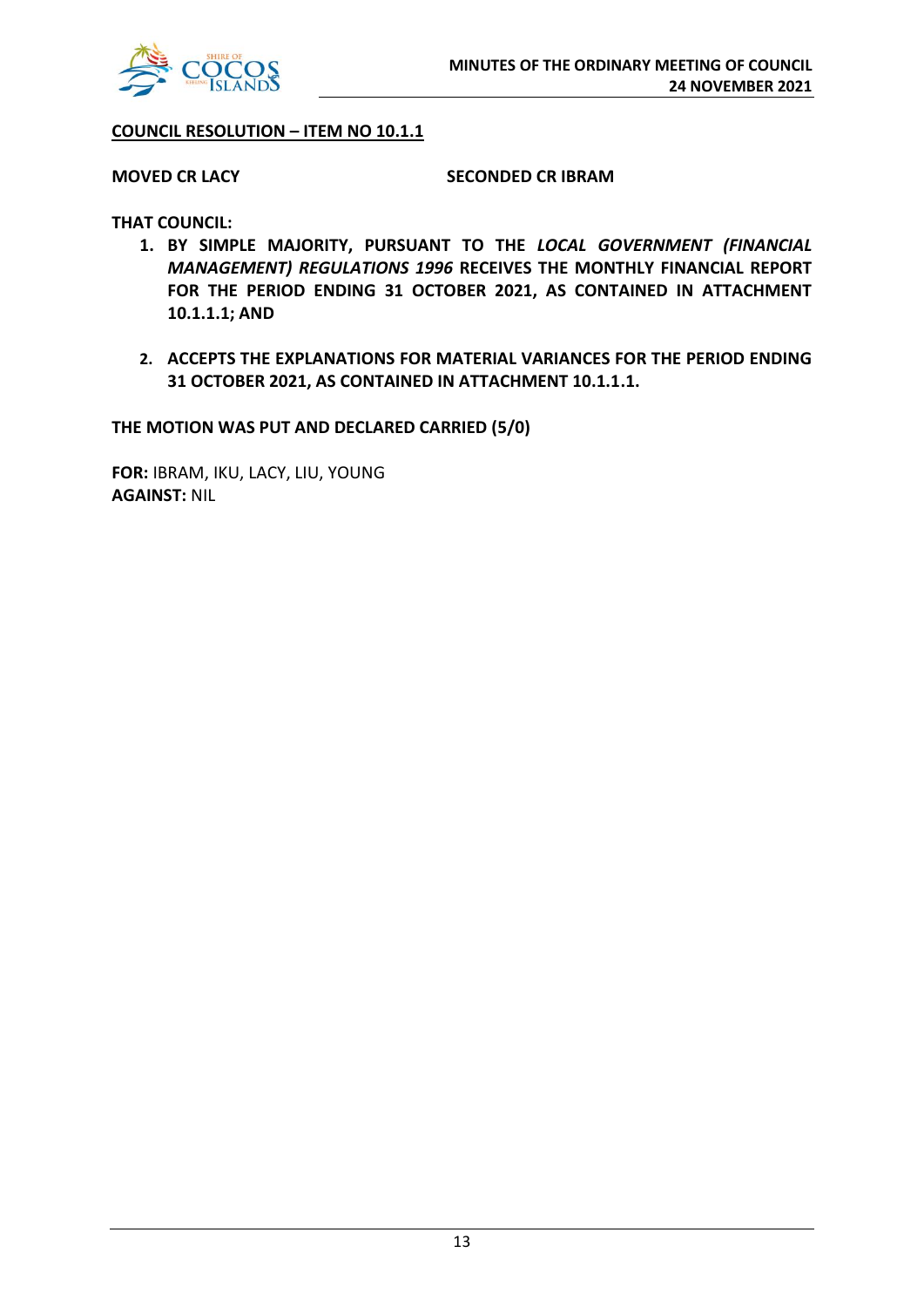

### **10.1.2 SCHEDULE OF ACCOUNTS PAID FOR THE PERIOD 1 OCTOBER 2021 TO 31 OCTOBER 2021**

#### **Report Information**

| Date:                     | 09 November 2021                                 |
|---------------------------|--------------------------------------------------|
| Location:                 | Not applicable                                   |
| Applicant:                | Not Applicable                                   |
| File Ref:                 |                                                  |
| Disclosure of Interest:   |                                                  |
| <b>Reporting Officer:</b> | Senior Finance Officer                           |
| Island:                   | Shire Wide                                       |
| Attachments:              | 10.1.2.1 - Schedule of Accounts paid             |
|                           | 10.1.2.2 - Credit Card Transactions October 2021 |

#### **Authority / Discretion**

#### **Definition**

|   | Advocacy       | When Council advocates on its own behalf or on behalf of its         |
|---|----------------|----------------------------------------------------------------------|
|   |                | community to another level of government/body/agency.                |
|   | Executive      | The substantial direction setting and oversight role of the          |
|   |                | Council. E.g. adopting plans and reports, accepting tenders,         |
|   |                | directing operations, setting and amending budgets.                  |
| ⊠ | Legislative    | Includes adopting local laws, town planning schemes and              |
|   |                | policies. Review when Council reviews decisions made by              |
|   |                | officers.                                                            |
|   | Quasi-Judicial | When Council determines an application / matter that directly        |
|   |                | affects a person's right and interest. The judicial character arises |
|   |                | from the obligations to abide by the principles of natural justice.  |
|   |                | Examples of Quasi-Judicial authority include town planning           |
|   |                | applications, building licenses, applications for other permits /    |
|   |                | licenses.                                                            |
|   | Information    | Includes items provides to Council for information purposes only     |
|   |                | that do not require a decision of Council (i.e. $-$ for noting).     |

#### **Report Purpose**

The purpose of this report is to present to Council a list of accounts paid under delegated authority for the period 1 October 2021 to 31 October 2021, as required by the *Local Government (Financial Management) Regulations 1996*.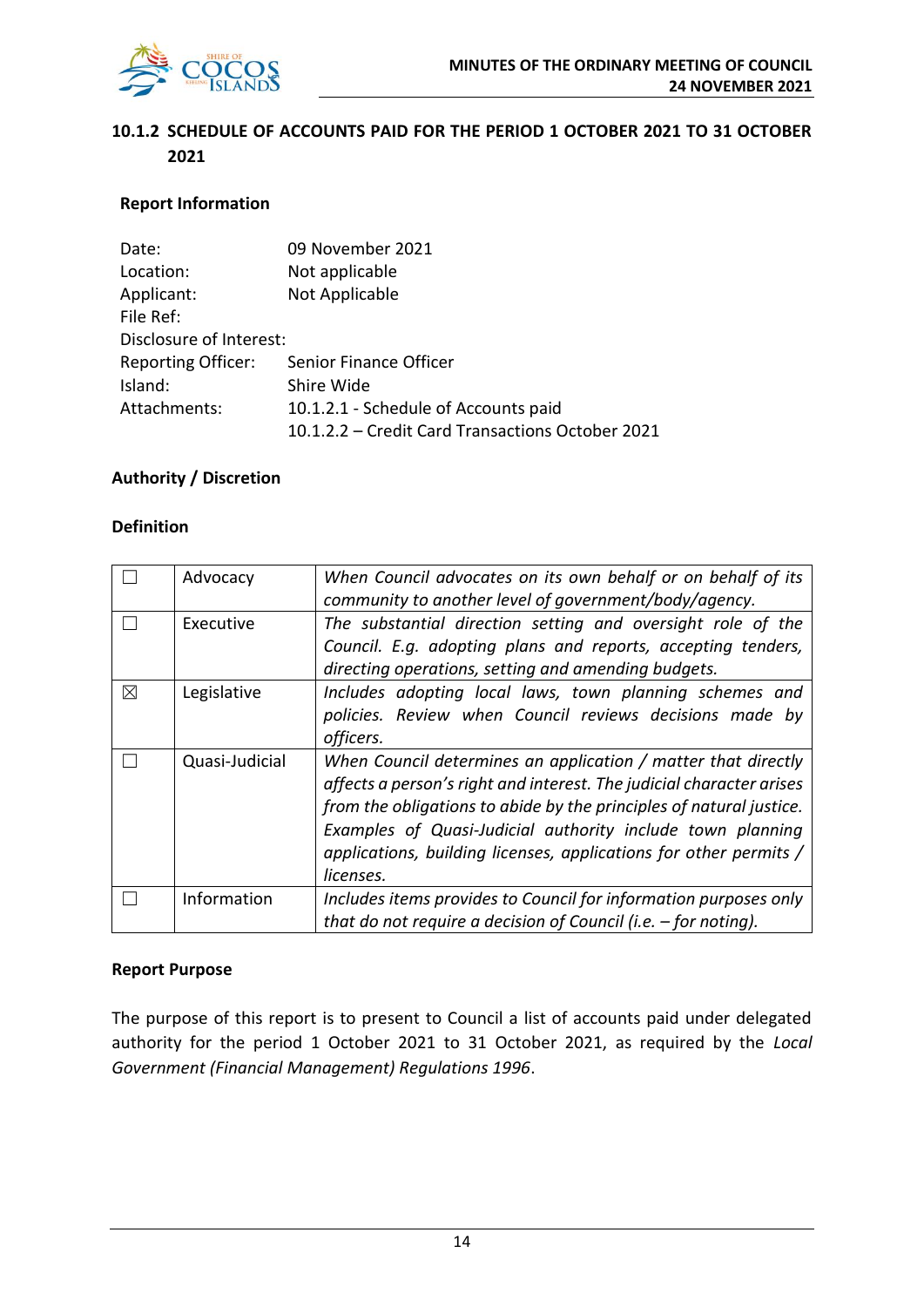

#### **Relevant Documents**

Available for viewing at the meeting Nil

#### **Background**

Council has delegated, to the Chief Executive Officer, the exercise of its power to make payments from the Shire's Municipal and Trust funds. In accordance with Regulation 13 of the *Local Government (Financial Management) Regulations 1996* a list of accounts paid is to be provided to Council, where such delegation is made.

#### **Comment**

The following table summarises the payments for the period by payment type, with full details of the accounts paid contained within Attachment 10.1.2.1.

| <b>Payment Type</b>         | Amount (\$)  |
|-----------------------------|--------------|
| EFT Payments #8439 to #8533 | \$449,517.09 |
| Direct Debit Payment        | \$39,066.95  |
| Cheque Payment              | \$2,229.00   |
| <b>Total Payments</b>       | \$490,813.04 |

Contained within Attachment 10.1.2.2 is a detailed transaction listing of credit card expenditure for the period ended 31 October 2021. This amount is included within the total payments, listed above.

#### **Policy and Legislative Implications**

Nil

#### **Strategic Implications:**

Nil

#### **Risk Implications**

| <b>Risk Category</b> | <b>Description</b>                                        | Rating (consequence x<br>likelihood) | <b>Mitigation Action</b>                                                                      |
|----------------------|-----------------------------------------------------------|--------------------------------------|-----------------------------------------------------------------------------------------------|
| Financial            | That budget<br>allocations are<br>significantly exceeded. | Moderate (6)                         | Variances are<br>monitored and<br>highlighted to Council<br>monthly for corrective<br>action. |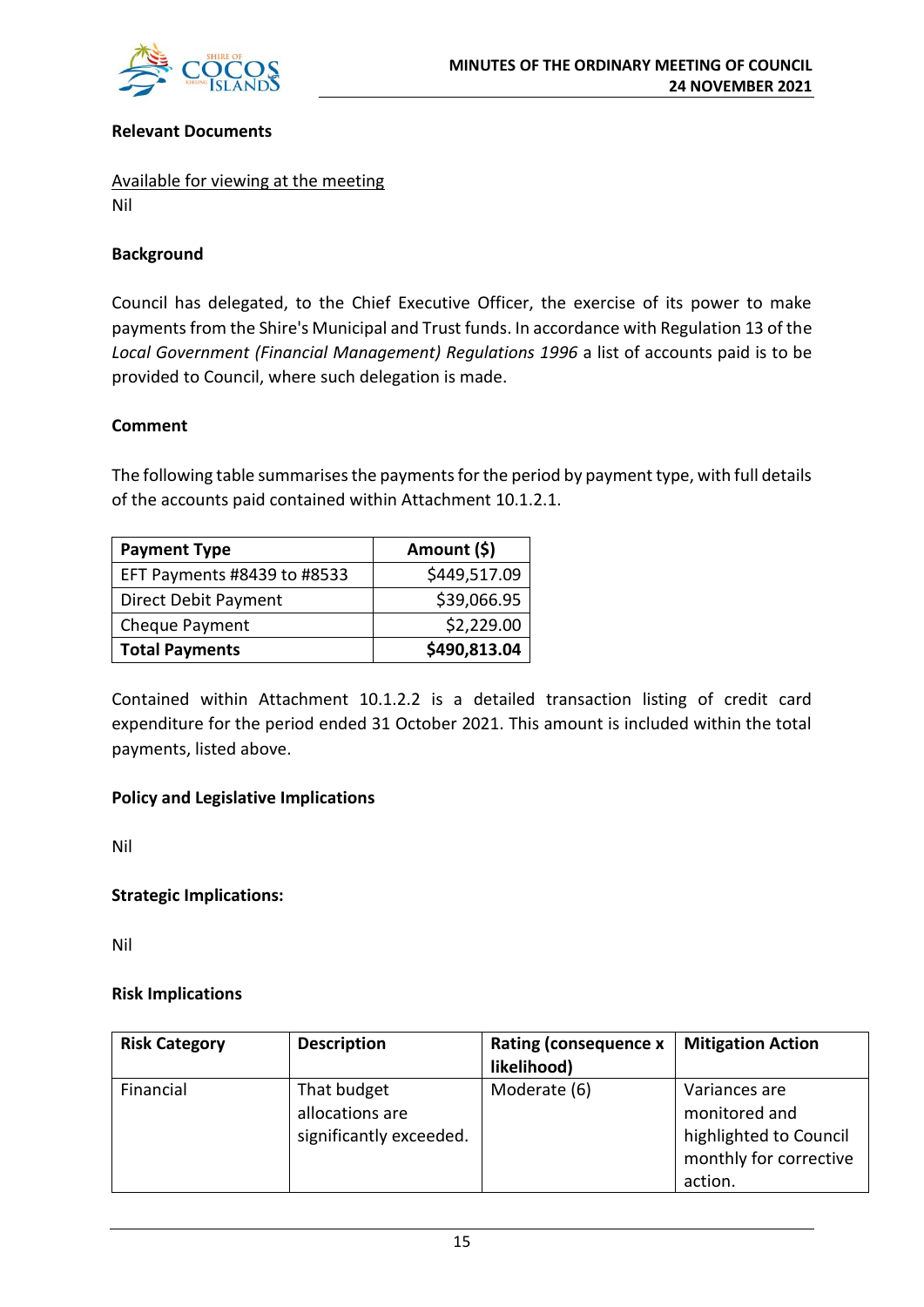

#### **MINUTES OF THE ORDINARY MEETING OF COUNCIL 24 NOVEMBER 2021**

| Reputation | The accounts paid<br>report is open to | Low $(3)$ | Procedures in place to<br>ensure all expenditure |
|------------|----------------------------------------|-----------|--------------------------------------------------|
|            | public scrutiny.                       |           | is justifiable.                                  |
| Compliance | The report is to be                    | Low $(3)$ | There are processes in                           |
|            | presented to Council in                |           | place to ensure                                  |
|            | order to comply with                   |           | compliance with                                  |
|            | relevant legislation.                  |           | legislation.                                     |
| Fraud      | That the report is                     | Low $(3)$ | Interim and end of                               |
|            | manipulated.                           |           | year audits along with                           |
|            |                                        |           | sequence checks.                                 |

#### **Risk Matrix**

| <b>Consequence /</b><br>Likelihood | Insignificant (1) | Minor (2)        | Medium (3)       | Major (4)        | Extreme (5)      |
|------------------------------------|-------------------|------------------|------------------|------------------|------------------|
| <b>Almost Certain (5)</b>          | Moderate (5)      | <b>High (10)</b> | <b>High (15)</b> | Extreme (20)     | Extreme (25)     |
| Likely (4)                         | Low(4)            | Moderate (8)     | <b>High (12)</b> | <b>High (16)</b> | Extreme (20)     |
| Possible (3)                       | Low(3)            | Moderate (6)     | Moderate (9)     | <b>High (12)</b> | <b>High (15)</b> |
| Unlikely (2)                       | Low(2)            | Low $(4)$        | Moderate (6)     | Moderate (8)     | <b>High (10)</b> |
| Rare (1)                           | Low(1)            | Low(2)           | Low(3)           | Low $(4)$        | Moderate (5)     |

### **Conclusion**

It is recommended that Council receives the reports provided for the period ended 31 October 2021.

#### **OFFICER RECOMMENDATION – ITEM NO 10.1.2**

### THAT COUNCIL:

- 1. BY SIMPLE MAJORITY, PURSUANT TO REGULATION 13(1) OF THE *LOCAL GOVERNMENT (FINANCIAL MANAGEMENT) REGULATIONS 1996* RECEIVES THE REPORT FROM THE CHIEF EXECUTIVE OFFICER ON THE EXERCISE OF DELEGATED AUTHORITY IN RELATION TO PAYMENTS MADE FROM MUNICIPAL OR TRUST FUNDS FOR THE PERIOD 1 OCTOBER 2021 TO 31 OCTOBER 2021 TOTALLING \$490,813.04 AS CONTAINED IN ATTACHMENT 10.1.2.1.
- 2. RECEIVES THE DETAILED TRANSACTION LISTING OF CREDIT CARD EXPENDITURE FOR THE PERIOD ENDED 31 OCTOBER 2021, AS CONTAINED IN ATTACHMENT 10.1.2.2.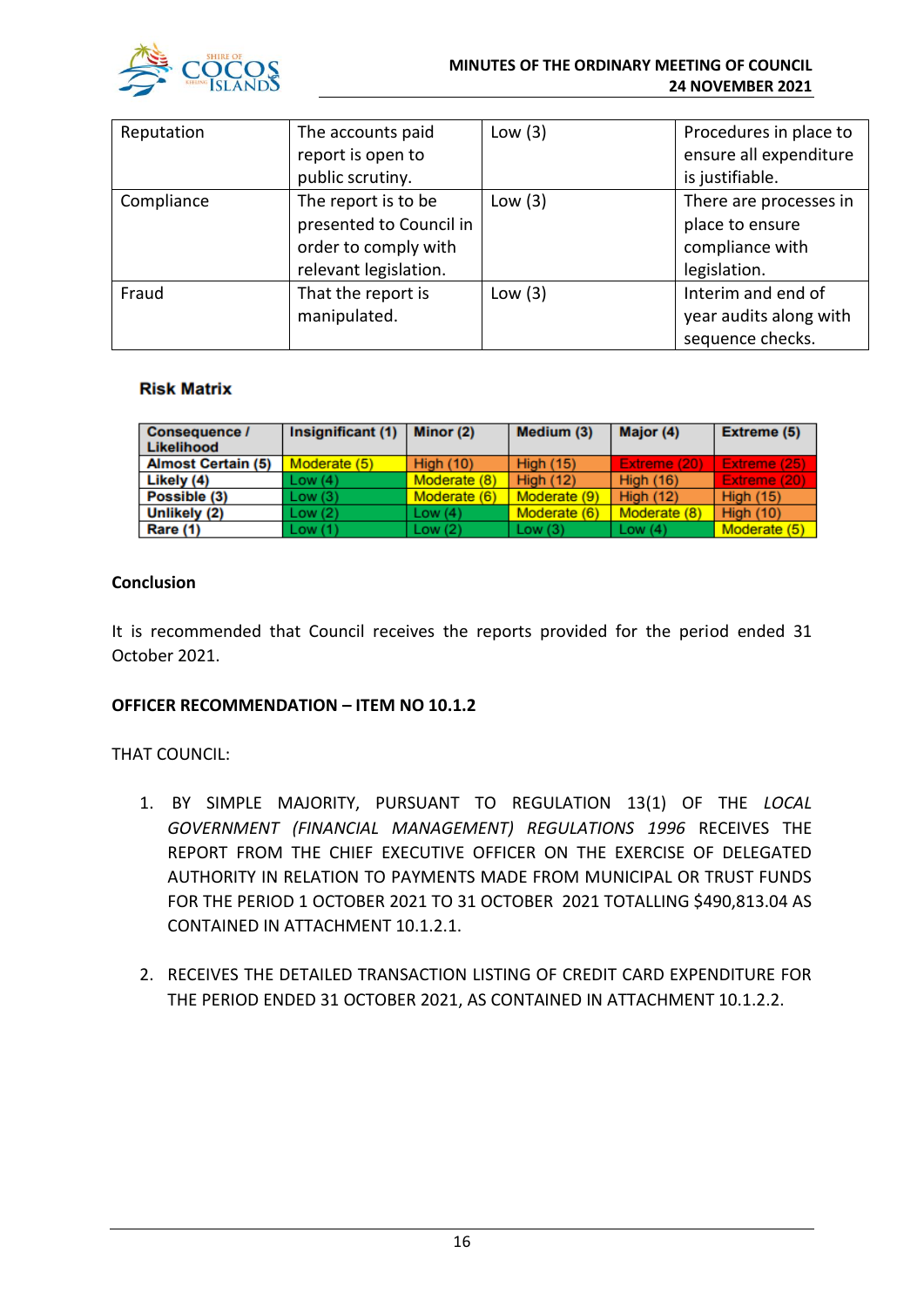

#### **COUNCIL RESOLUTION – ITEM NO 10.1.2**

**MOVED CR LIU SECONDED CR IBRAM**

**THAT COUNCIL:**

- **1. BY SIMPLE MAJORITY, PURSUANT TO REGULATION 13(1) OF THE** *LOCAL GOVERNMENT (FINANCIAL MANAGEMENT) REGULATIONS 1996* **RECEIVES THE REPORT FROM THE CHIEF EXECUTIVE OFFICER ON THE EXERCISE OF DELEGATED AUTHORITY IN RELATION TO PAYMENTS MADE FROM MUNICIPAL OR TRUST FUNDS FOR THE PERIOD 1 OCTOBER 2021 TO 31 OCTOBER 2021 TOTALLING \$490,813.04 AS CONTAINED IN ATTACHMENT 10.1.2.1.**
- **2. RECEIVES THE DETAILED TRANSACTION LISTING OF CREDIT CARD EXPENDITURE FOR THE PERIOD ENDED 31 OCTOBER 2021, AS CONTAINED IN ATTACHMENT 10.1.2.2.**

**THE MOTION WAS PUT AND DECLARED CARRIED (5/0)**

**FOR:** IBRAM, IKU, LACY, LIU, YOUNG **AGAINST:** NIL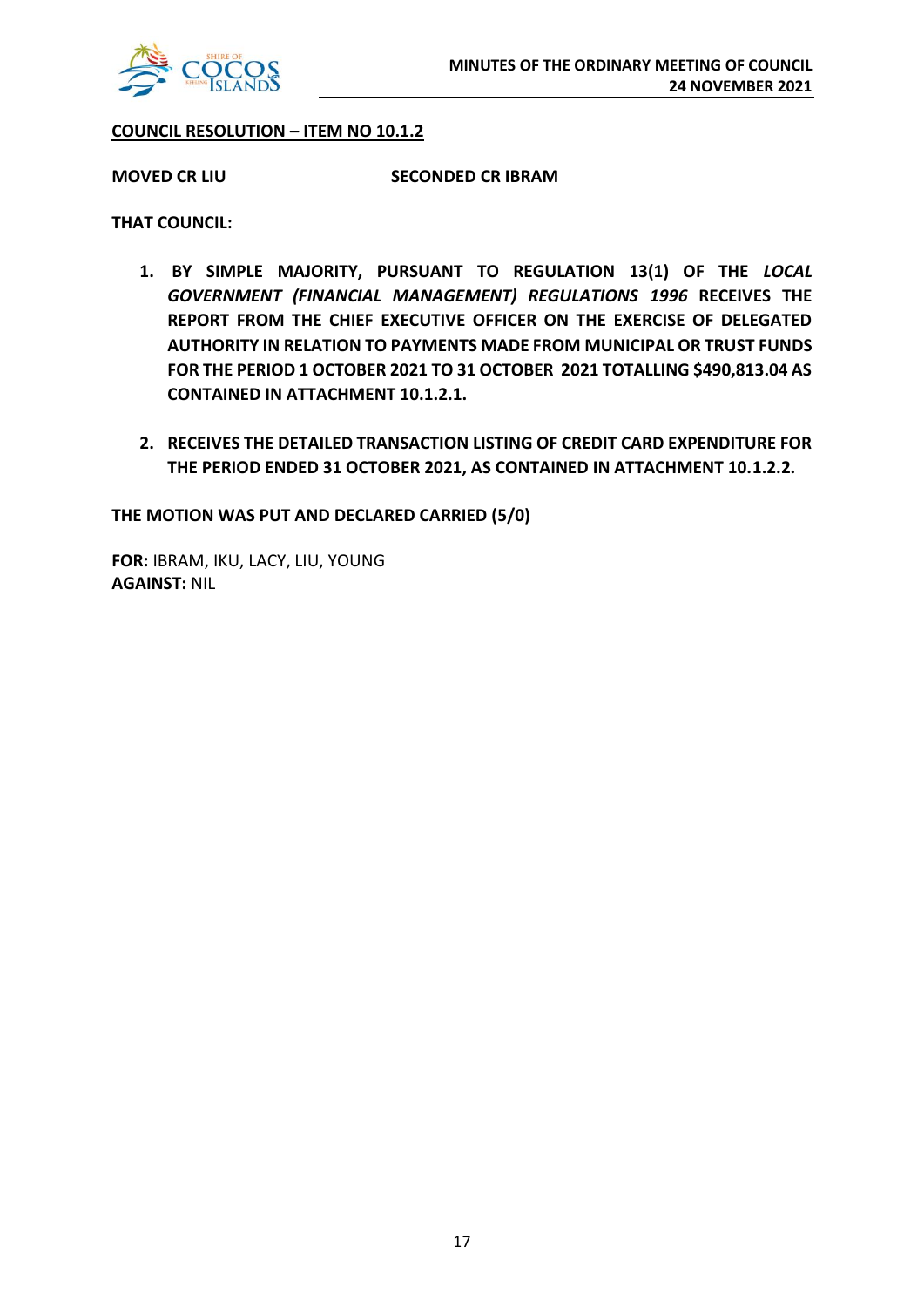

# **10.2 LEASES**

### **10.2.1 EXPRESSIONS OF INTERESTS – PART LOT 45 HOME ISLAND LIA SHED 2**

## **Report Information**

| Date:                     | 1 December 2021                                                                                    |
|---------------------------|----------------------------------------------------------------------------------------------------|
| Location:                 | Part Lot 45 Home Island LIA Shed 2                                                                 |
| Applicant:                |                                                                                                    |
| File Ref:                 |                                                                                                    |
| Disclosure of Interest:   |                                                                                                    |
| <b>Reporting Officer:</b> | Leasing Officer                                                                                    |
| Island:                   | Home Island                                                                                        |
| Attachments:              | 10.2.1.1 - Confidential Attachment Summary of Responses to Further<br><b>Information Requested</b> |
|                           | 10.2.1.2 - Confidential Attachments Full Responses to Further<br><b>Information Requested</b>      |
|                           | 10.2.1.3 - Confidential Attachments Original EOI Applications                                      |

# **Authority / Discretion**

#### **Definition**

|          | Advocacy       | When Council advocates on its own behalf or on behalf of its<br>community to another level of government/body/agency.                                                                                                                                                                                                                                        |
|----------|----------------|--------------------------------------------------------------------------------------------------------------------------------------------------------------------------------------------------------------------------------------------------------------------------------------------------------------------------------------------------------------|
| $\times$ | Executive      | The substantial direction setting and oversight role of the<br>Council. E.g., adopting plans and reports, accepting tenders,<br>directing operations, setting and amending budgets.                                                                                                                                                                          |
|          | Legislative    | Includes adopting local laws, town planning schemes and<br>policies. Review when Council reviews decisions made by<br>officers.                                                                                                                                                                                                                              |
|          | Quasi-Judicial | When Council determines an application / matter that directly<br>affects a person's right and interest. The judicial character arises<br>from the obligations to abide by the principles of natural justice.<br>Examples of Quasi-Judicial authority include town planning<br>applications, building licenses, applications for other permits /<br>licenses. |
|          | Information    | Includes items provides to Council for information purposes only<br>that do not require a decision of Council (i.e. $-$ for noting).                                                                                                                                                                                                                         |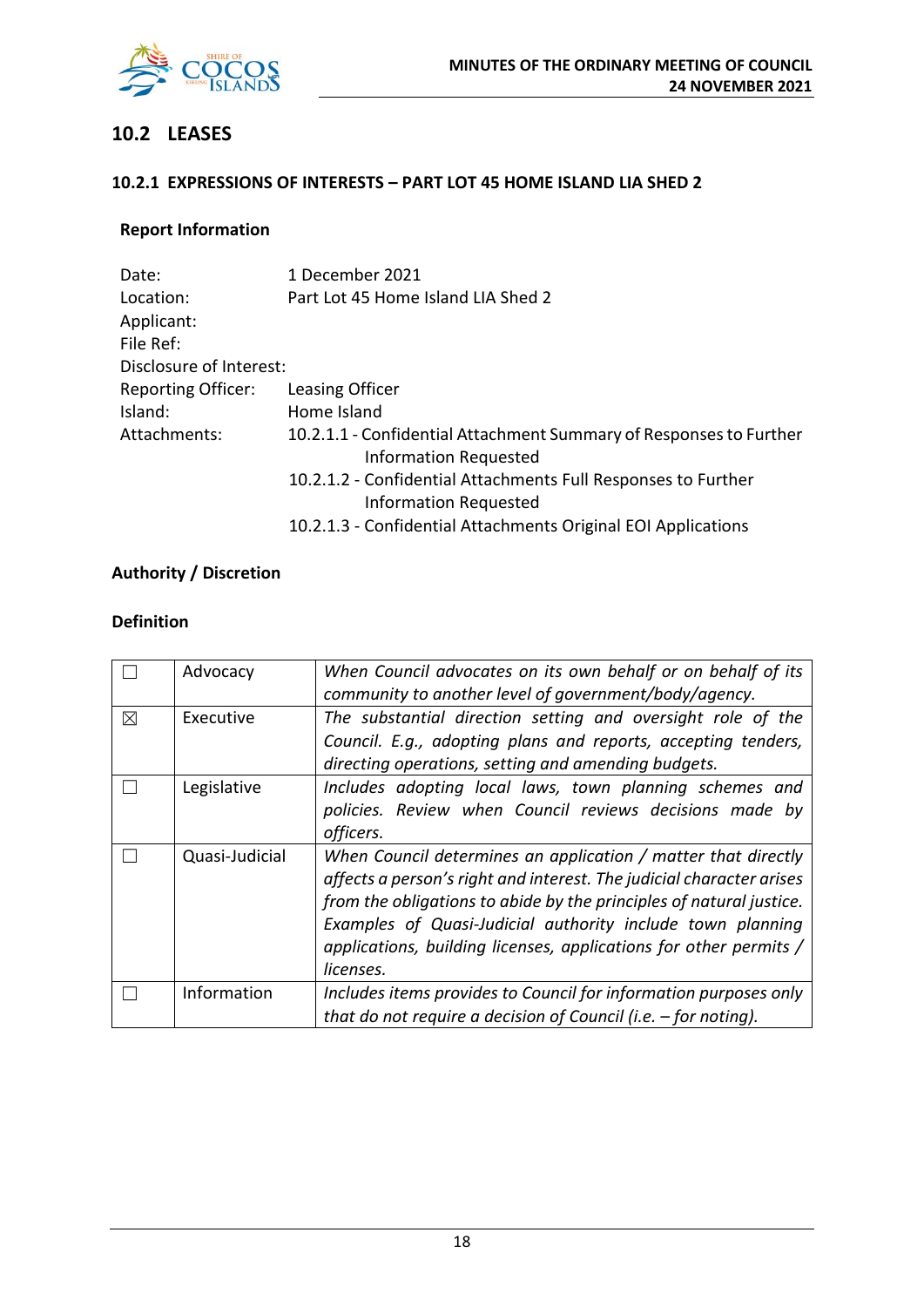

#### **Report Purpose**

To present the request and supporting documentation to Council for consideration to lease Part Lot 45 Home Island LIA Shed 2.

#### **Relevant Documents**

Available for viewing at the meeting.

#### **Background**

The applications for Part Lot 45 LIA Shed 2 was presented at the Ordinary Council Meeting on Wednesday 27 October 2021. The motion was not passed and the Council requested further information to the following criteria to assist them with their decision:

- 1. Will your business increase employment?
- 2. Will your business encourage and generate new revenue into the community?
- 3. Is the service being offered something that is needed? Is there a demand for this service?
- 4. Do you have the skills to make this business a success?

#### **Comment**

Three of the Four initial applicants submitted responses to further information. Further information has been received from:

- Sweet A Lawn Section Maintenance
- Mr Des Chongkin
- CKI Golf Cart Solutions

A summary of the responses to the above criteria is contained in Confidential Attachment 10.2.1.1. Full details of each response is contained in Confidential Attachment 10.2.1.2 and the original responses to the call for Expressions of Interest are also provided in Confidential Attachment 10.2.1.3.

#### **Policy and Legislative Implications**

Section 3.58 of the *Local Government Act 1995 (WA) (CKI)*.

#### **Financial Implications**

Progressing the EOI to formal lease arrangements will result in revenue to the Shire. A valuation will be requested to determine the annual lease fee.

#### **Strategic Implications**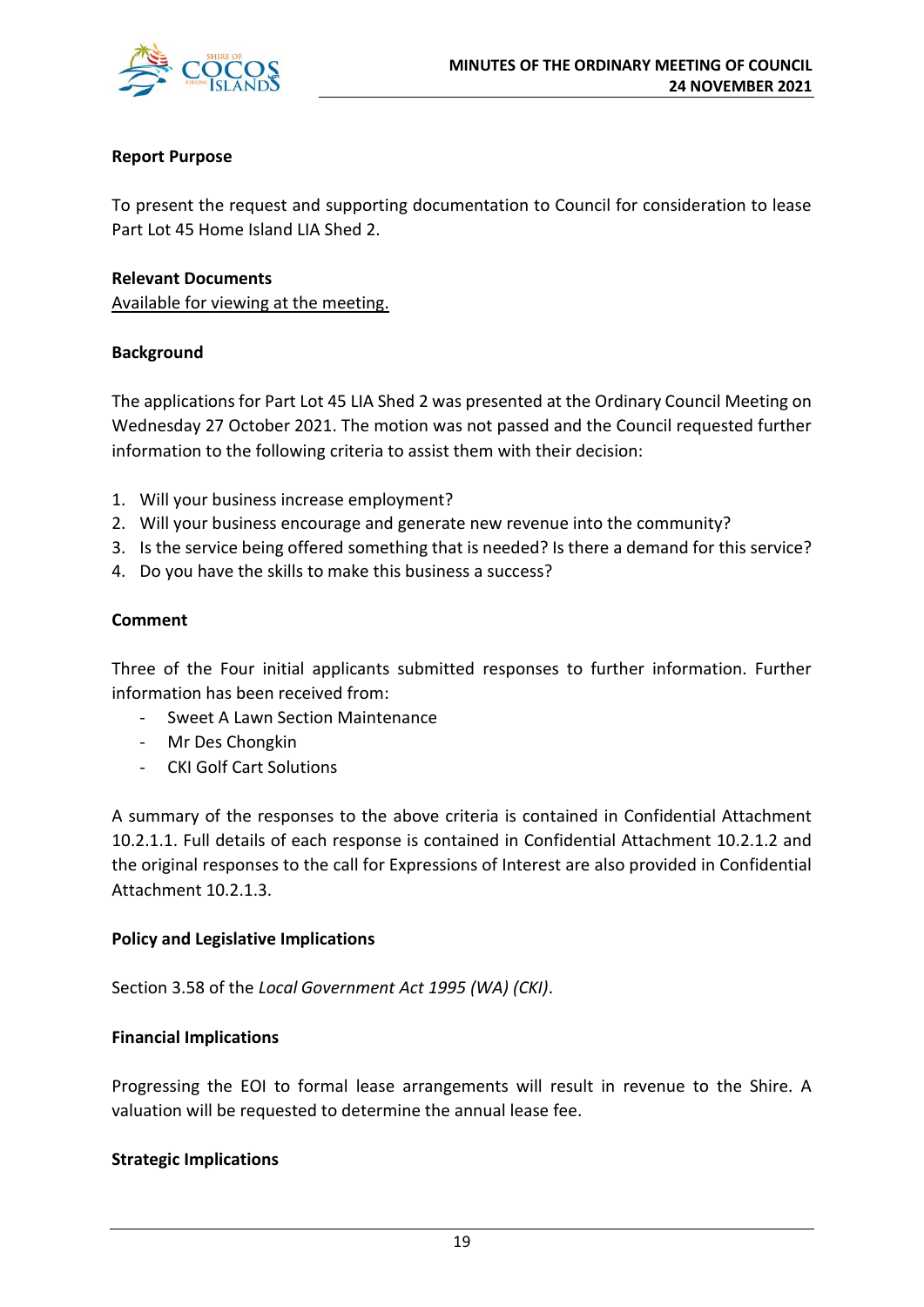

Strategic Community Plan: Key Result Area 1– Economic: Outcome 1.1. Encourage economic stability for the Islands.

#### **Risk Implications**

| <b>Risk Category</b> | <b>Description</b>                                                                                  | Rating (consequence x<br>likelihood) | <b>Mitigation Action</b>                                                                                                                                           |
|----------------------|-----------------------------------------------------------------------------------------------------|--------------------------------------|--------------------------------------------------------------------------------------------------------------------------------------------------------------------|
| Reputation           | No clear process with<br>selecting applicants                                                       | Minor (6)                            | Application is assessed<br>based on the criteria                                                                                                                   |
|                      | Perceived conflict of<br>Interest by Shire<br>Officers due to<br>applicants employed<br>with Shire. |                                      | Officers have provided<br>comments for Council<br>consideration,<br>however, have left the<br>resolution open for<br>Council to determine<br>successful applicant. |
| Service Interruption | Without a lease, a<br>valuable community<br>service could be<br>disrupted.                          | Moderate (6)                         | This item is being<br>progressed as quickly<br>as possible, while still<br>observing legislative<br>requirements.                                                  |
| Compliance           | The process for leasing<br>does not comply with<br>legislation.                                     | Low $(3)$                            | The process outlined in<br>this report is<br>consistent with<br>legislative<br>requirements.                                                                       |

#### **Risk Matrix**

| Consequence /<br>Likelihood | Insignificant (1) | Minor (2)        | Medium (3)       | Major (4)        | <b>Extreme (5)</b> |
|-----------------------------|-------------------|------------------|------------------|------------------|--------------------|
| <b>Almost Certain (5)</b>   | Moderate (5)      | <b>High (10)</b> | <b>High (15)</b> | Extreme (20)     | Extreme (25).      |
| Likely (4)                  | Low(4)            | Moderate (8)     | <b>High (12)</b> | <b>High (16)</b> | Extreme (20)       |
| Possible (3)                | Low(3)            | Moderate (6)     | Moderate (9)     | High $(12)$      | <b>High (15)</b>   |
| Unlikely (2)                | Low(2)            | Low $(4)$        | Moderate (6)     | Moderate (8)     | <b>High (10)</b>   |
| Rare (1)                    | Low(1)            | Low $(2)$        | Low(3)           | Low $(4)$        | Moderate (5)       |

#### **Voting Requirements**

Simple majority

#### **Conclusion**

The request for a new lease is presented for Council consideration to award the application based on the information provided through the initial EOI process and the request for further information.

#### **COUNCIL RESOLUTION**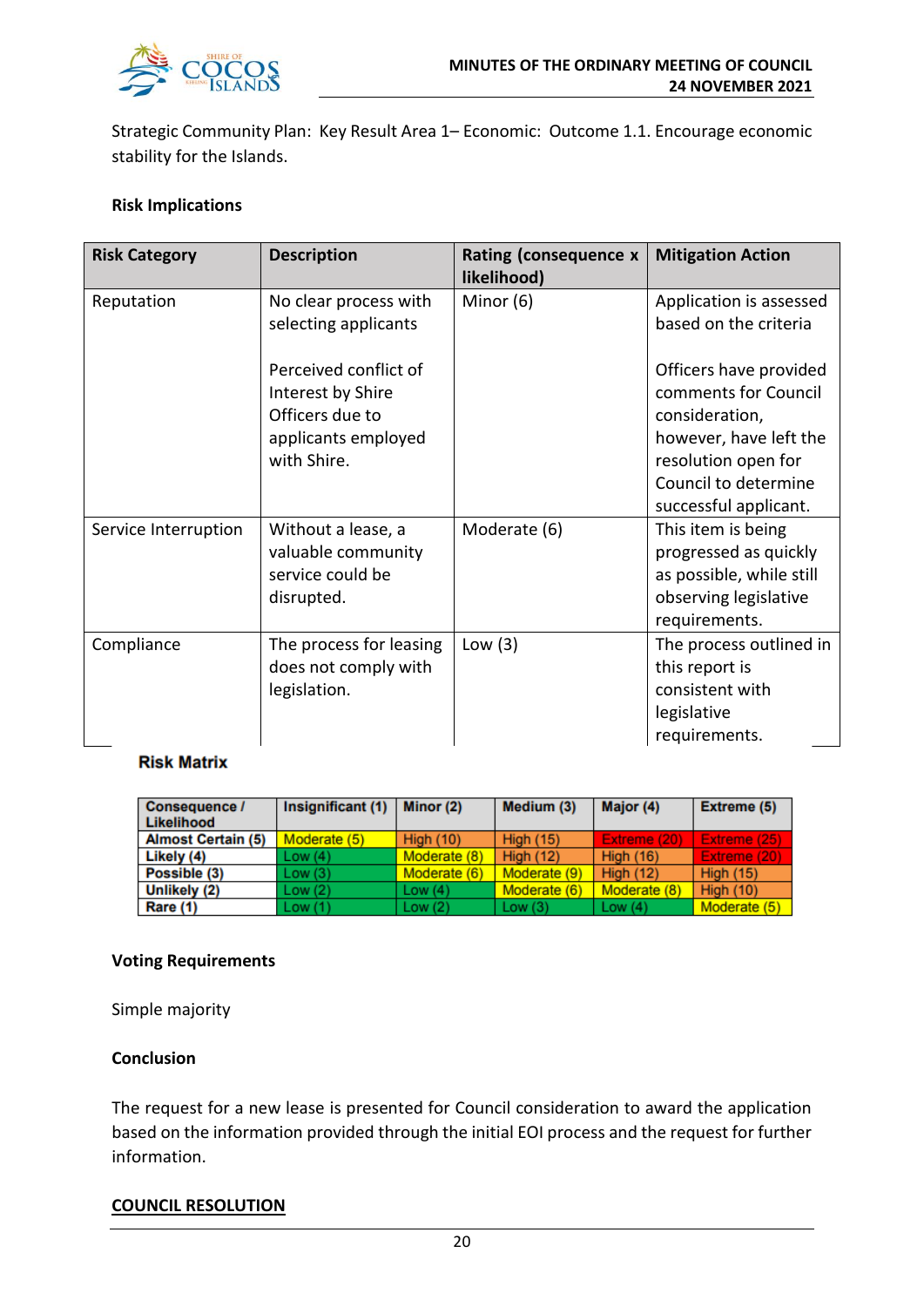

#### **OFFICER RECOMMENDATION – ITEM NO 10.2.1**

THAT COUNCIL, BY SIMPLE MAJORITY, PURSUANT TO SECTION 3.58 OF THE *LOCAL GOVERNMENT ACT 1995 (WA) (CKI)* RESOLVES:

- 1. TO ENTER INTO FORMAL LEASE NEGOTIATIONS WITH THE REPORT OF PART LOT 45 HOME ISLAND LIA SHED 2;
- 2. TO GIVE PUBLIC NOTICE OF THE INTENT (INCLUDING INVITING PUBLIC SUBMISSIONS) TO DISPOSE BY LEASE OF PART LOT 45 HOME ISLAND LIA SHED 2 TO THE SUCCESSFUL APPLICANT AS PER THE SHIRE'S STANDARD COMMERCIAL LEASE TEMPLATE, SUBJECT TO THE FOLLOWING CONDITIONS:
	- a. THAT THE LEASE FEE BE SET AS PER THE INDEPENDENT VALUATION, SUBJECT TO ANNUAL CPI REVIEWS, PLUS A ONE-OFF LEASE PREPARATION FEE OF \$257;
	- b. THE LEASE OF PROPERTY WILL BE FOR "AS IS WHERE IS" BASIS;
	- c. THAT THE PROSPECTIVE LESSEE IS ADVISED THAT THEY WILL BE RESPONSIBLE FOR ALL MAINTENANCE OF THE BUILDING PER THE LEASE CONDITIONS;
- 3. THAT SHOULD NO OBJECTIONS BE RECEIVED DURING THE PUBLIC NOTICE PERIOD; THE CHIEF EXECUTIVE OFFICER IS AUTHORISED TO ENTER INTO THE LEASE AS PER THE SHIRE'S STANDARD COMMERCIAL LEASE TEMPLATE AND WITH THE CONDITIONS AS OUTLINED ABOVE;
- 4. THAT IF OBJECTIONS ARE RECEIVED, TO CONSIDER ALL PUBLIC SUBMISSIONS AT THE FIRST ORDINARY MEETING OF COUNCIL FOLLOWING THE CLOSE OF THE PUBLIC SUBMISSION PERIOD;
- 5. THAT REGULAR INSPECTIONS OF COMMERCIAL TENANCY WILL BE UNDERTAKEN;
- 6. TO ADVISE THE PROSPECTIVE LESSEE THAT, SHOULD ANY OUTSTANDING MONIES BE OWING TO THE SHIRE, THEY ARE TO BE PAID IN FULL; AND
- 7. CONSIDER ADDITIONAL LIA SHEDS AT THE NEXT BUDGET REVIEW OR ANNUAL BUDGET PROCESS.

### **COUNCIL RESOLUTION**

#### **MOVED CR LACY SECONDED CR IBRAM**

**THAT COUNCIL SUSPEND STANDING ORDERS, THE TIME BEING 4:26PM.**

**THE MOTION WAS PUT AND DECLARED CARRIED (5/0)**

**FOR:** IBRAM, IKU, LACY, LIU, YOUNG **AGAINST:** NIL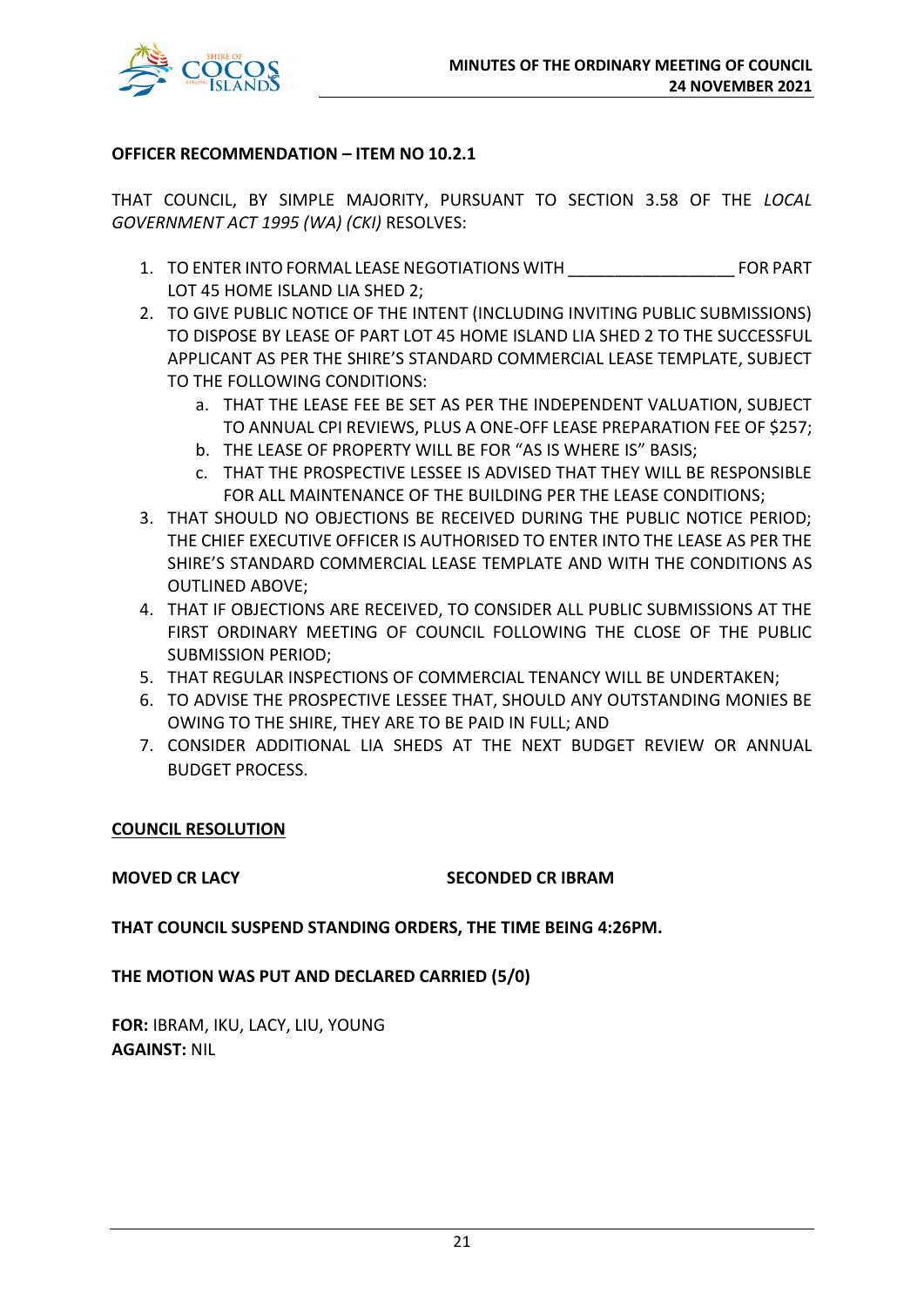

#### **MOVED CR LACY SECONDED CR YOUNG**

#### **THAT COUNCIL RESUME STANDING ORDERS, THE TIME BEING 4.34PM.**

**THE MOTION WAS PUT AND DECLARED CARRIED (5/0)**

**FOR:** IBRAM, LACY, LIU, MINKOM, YOUNG **AGAINST:** NIL

#### **COUNCIL RESOLUTION – ITEM NO 10.2.1**

**MOVED CR LACY SECONDED CR IBRAM**

**THAT COUNCIL, BY SIMPLE MAJORITY, PURSUANT TO SECTION 3.58 OF THE** *LOCAL GOVERNMENT ACT 1995 (WA) (CKI)* **RESOLVES:**

- **1. TO ENTER INTO FORMAL LEASE NEGOTIATIONS WITH** *SWEET AS LAWN AND SECTION MAINTENANCE* **FOR PART LOT 45 HOME ISLAND LIA SHED 2;**
- **2. TO GIVE PUBLIC NOTICE OF THE INTENT (INCLUDING INVITING PUBLIC SUBMISSIONS) TO DISPOSE BY LEASE OF PART LOT 45 HOME ISLAND LIA SHED 2 TO THE SUCCESSFUL APPLICANT AS PER THE SHIRE'S STANDARD COMMERCIAL LEASE TEMPLATE, SUBJECT TO THE FOLLOWING CONDITIONS:**
	- **a. THAT THE LEASE FEE BE SET AS PER THE INDEPENDENT VALUATION, SUBJECT TO ANNUAL CPI REVIEWS, PLUS A ONE-OFF LEASE PREPARATION FEE OF \$257;**
	- **b. THE LEASE OF PROPERTY WILL BE FOR "AS IS WHERE IS" BASIS;**
	- **c. THAT THE PROSPECTIVE LESSEE IS ADVISED THAT THEY WILL BE RESPONSIBLE FOR ALL MAINTENANCE OF THE BUILDING PER THE LEASE CONDITIONS;**
- **3. THAT SHOULD NO OBJECTIONS BE RECEIVED DURING THE PUBLIC NOTICE PERIOD; THE CHIEF EXECUTIVE OFFICER IS AUTHORISED TO ENTER INTO THE LEASE AS PER THE SHIRE'S STANDARD COMMERCIAL LEASE TEMPLATE AND WITH THE CONDITIONS AS OUTLINED ABOVE;**
- **4. THAT IF OBJECTIONS ARE RECEIVED, TO CONSIDER ALL PUBLIC SUBMISSIONS AT THE FIRST ORDINARY MEETING OF COUNCIL FOLLOWING THE CLOSE OF THE PUBLIC SUBMISSION PERIOD;**
- **5. THAT REGULAR INSPECTIONS OF COMMERCIAL TENANCY WILL BE UNDERTAKEN;**
- **6. TO ADVISE THE PROSPECTIVE LESSEE THAT, SHOULD ANY OUTSTANDING MONIES BE OWING TO THE SHIRE, THEY ARE TO BE PAID IN FULL; AND**
- **7. CONSIDER ADDITIONAL LIA SHEDS AT THE NEXT BUDGET REVIEW OR ANNUAL BUDGET PROCESS.**

**THE MOTION WAS PUT AND DECLARED CARRIED (5/0)**

**FOR:** IBRAM, IKU, LACY, LIU, YOUNG **AGAINST:** NIL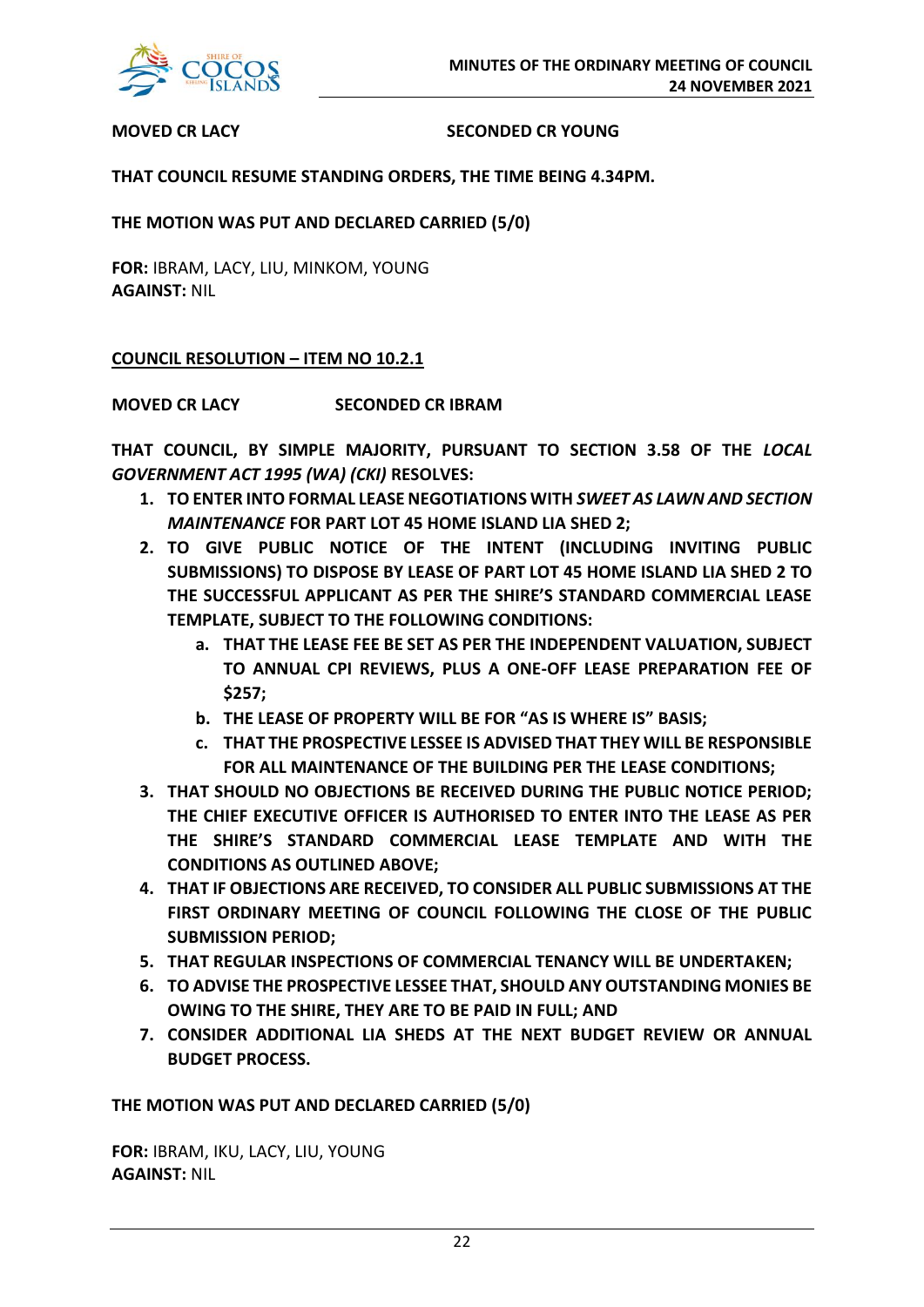

# **PLANNING/BUILDING**

#### **10.3.1 PROPOSED CHALETS – THE BIG BARGE ART CENTRE, WEST ISLAND**

#### **Report Information**

| Date:                     | 3 November 2021                                                    |
|---------------------------|--------------------------------------------------------------------|
| Location:                 | Part Lot 100 Sydney Highway, West Island                           |
| Applicant:                | Emma Washer                                                        |
| File Ref:                 | <b>WL100</b>                                                       |
| <b>Reporting Officer:</b> | <b>Chief Executive Officer</b>                                     |
| Island:                   | West Island                                                        |
| Attachments:              | 10.3.1.1 - DA Application – Big Barge Art Centre – CHALET PROPOSAL |

#### **Authority / Discretion**

#### **Definition**

|   | Advocacy       | When Council advocates on its own behalf or on behalf of its         |
|---|----------------|----------------------------------------------------------------------|
|   |                | community to another level of government/body/agency.                |
|   | Executive      | The substantial direction setting and oversight role of the          |
|   |                | Council. E.g. adopting plans and reports, accepting tenders,         |
|   |                | directing operations, setting and amending budgets.                  |
|   | Legislative    | Includes adopting local laws, town planning schemes and              |
|   |                | policies. Review when Council reviews decisions made by              |
|   |                | officers.                                                            |
| 冈 | Quasi-Judicial | When Council determines an application / matter that directly        |
|   |                | affects a person's right and interest. The judicial character arises |
|   |                | from the obligations to abide by the principles of natural justice.  |
|   |                | Examples of Quasi-Judicial authority include town planning           |
|   |                | applications, building licenses, applications for other permits /    |
|   |                | licenses.                                                            |
|   | Information    | Includes items provides to Council for information purposes only     |
|   |                | that do not require a decision of Council (i.e. $-$ for noting).     |

#### **Report Purpose**

For Council to consider a development application for the construction and use of two short stay chalets upon land leased by The Big Barge Art Centre.

#### **Relevant Documents**

Available for viewing at the meeting Development cover letter and concept plans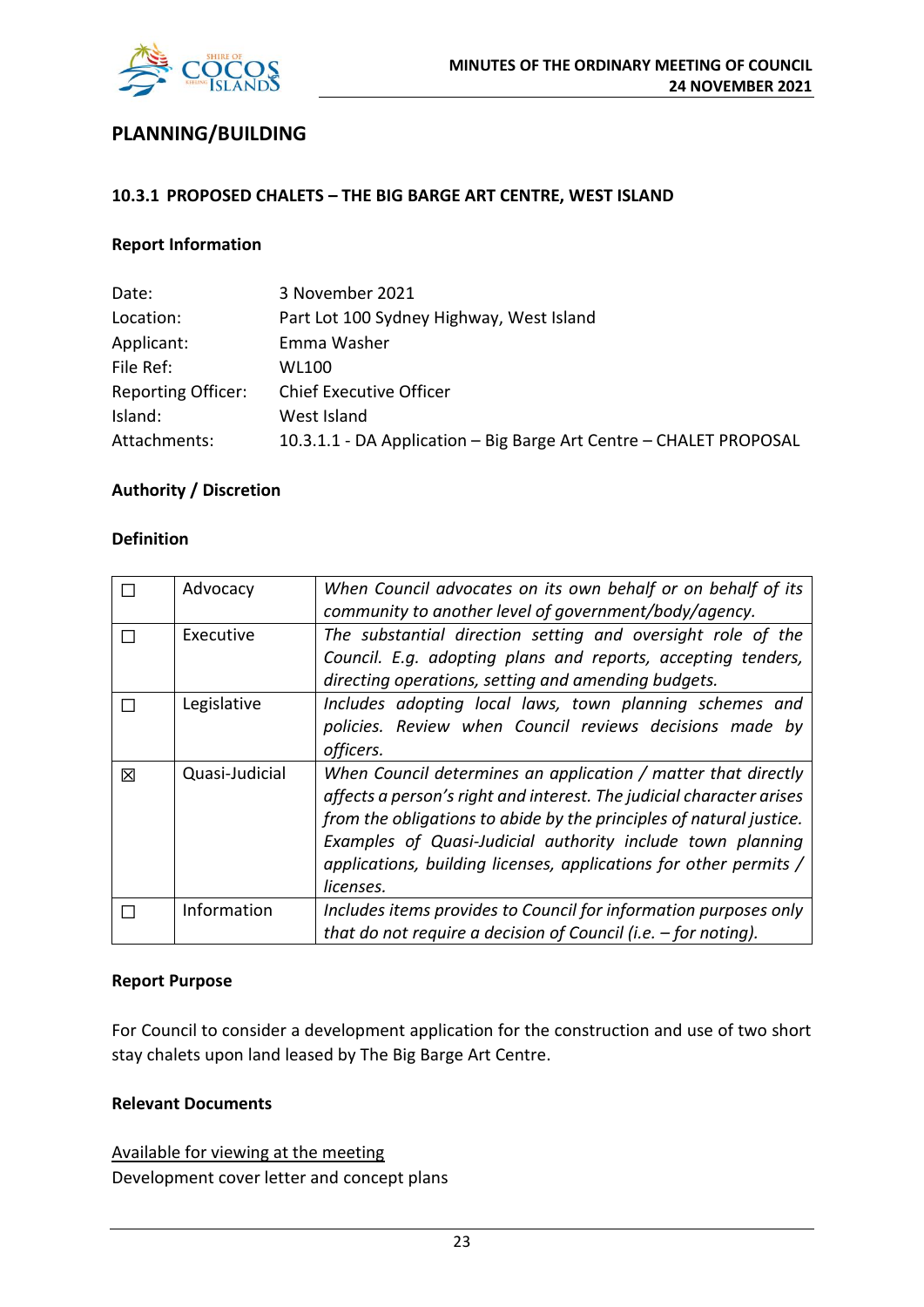### **Background**

The Big Barge Art Centre has been operating since 2009. Over this time period, the proponent has completed the construction of an art gallery, studio, caretakers residence and café, in addition to obtaining a further 2000sqm trust land above the initial 2000sqm portion leased.

The proponent is now seeking development approval to construct two short stay chalets upon this further leased land. Each chalet will accommodate up to 4 guests at any one time. A number of concept designs of the 44sqm elevated floor system chalets with a mezzanine level are attached to this item for Council's reference.

The chalets are proposed to face the ocean views to the west and will be positioned on the same 1.5m setback alignment of that of the existing structures on the property. The chalets will be separated by 17m and screened with timber and landscaping to create privacy for guests of each.

The proposed land use is considered to fall under the land use classification of 'tourist facility' under Shire's *Local Planning Scheme No.1* (the Scheme)*.* However, the Scheme does not provide a definition for this land use. Nonetheless, the subject property is zoned 'General Rural' under the Scheme where the proposed land use is listed as 'discretionary'; meaning the development is not permitted unless Council exercises discretion in its decision making.

Currently, Council does not have a delegation register in place for statutory town planning approvals, meaning each application must be presented to Council for determination.

### **Comment**

The following development standards of the General Rural Zone apply to this application under the Scheme:

- *All buildings developed within the General Rural zone shall harmonise with the natural setting, be cognisant of the climate and incorporate design features which reflect the cultural background of the Islanders.*
- *No use or development of land within the General Rural zone shall cause, in the opinion of the local government, any adverse impact on the groundwater catchment, soil stability and existing vegetation.*

To ensure compliance with these standards a schedule of final colours and materials; and a landscaping plan are recommended as conditions of development approval to ensure the proponent's efforts in cladding the chalets and revegetating the leased property are to the satisfaction of the Shire. It is noted the development site is outside the freshwater lens area.

Council has recently adopted two policies which also require assessment against this development proposal. Firstly, under the guidance of the Draft Essential Services Policy, the development was referred to the Water Corporation and the Indian Ocean Territories Power Service who provided no objection to the proposal as there are no reticulated essential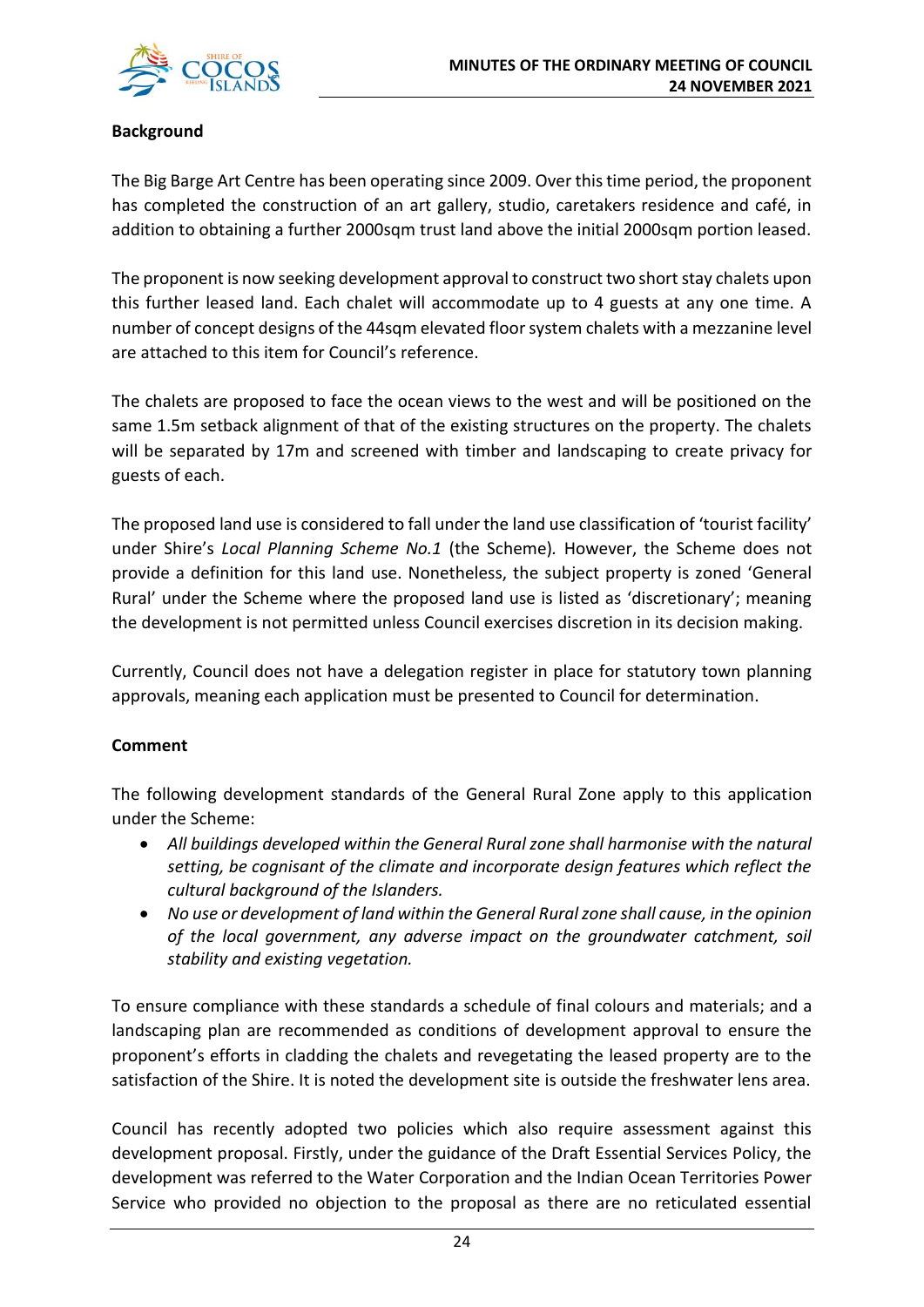

services to the subject property. Nonetheless, these authorities encourage the proponent to consider energy efficiency in their building layout.

Secondly, under the Coastal Development Policy consideration is given to the small, simple nature of the proposed chalets which will be built on elevated floor systems (stumps). This will allow for the development to accommodate coastal process for a period of time until coastal hazards become unbearable in future years. It is recommended Council enforce conditions covering the following in this regard:

- 1. place a notification on the land lease documents notify the tenant of the possibility of the coastal hazards over the next 100 years; and
- 2. require the proponent to remove the development once the hazard reaches a defined event trigger i.e. the development becoming dangerous, or unfit for human habitation.

Approval as a tourist facility will also limit the use of the chalets to short stay accommodation only, meaning any guest can stay up to maximum of 3 months in any succussive 12-month period. This is reinforced as a recommended condition of approval. Furthermore, as no property management plan was submitted with the application, an additional recommended condition of approval calls for such to be approved by the Shire prior to commencement of the accommodation use.

### **Policy and Legislative Implications**

Shire of Cocos (Keeling) Islands Local Planning Scheme No.1

#### **Financial Implications**

There are no financial implications associated with this report.

#### **Strategic Implications**

Shire of Cocos (Keeling) Islands Strategic Community Plan 2016 – 2026: *Outcome 3.2 Future development is sympathetic to the Islands environment 3.2.1 Maintain and develop infrastructure in-line with community needs and the Islands environment.*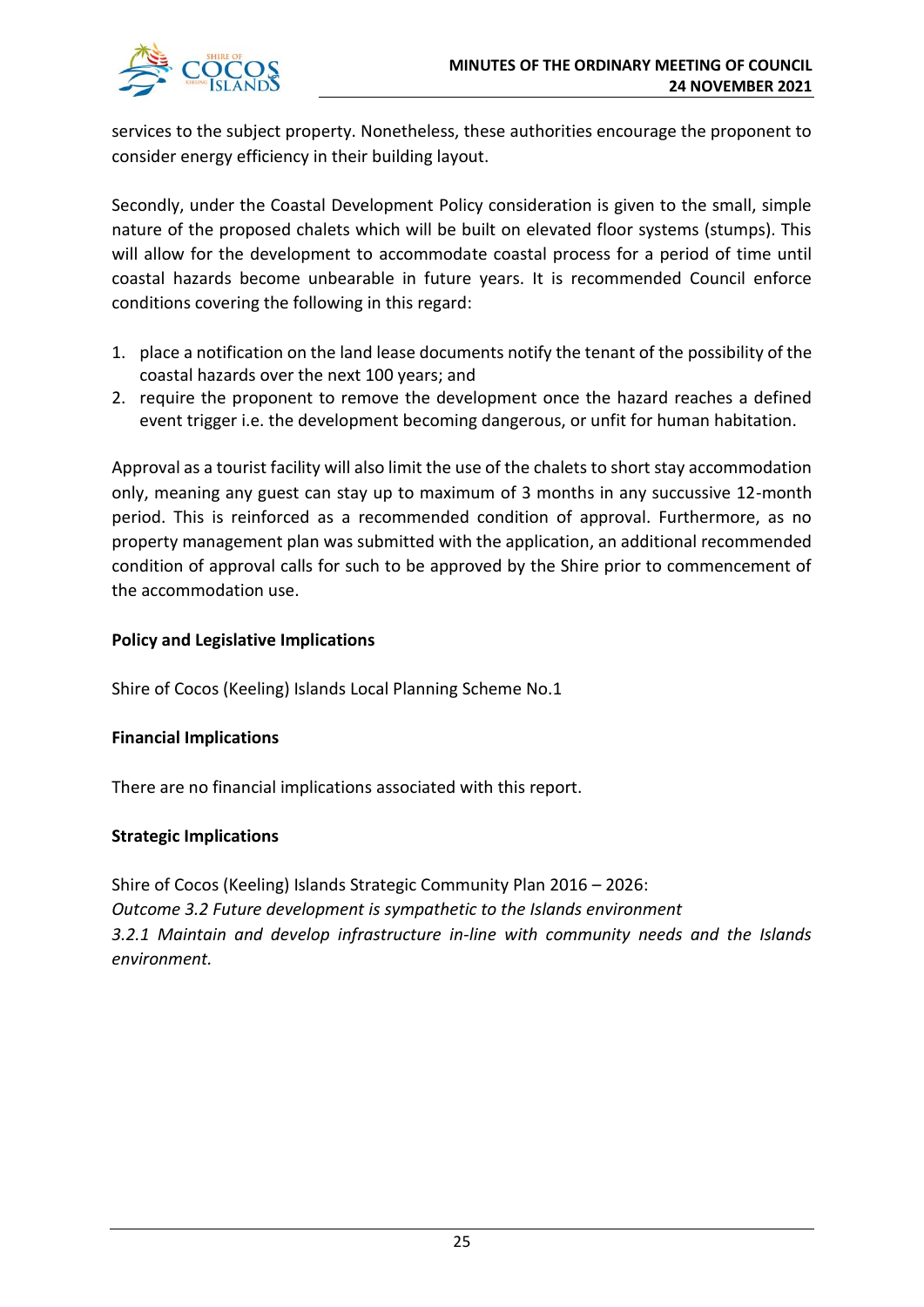

#### **Risk Implications**

| <b>Risk Category</b> | <b>Description</b>                                       | <b>Rating (consequence x</b><br>likelihood) | <b>Mitigation Action</b>                            |
|----------------------|----------------------------------------------------------|---------------------------------------------|-----------------------------------------------------|
| Health & Safety      | House fire                                               | Moderate (5)                                | Approval condition -<br>property management<br>plan |
| Compliance           | Building permit not<br>obtained prior to<br>construction | Low(1)                                      | Advice note added to<br>planning approval           |
|                      | Unruly behaviour of<br>guests in a residential<br>area   | Moderate (9)                                | Approval condition<br>enforcement                   |
| Environment          | Coastal hazard impacts                                   | High $(16)$                                 | Approval conditions<br>enforcement                  |

#### **Risk Matrix**

| <b>Consequence /</b><br>Likelihood | Insignificant (1) | Minor (2)        | Medium (3)       | Major (4)        | Extreme (5)      |
|------------------------------------|-------------------|------------------|------------------|------------------|------------------|
| <b>Almost Certain (5)</b>          | Moderate (5)      | <b>High (10)</b> | <b>High (15)</b> | Extreme (20)     | Extreme (25)     |
| Likely (4)                         | Low(4)            | Moderate (8)     | <b>High (12)</b> | <b>High (16)</b> | Extreme (20)     |
| Possible (3)                       | Low(3)            | Moderate (6)     | Moderate (9)     | <b>High (12)</b> | <b>High (15)</b> |
| Unlikely (2)                       | Low(2)            | Low $(4)$        | Moderate (6)     | Moderate (8)     | <b>High (10)</b> |
| Rare (1)                           | Low(1)            | Low $(2)$        | Low $(3)$        | Low $(4)$        | Moderate (5)     |

#### **Voting Requirements**

Simple Majority

#### **Conclusion**

Given the relevant planning concerns can be addressed by conditions of approval, the officer supports the proposal subject to enforcement of such development conditions.

#### **OFFICER RECOMMENDATION – ITEM NO 10.3.1**

THAT COUNCIL, BY SIMPLE MAJORITY, PURSUANT TO THE *SHIRE OF COCOS (KEELING) ISLANDS LOCAL PLANNING SCHEME NO.1*, RESOLVES TO GRANT DEVELOPMENT APPROVAL FOR THE LAND USE OF TOURIST FACILITY UPON PART LOT 100 SYDNEY HIGH, WEST ISLAND FOR THE CONSTRUCTION OF TWO SHORT STAY CHALETS SUBJECT TO THE FOLLOWING CONDITIONS AND ADVICE NOTES:

#### CONDITIONS:

1. DEVELOPMENT MAY BE CARRIED OUT ONLY IN ACCORDANCE WITH THE DETAILS OF THE APPLICATION AS APPROVED HEREIN AND ANY APPROVED PLAN.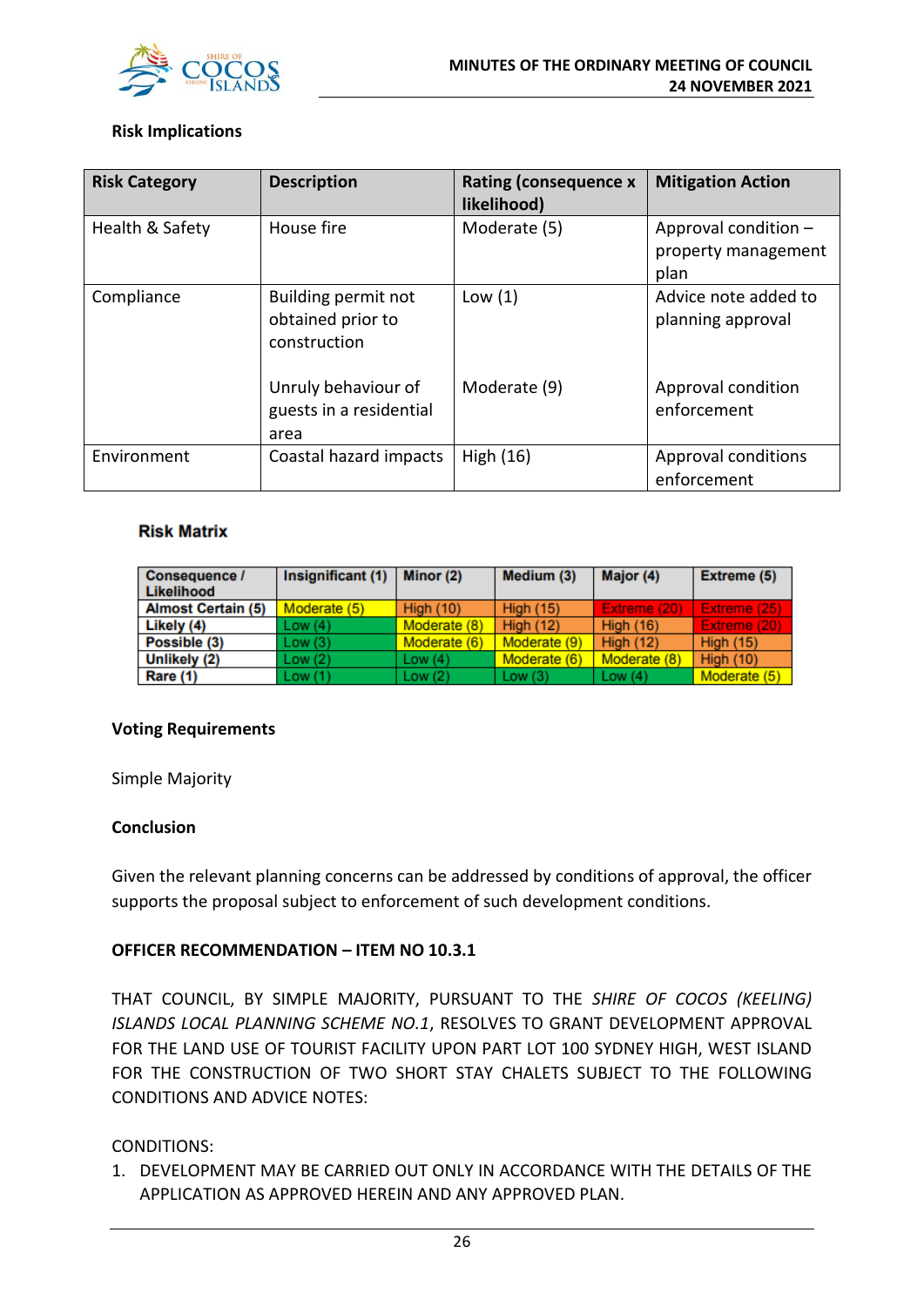

- 2. ANY ADDITIONAL DEVELOPMENT WHICH IS NOT IN ACCORDANCE WITH THE APPLICATION THE SUBJECT OF THIS APPROVAL OR ANY CONDITION OF APPROVAL WILL REQUIRE THE FURTHER APPROVAL OF THE SHIRE OF COCOS (KEELING) ISLANDS.
- 3. DEVELOPMENT PLANS AND A SCHEDULE OF THE COLOUR AND TEXTURE OF THE BUILDING MATERIALS, DEMONSTRATING THAT THE PROPOSED DEVELOPMENT COMPLEMENTS THE SURROUNDING AREA, MUST BE SUBMITTED TO AND APPROVED BY THE SHIRE OF COCOS (KEELING) ISLANDS, PRIOR TO LODGING AN APPLICATION FOR A BUILDING PERMIT. THE DEVELOPMENT MUST BE FINISHED, AND THEREAFTER MAINTAINED, IN ACCORDANCE WITH THE PLANS AND SCHEDULE PROVIDED TO AND APPROVED BY THE SHIRE OF COCOS (KEELING) ISLANDS, PRIOR TO OCCUPATION OF THE DEVELOPMENT.
- 4. GUESTS OF THE TOURIST FACILITY ARE TO BE SHORT STAY ONLY, MEANING NO GUEST SHALL OCCUPY THE SERVICED APARTMENT FOR MORE THAN A TOTAL OF THREE MONTHS IN ANY ONE TWELVE-MONTH PERIOD.
- 5. THE DEVELOPMENT MUST NOT CAUSE NUISANCE OR DEGRADE THE AMENITY OF THE LOCALITY IN ANY WAY, INCLUDING BY REASON OF THE EMISSION OF NOISE, LIGHT, ODOUR, FUMES, SMOKE, VAPOUR OR OTHER POLLUTANT, OR IMPACT ON PUBLIC SAFETY OR OTHERWISE; TO THE SATISFACTION OF THE SHIRE OF COCOS (KEELING) ISLANDS.
- 6. PRIOR TO COMMENCEMENT OF THE APPROVED USE AS SERVICED APARTMENT, A 'PROPERTY MANAGEMENT PLAN' MUST BE SUBMITTED AND THEREAFTER APPROVED BY THE SHIRE OF COCOS (KEELING) ISLANDS. THIS MANAGEMENT PLAN SHALL INCLUDE DETAILS ON THE CODE OF CONDUCT OF GUESTS, AND THE FIRE AND EMERGENCY PROTOCOLS AND EQUIPMENT OF THE TOURIST FACILITY.
- 7. THIS DEVELOPMENT APPROVAL IS GRANTED FOR A LIMITED PERIOD AND SHALL EXPIRE UPON THE EARLIEST OCCURRENCE OF ANY ONE OF THE FOLLOWING EVENTS;
	- a. THE EXPIRATION OF A PERIOD OF 20 YEARS FROM THE DATE OF THIS APPROVAL;
	- b. WHEN WATER, SEWERAGE OR ELECTRICITY IS NO LONGER AVAILABLE AS THE SERVICE HAS REMOVED OR DECOMMISSIONED DUE TO A COASTAL HAZARD.
- 8. UPON THE EXPIRY OF THE DEVELOPMENT APPROVAL IN ACCORDANCE WITH CONDITION 7, THE LEASEHOLDER SHALL AT THE LEASEHOLDER'S COST:
	- a. REMOVE THE DEVELOPMENT; AND
	- b. REHABILITATE THE LAND TO ITS PREDEVELOPMENT CONDITION TO THE SPECIFICATIONS OF THE SHIRE OF COCOS (KEELING) ISLANDS.
- 9. PRIOR TO LODGING AN APPLICATION FOR A BUILDING PERMIT, THE FOLLOWING NOTIFICATION PURSUANT TO *STATE PLANNING POLICY 2.6 COASTAL PLANNING* (OR AS AMENDED) MUST BE PLACED ON THE LEASE TITLE OF THE LOT, AT THE FULL COST OF THE LEASEHOLDER, TO ALERT CURRENT AND FUTURE LEASEHOLDERS TO THE LIKELY FUTURE COASTAL HAZARD IMPACTS ON THE PROPERTY:
	- a. "VULNERABLE COASTAL AREA THIS LOT IS LOCATED IN AN AREA LIKELY TO BE SUBJECT TO COASTAL EROSION AND/OR INUNDATION OVER THE NEXT 100 YEARS."
	- b. "DEVELOPMENT ON THIS LOT IS SUBJECT TO CONDITIONS OF DEVELOPMENT APPROVAL WHICH LIMIT THE TERM OF THE APPROVAL, AND WHICH REQUIRE THE DEVELOPMENT TO BE REMOVED AND THE LAND REINSTATED TO ITS PREDEVELOPMENT CONDITION. REFER TO THE SHIRE OF COCOS (KEELING) ISLAND FOR DETAILS."
- 10. PRIOR TO LODGING AN APPLICATION FOR A BUILDING PERMIT, A DETAILED LANDSCAPING PLAN FOR THE SUBJECT SITE MUST BE SUBMITTED TO AND APPROVED BY THE SHIRE OF COCOS (KEELING) ISLANDS.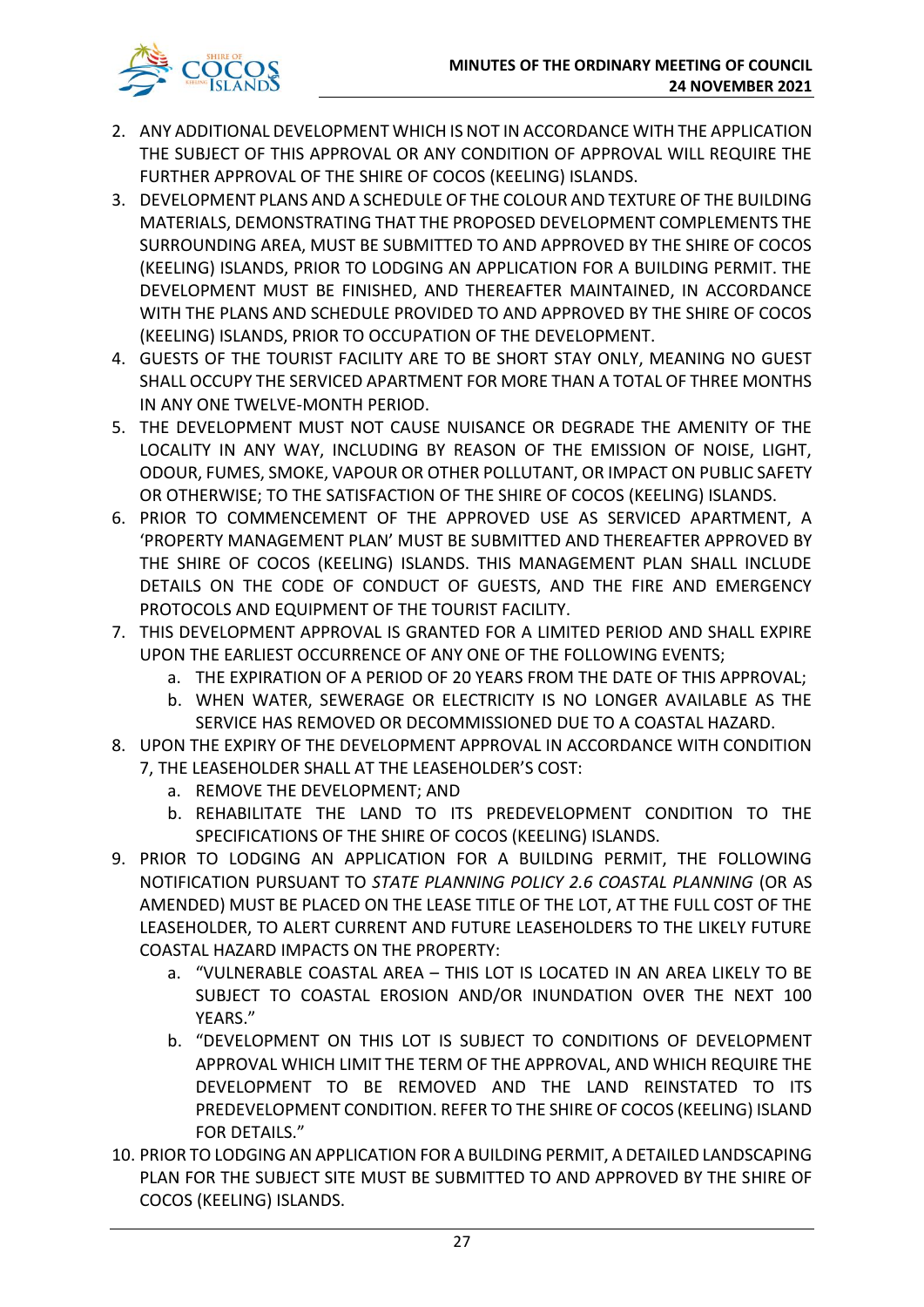

ADVICE NOTES:

- A. THIS IS A DEVELOPMENT APPROVAL OF THE SHIRE OF COCOS (KEELING) ISLANDS UNDER ITS *LOCAL PLANNING SCHEME NO.1*. IT IS NOT AN APPROVAL TO COMMENCE OR CARRY OUT DEVELOPMENT UNDER ANY OTHER LAW. IT IS THE RESPONSIBILITY OF THE APPLICANT/LANDOWNER TO OBTAIN ANY OTHER NECESSARY APPROVALS, CONSENTS, PERMITS AND LICENSES REQUIRED UNDER ANY OTHER LAW, AND TO COMMENCE AND CARRY OUT DEVELOPMENT IN ACCORDANCE WITH ALL RELEVANT LAWS.
- B. IF THE DEVELOPMENT, THE SUBJECT OF THIS APPROVAL IS NOT SUBSTANTIALLY COMMENCED WITHIN A PERIOD OF TWO (2) YEARS, THE APPROVAL SHALL LAPSE AND BE OF NO FURTHER EFFECT.
- C. WHERE AN APPROVAL HAS SO LAPSED, NO DEVELOPMENT SHALL BE CARRIED OUT WITHOUT THE FURTHER APPROVAL OF THE LOCAL GOVERNMENT HAVING FIRST BEEN SOUGHT AND OBTAINED.
- D. THE APPLICANT IS TO IMPLEMENT AND MAINTAIN REPORTING MECHANISMS FOR COMPLAINTS CONCERNING THE OPERATION OF THE SERVICED APARTMENT. IN THE EVENT OF A SUBSTANTIATED COMPLAINT BEING RECEIVED THE APPLICANT IS REQUIRED TO DEMONSTRATE MITIGATION RESPONSE(S) TO THE APPROVAL OF THE SHIRE OF COCOS (KEELING) ISLANDS.
- E. SHOULD THE APPLICANT BE AGGRIEVED BY THE DECISION (IN PART OR WHOLE) THERE IS A RIGHT PURSUANT TO THE *PLANNING AND DEVELOPMENT ACT 2005* TO HAVE THE DECISION REVIEWED BY THE STATE ADMINISTRATIVE TRIBUNAL. SUCH AN APPLICATION MUST BE LODGED WITHIN TWENTY-EIGHT (28) DAYS FROM THE DATE OF THE DECISION.

#### **COUNCIL RESOLUTION – ITEM NO 10.3.1**

#### **MOVED CR LACY SECONDED CR IBRAM**

**THAT COUNCIL, BY SIMPLE MAJORITY, PURSUANT TO THE** *SHIRE OF COCOS (KEELING) ISLANDS LOCAL PLANNING SCHEME NO.1***, RESOLVES TO GRANT DEVELOPMENT APPROVAL FOR THE LAND USE OF TOURIST FACILITY UPON PART LOT 100 SYDNEY HIGH, WEST ISLAND FOR THE CONSTRUCTION OF TWO SHORT STAY CHALETS SUBJECT TO THE FOLLOWING CONDITIONS AND ADVICE NOTES:** 

**CONDITIONS:** 

- **1. DEVELOPMENT MAY BE CARRIED OUT ONLY IN ACCORDANCE WITH THE DETAILS OF THE APPLICATION AS APPROVED HEREIN AND ANY APPROVED PLAN.**
- **2. ANY ADDITIONAL DEVELOPMENT WHICH IS NOT IN ACCORDANCE WITH THE APPLICATION THE SUBJECT OF THIS APPROVAL OR ANY CONDITION OF APPROVAL WILL REQUIRE THE FURTHER APPROVAL OF THE SHIRE OF COCOS (KEELING) ISLANDS.**
- **3. DEVELOPMENT PLANS AND A SCHEDULE OF THE COLOUR AND TEXTURE OF THE BUILDING MATERIALS, DEMONSTRATING THAT THE PROPOSED DEVELOPMENT COMPLEMENTS THE SURROUNDING AREA, MUST BE SUBMITTED TO AND APPROVED BY THE SHIRE OF COCOS (KEELING) ISLANDS, PRIOR TO LODGING AN APPLICATION FOR A BUILDING PERMIT. THE DEVELOPMENT MUST BE FINISHED, AND THEREAFTER MAINTAINED, IN ACCORDANCE WITH THE PLANS AND SCHEDULE**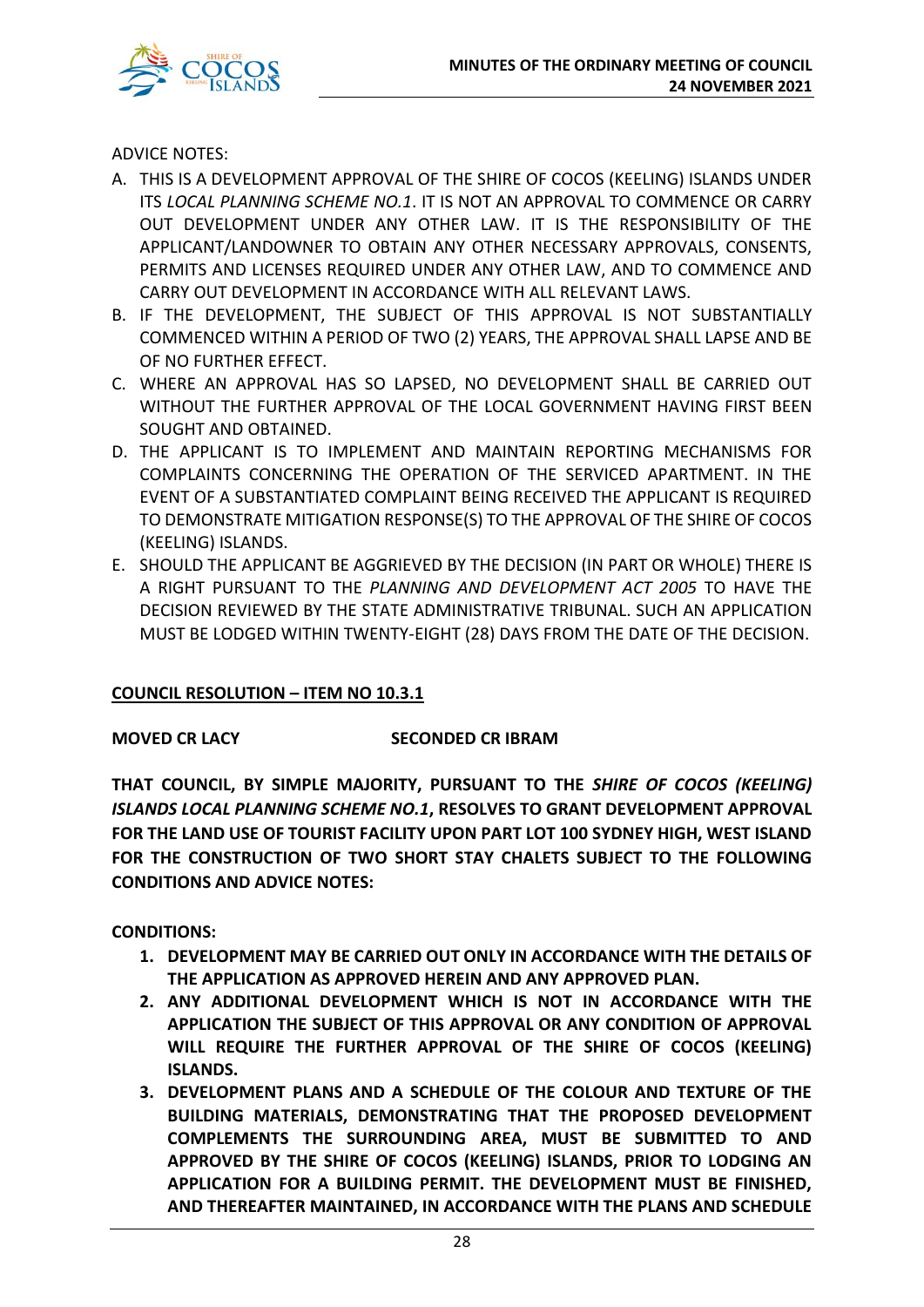

**PROVIDED TO AND APPROVED BY THE SHIRE OF COCOS (KEELING) ISLANDS, PRIOR TO OCCUPATION OF THE DEVELOPMENT.**

- **4. GUESTS OF THE TOURIST FACILITY ARE TO BE SHORT STAY ONLY, MEANING NO GUEST SHALL OCCUPY THE SERVICED APARTMENT FOR MORE THAN A TOTAL OF THREE MONTHS IN ANY ONE TWELVE-MONTH PERIOD.**
- **5. THE DEVELOPMENT MUST NOT CAUSE NUISANCE OR DEGRADE THE AMENITY OF THE LOCALITY IN ANY WAY, INCLUDING BY REASON OF THE EMISSION OF NOISE, LIGHT, ODOUR, FUMES, SMOKE, VAPOUR OR OTHER POLLUTANT, OR IMPACT ON PUBLIC SAFETY OR OTHERWISE; TO THE SATISFACTION OF THE SHIRE OF COCOS (KEELING) ISLANDS.**
- **6. PRIOR TO COMMENCEMENT OF THE APPROVED USE AS SERVICED APARTMENT, A 'PROPERTY MANAGEMENT PLAN' MUST BE SUBMITTED AND THEREAFTER APPROVED BY THE SHIRE OF COCOS (KEELING) ISLANDS. THIS MANAGEMENT PLAN SHALL INCLUDE DETAILS ON THE CODE OF CONDUCT OF GUESTS, AND THE FIRE AND EMERGENCY PROTOCOLS AND EQUIPMENT OF THE TOURIST FACILITY.**
- **7. THIS DEVELOPMENT APPROVAL IS GRANTED FOR A LIMITED PERIOD AND SHALL EXPIRE UPON THE EARLIEST OCCURRENCE OF ANY ONE OF THE FOLLOWING EVENTS;**
	- **a. THE EXPIRATION OF A PERIOD OF 20 YEARS FROM THE DATE OF THIS APPROVAL;**
	- **b. WHEN WATER, SEWERAGE OR ELECTRICITY IS NO LONGER AVAILABLE AS THE SERVICE HAS REMOVED OR DECOMMISSIONED DUE TO A COASTAL HAZARD.**
- **8. UPON THE EXPIRY OF THE DEVELOPMENT APPROVAL IN ACCORDANCE WITH CONDITION 7, THE LEASEHOLDER SHALL AT THE LEASEHOLDER'S COST:** 
	- **a. REMOVE THE DEVELOPMENT; AND**
	- **b. REHABILITATE THE LAND TO ITS PREDEVELOPMENT CONDITION TO THE SPECIFICATIONS OF THE SHIRE OF COCOS (KEELING) ISLANDS.**
- **9. PRIOR TO LODGING AN APPLICATION FOR A BUILDING PERMIT, THE FOLLOWING NOTIFICATION PURSUANT TO** *STATE PLANNING POLICY 2.6 COASTAL PLANNING* **(OR AS AMENDED) MUST BE PLACED ON THE LEASE TITLE OF THE LOT, AT THE FULL COST OF THE LEASEHOLDER, TO ALERT CURRENT AND FUTURE LEASEHOLDERS TO THE LIKELY FUTURE COASTAL HAZARD IMPACTS ON THE PROPERTY:**
	- **a. "VULNERABLE COASTAL AREA – THIS LOT IS LOCATED IN AN AREA LIKELY TO BE SUBJECT TO COASTAL EROSION AND/OR INUNDATION OVER THE NEXT 100 YEARS."**
	- **b. "DEVELOPMENT ON THIS LOT IS SUBJECT TO CONDITIONS OF DEVELOPMENT APPROVAL WHICH LIMIT THE TERM OF THE APPROVAL, AND WHICH REQUIRE THE DEVELOPMENT TO BE REMOVED AND THE LAND REINSTATED TO ITS PREDEVELOPMENT CONDITION. REFER TO THE SHIRE OF COCOS (KEELING) ISLAND FOR DETAILS."**
- **10. PRIOR TO LODGING AN APPLICATION FOR A BUILDING PERMIT, A DETAILED LANDSCAPING PLAN FOR THE SUBJECT SITE MUST BE SUBMITTED TO AND APPROVED BY THE SHIRE OF COCOS (KEELING) ISLANDS.**

# **ADVICE NOTES:**

**F. THIS IS A DEVELOPMENT APPROVAL OF THE SHIRE OF COCOS (KEELING) ISLANDS UNDER ITS** *LOCAL PLANNING SCHEME NO.1***. IT IS NOT AN APPROVAL TO COMMENCE OR CARRY OUT DEVELOPMENT UNDER ANY OTHER LAW. IT IS THE RESPONSIBILITY OF THE APPLICANT/LANDOWNER TO OBTAIN ANY OTHER NECESSARY APPROVALS, CONSENTS,**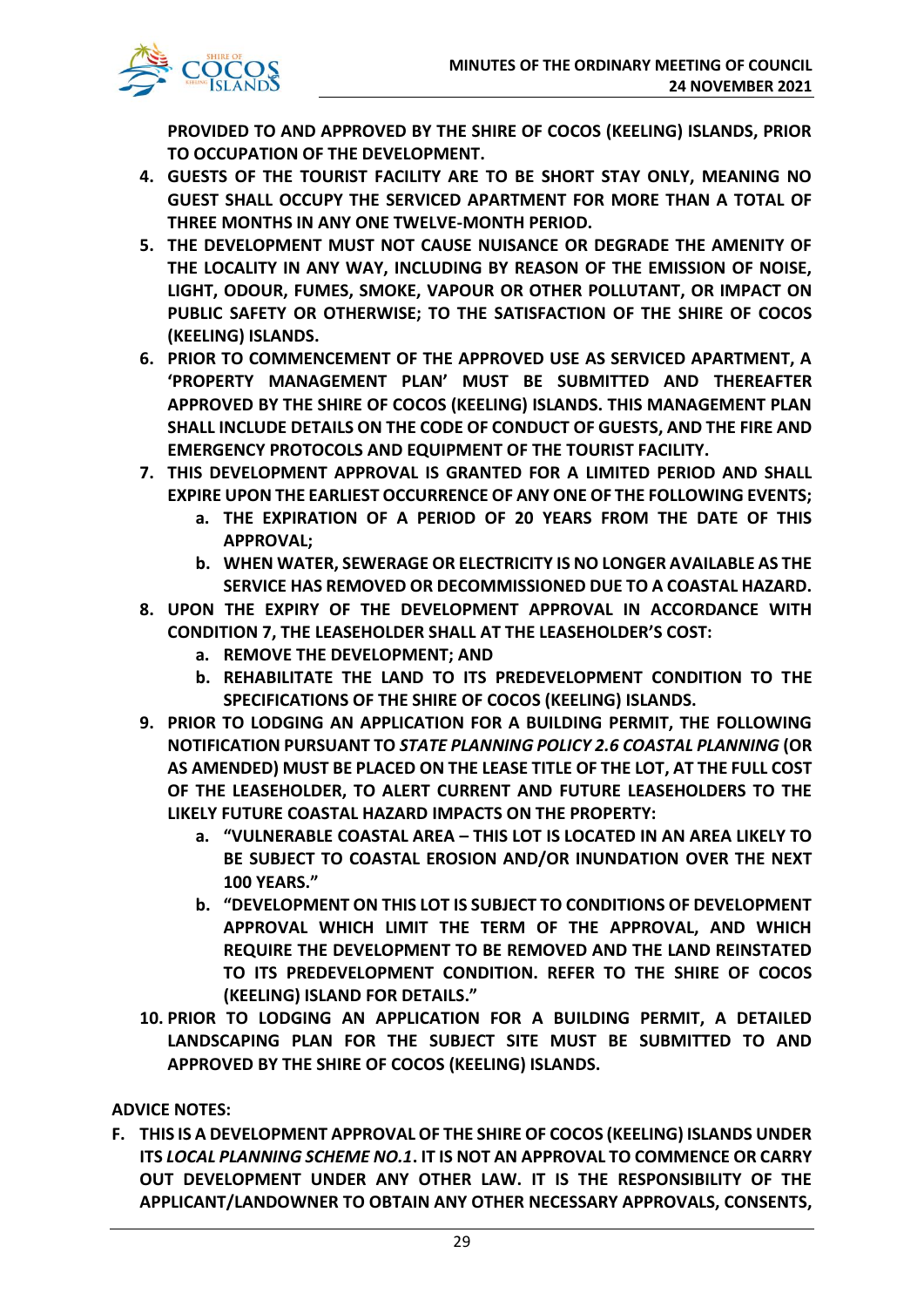

**PERMITS AND LICENSES REQUIRED UNDER ANY OTHER LAW, AND TO COMMENCE AND CARRY OUT DEVELOPMENT IN ACCORDANCE WITH ALL RELEVANT LAWS.**

- **G. IF THE DEVELOPMENT, THE SUBJECT OF THIS APPROVAL IS NOT SUBSTANTIALLY COMMENCED WITHIN A PERIOD OF TWO (2) YEARS, THE APPROVAL SHALL LAPSE AND BE OF NO FURTHER EFFECT.**
- **H. WHERE AN APPROVAL HAS SO LAPSED, NO DEVELOPMENT SHALL BE CARRIED OUT WITHOUT THE FURTHER APPROVAL OF THE LOCAL GOVERNMENT HAVING FIRST BEEN SOUGHT AND OBTAINED.**
- **I. THE APPLICANT IS TO IMPLEMENT AND MAINTAIN REPORTING MECHANISMS FOR COMPLAINTS CONCERNING THE OPERATION OF THE SERVICED APARTMENT. IN THE EVENT OF A SUBSTANTIATED COMPLAINT BEING RECEIVED THE APPLICANT IS REQUIRED TO DEMONSTRATE MITIGATION RESPONSE(S) TO THE APPROVAL OF THE SHIRE OF COCOS (KEELING) ISLANDS.**
- **J. SHOULD THE APPLICANT BE AGGRIEVED BY THE DECISION (IN PART OR WHOLE) THERE IS A RIGHT PURSUANT TO THE** *PLANNING AND DEVELOPMENT ACT 2005* **TO HAVE THE DECISION REVIEWED BY THE STATE ADMINISTRATIVE TRIBUNAL. SUCH AN APPLICATION MUST BE LODGED WITHIN TWENTY-EIGHT (28) DAYS FROM THE DATE OF THE DECISION.**

**THE MOTION WAS PUT AND DECLARED CARRIED (4/1)**

**FOR:** IBRAM, IKU, LACY, YOUNG **AGAINST:** LIU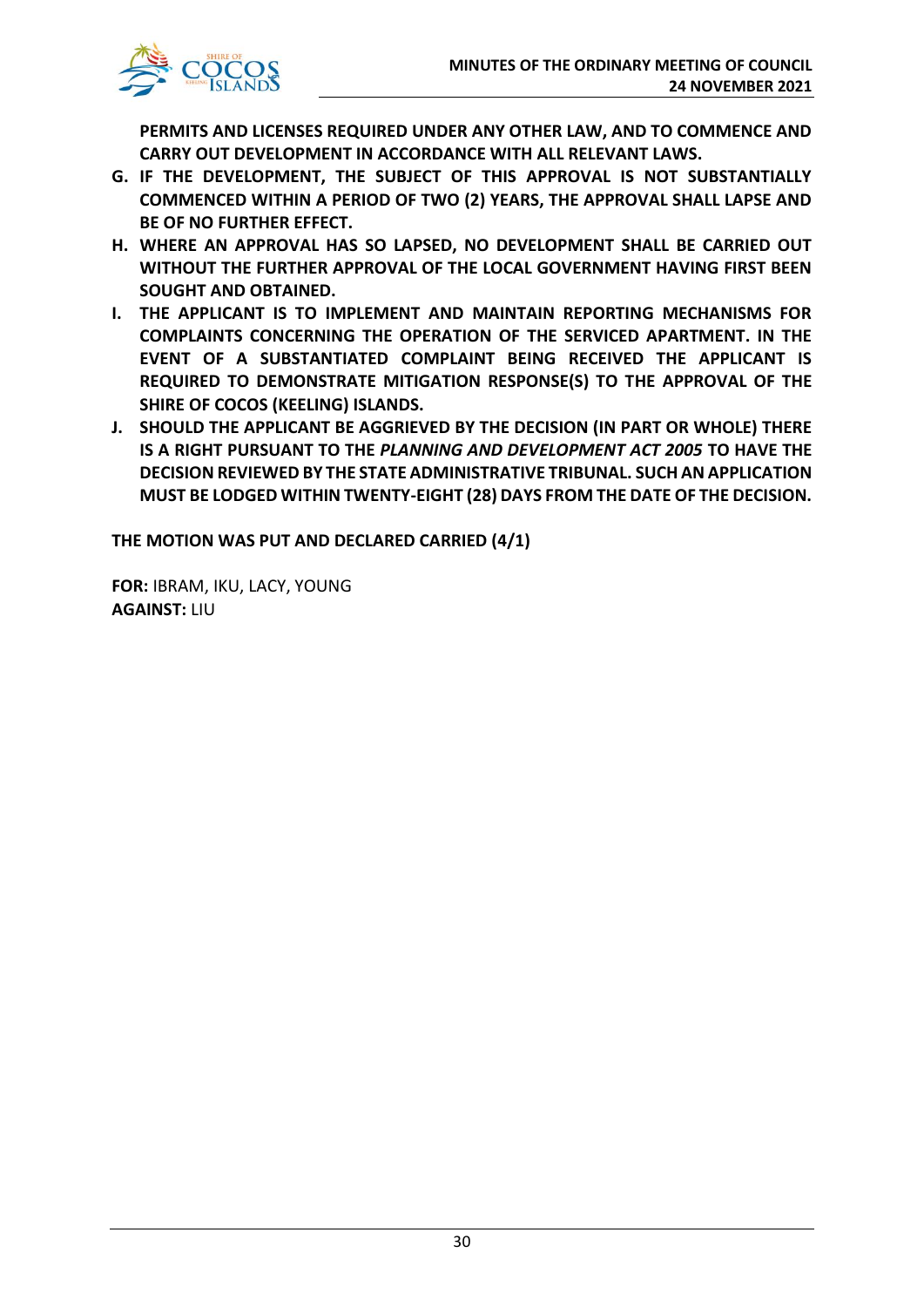

#### **10.3.2 PROPOSED OUTBUILDING – LOT 101 (HOUSE 1) QANTAS CLOSE, WEST ISLAND**

#### **Report Information**

| Date:                     | 2 November 2021                                              |
|---------------------------|--------------------------------------------------------------|
| Location:                 | Lot 101 Qantas Close, West Island                            |
| Applicant:                | Evan Reeves                                                  |
| File Ref:                 | WL101                                                        |
| <b>Reporting Officer:</b> | Governance and Risk Coordinator                              |
| Island:                   | West Island                                                  |
| Attachments:              | 10.3.2.1 – DA Application Lot 101 Qantas Close WI – Proposed |
|                           | Outbuildings                                                 |

#### **Authority / Discretion**

#### **Definition**

|   | Advocacy       | When Council advocates on its own behalf or on behalf of its<br>community to another level of government/body/agency.                                                                                                                                                                                                                                        |
|---|----------------|--------------------------------------------------------------------------------------------------------------------------------------------------------------------------------------------------------------------------------------------------------------------------------------------------------------------------------------------------------------|
|   | Executive      | The substantial direction setting and oversight role of the<br>Council. E.g. adopting plans and reports, accepting tenders,<br>directing operations, setting and amending budgets.                                                                                                                                                                           |
|   | Legislative    | Includes adopting local laws, town planning schemes and<br>policies. Review when Council reviews decisions made by<br>officers.                                                                                                                                                                                                                              |
| 冈 | Quasi-Judicial | When Council determines an application / matter that directly<br>affects a person's right and interest. The judicial character arises<br>from the obligations to abide by the principles of natural justice.<br>Examples of Quasi-Judicial authority include town planning<br>applications, building licenses, applications for other permits /<br>licenses. |
|   | Information    | Includes items provides to Council for information purposes only<br>that do not require a decision of Council (i.e. $-$ for noting).                                                                                                                                                                                                                         |

#### **Report Purpose**

For Council to consider an application for development approval for the construction of an outbuilding (garage) adjacent the existing dwelling on the subject property.

#### **Relevant Documents**

Available for viewing at the meeting Development plans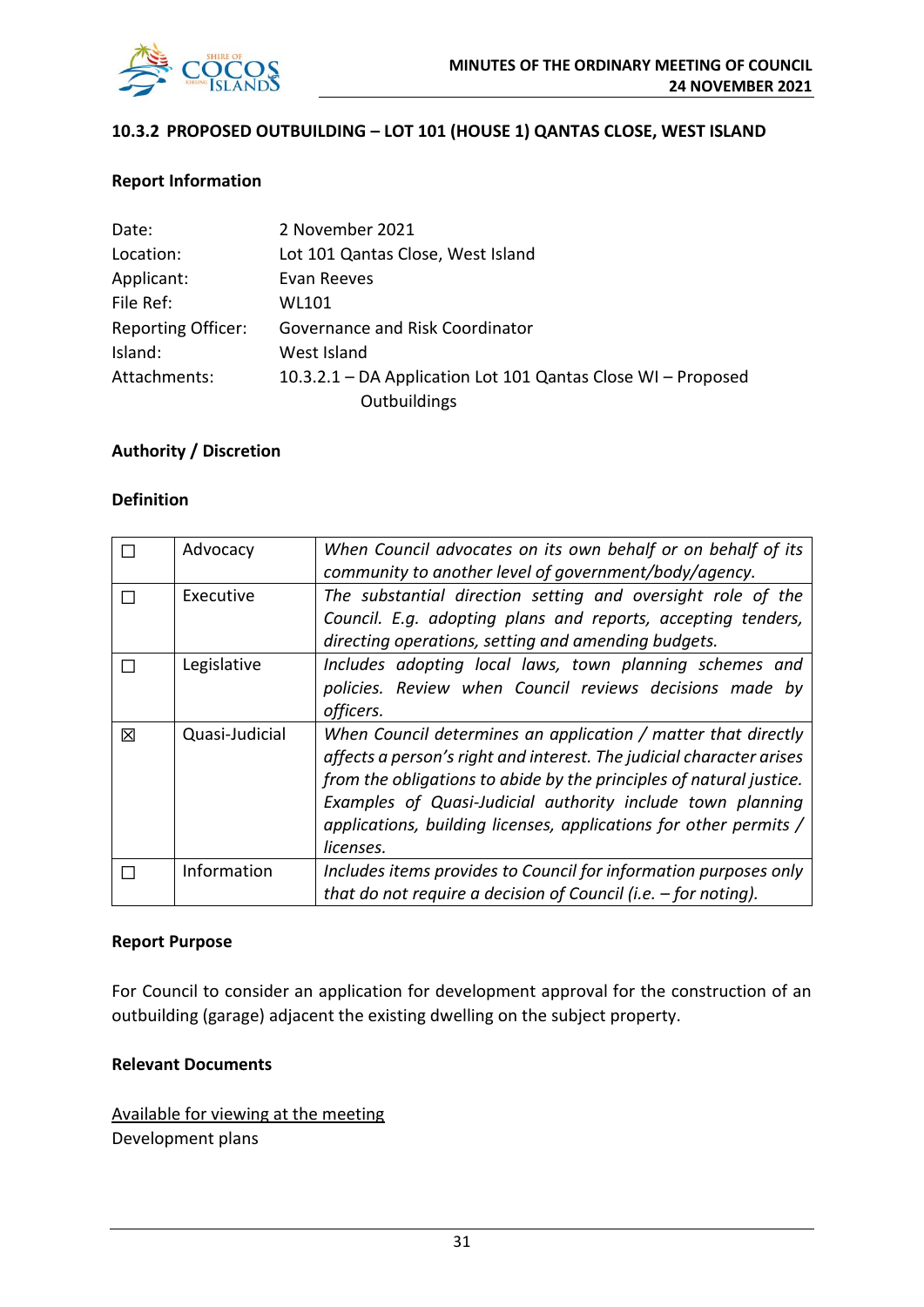

#### **Background**

There is an existing dwelling on the subject property which is zoned 'Residential' with a density coding of R15 under the *Shire of Cocos (Keeling) Islands Local Planning Scheme No.1*.

The WA Residential Design Codes (R-Codes) exempts an outbuilding which is on or under 60sqm in area; 2.4m in wall height; and 4.2m in ridge height. As the proposed garage will be 84sqm in area; with a wall height of 2.8; and ridge height of 4.7m, a development application is required.

Currently Council does not have a delegation register in place for statutory town planning approvals, meaning each development application must be presented to Council for determination.

#### **Comment**

Where a proposal does not meet the deemed-to-comply provisions of the R-Codes the decision maker is to consider a development application against the applicable design principle(s), which in this instance is:

*Outbuildings that do not detract from the streetscape or the visual amenity of residents or neighbouring properties.* 

It is not considered the proposal will detract from the established streetscape for the following reasons:

- The outbuilding will be clad in fibre cement walling and Colorbond roofing to match the appearance of the existing dwelling.
- The proposal meets all applicable boundary setbacks of the R-Codes.
- The height of the outbuilding is lower than that of the dwelling which has been built with an elevated floor system, this ensures the dwelling remains the dominant building on the residential property.

Given the above it is recommended Council approve the development application subject to conditions.

### **Policy and Legislative Implications**

Shire of Cocos (Keeling) Islands Local Planning Scheme No.1 State Planning Policy 7.3 Residential Design Codes

#### **Financial Implications**

There are no financial implications associated with this report.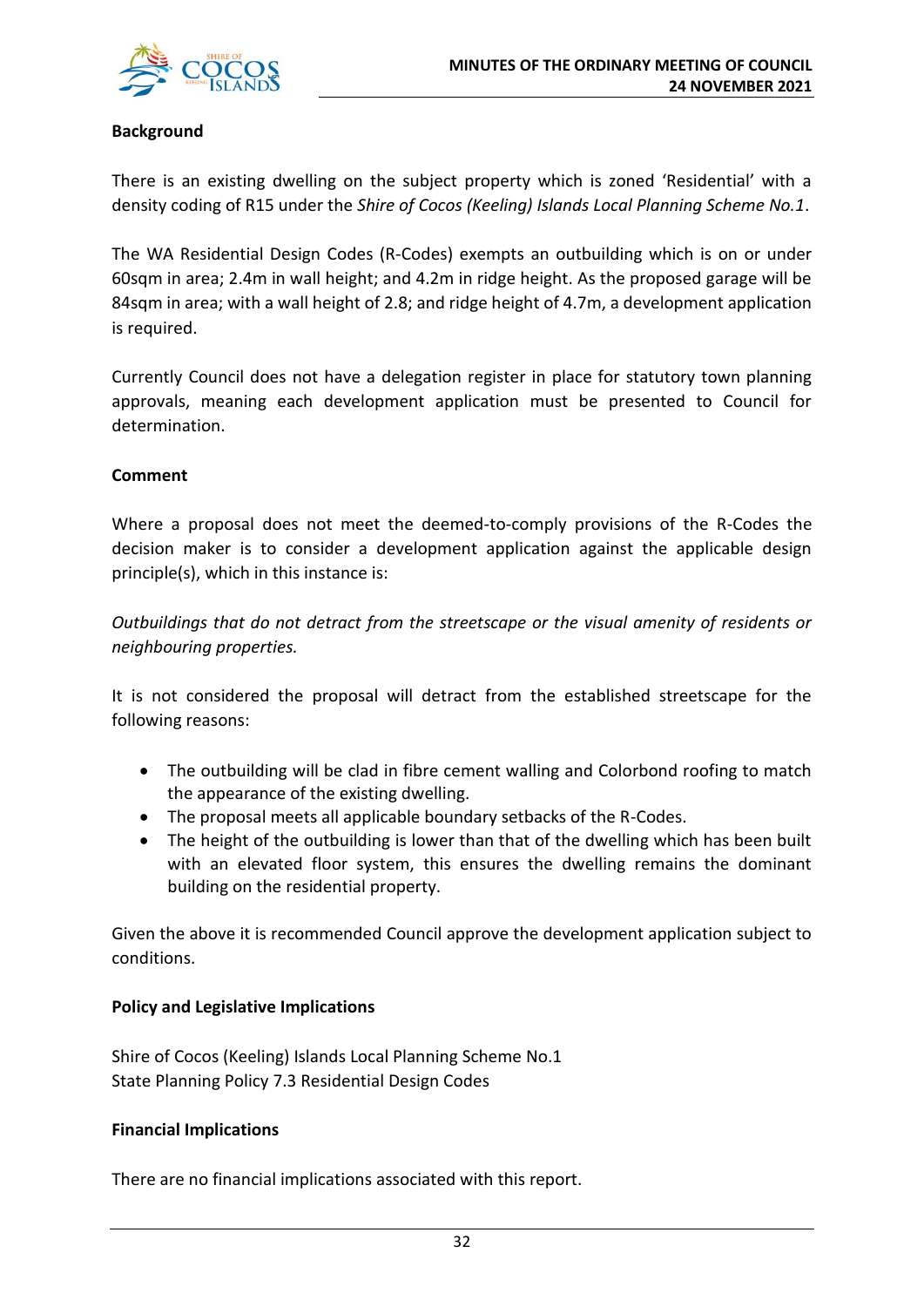

#### **Strategic Implications**

There are no strategic implications associated with this report.

#### **Risk Implications**

| <b>Risk Category</b> | <b>Description</b>                       | <b>Rating (consequence x</b><br>likelihood) | <b>Mitigation Action</b>                  |
|----------------------|------------------------------------------|---------------------------------------------|-------------------------------------------|
| Compliance           | Building permit not<br>obtained prior to | Low $(1)$                                   | Advice note added to<br>planning approval |
|                      | construction                             |                                             |                                           |

#### **Risk Matrix**

| <b>Consequence /</b><br>Likelihood | Insignificant (1) | Minor (2)        | Medium (3)       | Major (4)        | Extreme (5)      |
|------------------------------------|-------------------|------------------|------------------|------------------|------------------|
| <b>Almost Certain (5)</b>          | Moderate (5)      | <b>High (10)</b> | <b>High (15)</b> | Extreme (20)     | Extreme (25).    |
| Likely (4)                         | Low(4)            | Moderate (8)     | <b>High (12)</b> | <b>High (16)</b> | Extreme (20)     |
| Possible (3)                       | Low(3)            | Moderate (6)     | Moderate (9)     | <b>High (12)</b> | <b>High (15)</b> |
| Unlikely (2)                       | Low(2)            | Low $(4)$        | Moderate (6)     | Moderate (8)     | <b>High (10)</b> |
| <b>Rare (1)</b>                    | Low(1)            | Low(2)           | Low $(3)$        | Low $(4)$        | Moderate (5)     |

#### **Voting Requirements**

Simple Majority

#### **Conclusion**

Given there is no relevant planning concerns the officer supports the proposal.

#### **OFFICER RECOMMENDATION – ITEM NO 10.3.2**

THAT COUNCIL, BY SIMPLE MAJORITY, PURSUANT TO THE *SHIRE OF COCOS (KEELING) ISLANDS LOCAL PLANNING SCHEME NO.1*, RESOLVES TO GRANT DEVELOPMENT APPROVAL FOR AN OUTBUILDING UPON LOT 101 QANTAS CLOSE, WEST ISLAND SUBJECT TO THE FOLLOWING CONDITIONS AND ADVICE NOTE:

- 1. ALL STORMWATER MUST BE CONTAINED AND DISPOSED OF ON-SITE AT ALL TIMES, TO THE SATISFACTION OF THE SHIRE OF COCOS (KEELING) ISLANDS;
- 2. ALL DEVELOPMENT SHALL BE IN ACCORDANCE WITH THE APPROVED DEVELOPMENT PLANS, WHICH FORM PART OF THIS DEVELOPMENT APPROVAL, TO THE SPECIFICATIONS AND SATISFACTION OF THE SHIRE OF COCOS (KEELING) ISLANDS; AND
- 3. THE OUTBUILDING IS NOT TO BE USED FOR HUMAN HABITATION, TO THE SATISFACTION OF THE SHIRE OF COCOS (KEELING) ISLANDS.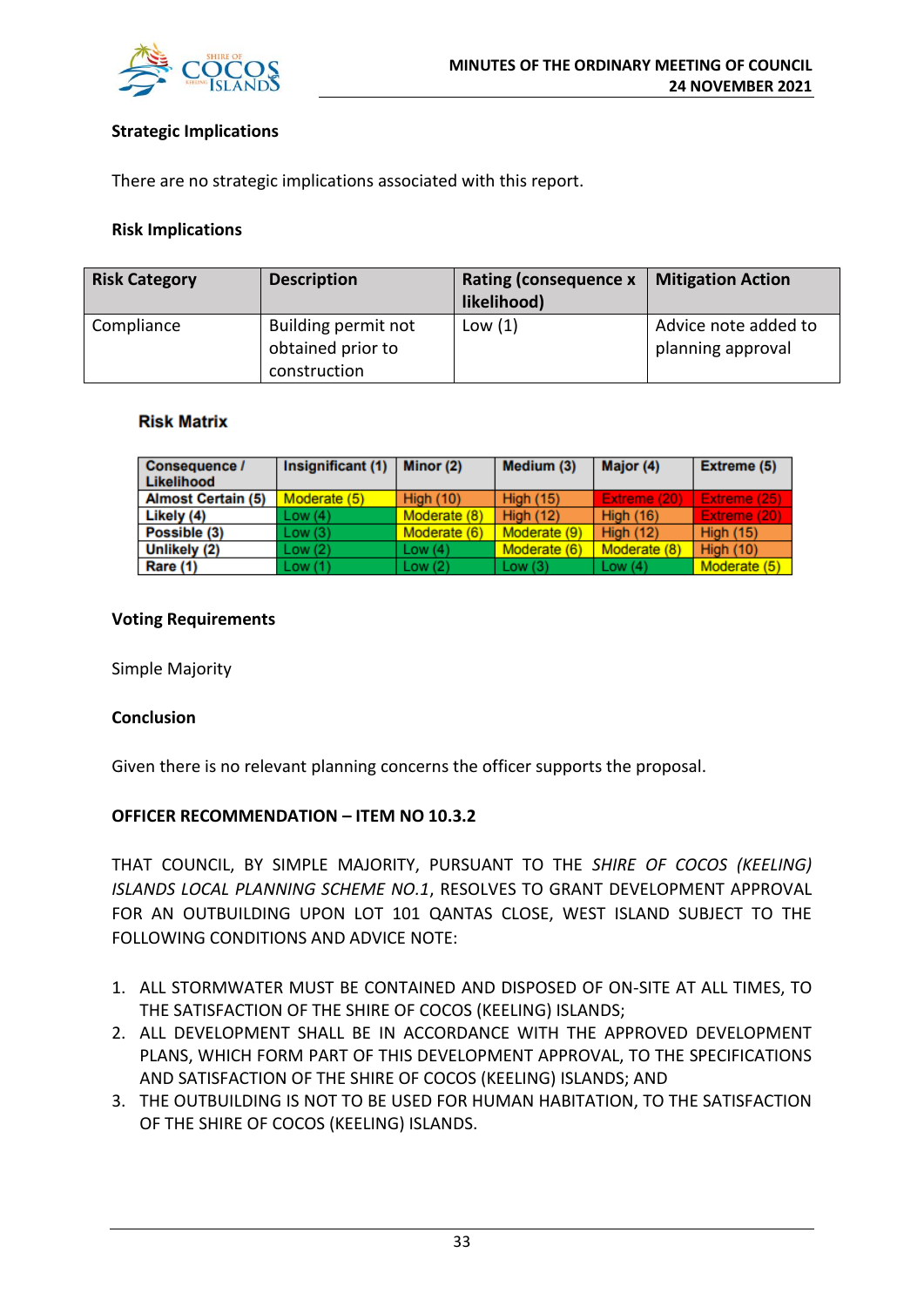

ADVICE NOTE:

THIS IS A DEVELOPMENT APPROVAL OF THE SHIRE OF COCOS (KEELING) ISLANDS UNDER ITS *LOCAL PLANNING SCHEME NO.1*. IT IS NOT AN APPROVAL TO COMMENCE OR CARRY OUT DEVELOPMENT UNDER ANY OTHER LAW. IT IS THE RESPONSIBILITY OF THE APPLICANT/LANDOWNER TO OBTAIN ANY OTHER NECESSARY APPROVALS, CONSENTS, PERMITS AND LICENSES REQUIRED UNDER ANY OTHER LAW, AND TO COMMENCE AND CARRY OUT DEVELOPMENT IN ACCORDANCE WITH ALL RELEVANT LAWS.

### **COUNCIL RESOLUTION – ITEM NO 10.3.2**

**MOVED CR LIU SECONDED CR YOUNG**

**THAT COUNCIL, BY SIMPLE MAJORITY, PURSUANT TO THE** *SHIRE OF COCOS (KEELING) ISLANDS LOCAL PLANNING SCHEME NO.1***, RESOLVES TO GRANT DEVELOPMENT APPROVAL FOR AN OUTBUILDING UPON LOT 101 QANTAS CLOSE, WEST ISLAND SUBJECT TO THE FOLLOWING CONDITIONS AND ADVICE NOTE:** 

- **1. ALL STORMWATER MUST BE CONTAINED AND DISPOSED OF ON-SITE AT ALL TIMES, TO THE SATISFACTION OF THE SHIRE OF COCOS (KEELING) ISLANDS;**
- **2. ALL DEVELOPMENT SHALL BE IN ACCORDANCE WITH THE APPROVED DEVELOPMENT PLANS, WHICH FORM PART OF THIS DEVELOPMENT APPROVAL, TO THE SPECIFICATIONS AND SATISFACTION OF THE SHIRE OF COCOS (KEELING) ISLANDS; AND**
- **3. THE OUTBUILDING IS NOT TO BE USED FOR HUMAN HABITATION, TO THE SATISFACTION OF THE SHIRE OF COCOS (KEELING) ISLANDS.**

#### **ADVICE NOTE:**

**THIS IS A DEVELOPMENT APPROVAL OF THE SHIRE OF COCOS (KEELING) ISLANDS UNDER ITS**  *LOCAL PLANNING SCHEME NO.1***. IT IS NOT AN APPROVAL TO COMMENCE OR CARRY OUT DEVELOPMENT UNDER ANY OTHER LAW. IT IS THE RESPONSIBILITY OF THE APPLICANT/LANDOWNER TO OBTAIN ANY OTHER NECESSARY APPROVALS, CONSENTS, PERMITS AND LICENSES REQUIRED UNDER ANY OTHER LAW, AND TO COMMENCE AND CARRY OUT DEVELOPMENT IN ACCORDANCE WITH ALL RELEVANT LAWS.**

**THE MOTION WAS PUT AND DECLARED CARRIED (5/0)**

**FOR:** IBRAM, IKU, LACY, LIU, YOUNG **AGAINST:** NIL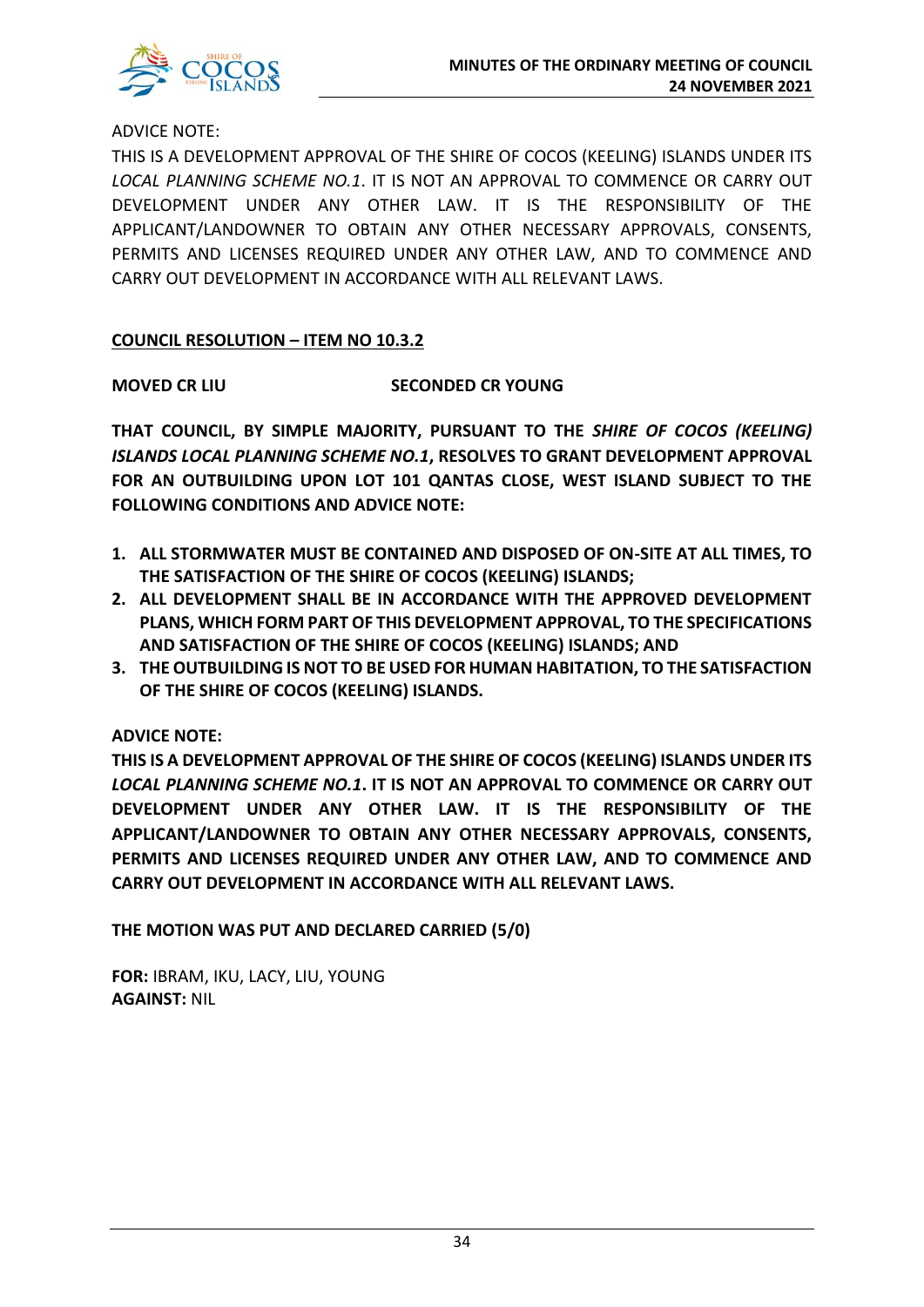

#### **10.3.3 PROPOSED WEST ISLAND WATER DESALINATION PLANT**

#### **Report Information**

| Date:                     | 18 November 2021                                                    |  |  |
|---------------------------|---------------------------------------------------------------------|--|--|
| Location:                 | Part Lot 100 Sydney Highway, West Island                            |  |  |
| Applicant:                | Commonwealth of Australia (Department of Infrastructure, Transport, |  |  |
|                           | <b>Regional Development and Communications)</b>                     |  |  |
| File Ref:                 |                                                                     |  |  |
| <b>Reporting Officer:</b> | <b>Chief Executive Officer</b>                                      |  |  |
| Island:                   | West Island                                                         |  |  |
| Attachments:              | 10.3.3.1 - DA Application Desalination Plant and Borefield          |  |  |

#### **Authority / Discretion**

#### **Definition**

|   | Advocacy       | When Council advocates on its own behalf or on behalf of its<br>community to another level of government/body/agency.                                                                                                                                                                                                                                        |
|---|----------------|--------------------------------------------------------------------------------------------------------------------------------------------------------------------------------------------------------------------------------------------------------------------------------------------------------------------------------------------------------------|
|   | Executive      | The substantial direction setting and oversight role of the<br>Council. E.g. adopting plans and reports, accepting tenders,<br>directing operations, setting and amending budgets.                                                                                                                                                                           |
|   | Legislative    | Includes adopting local laws, town planning schemes and<br>policies. Review when Council reviews decisions made by<br>officers.                                                                                                                                                                                                                              |
| 冈 | Quasi-Judicial | When Council determines an application / matter that directly<br>affects a person's right and interest. The judicial character arises<br>from the obligations to abide by the principles of natural justice.<br>Examples of Quasi-Judicial authority include town planning<br>applications, building licenses, applications for other permits /<br>licenses. |
|   | Information    | Includes items provides to Council for information purposes only<br>that do not require a decision of Council (i.e. $-$ for noting).                                                                                                                                                                                                                         |

#### **Report Purpose**

For Council to consider an application for development approval from the Commonwealth of Australia (Department of Infrastructure, Transport, Regional Development and Communications) (the Commonwealth) for the construction of a desalination plant (DP) adjacent their existing wastewater treatment plant (WWTP) on West Island.

#### **Relevant Documents**

Available for viewing at the meeting Proposal report and concept plans.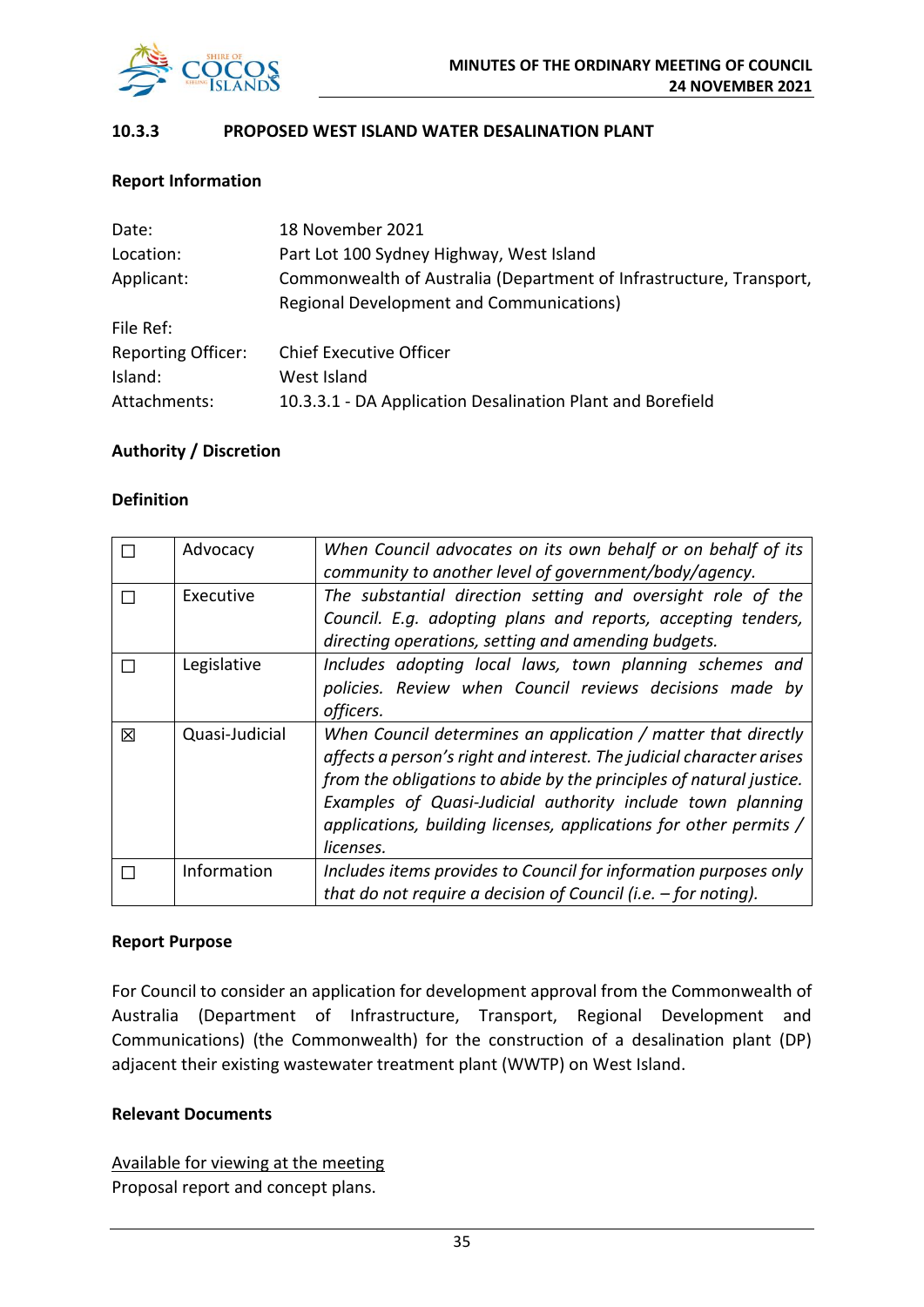

#### **Background**

The Water Corporation, as agents of the Commonwealth, provides essential water, wastewater and power services to the Cocos (Keeling) Islands community.

Recently Water Corporation has been engaged by the Department of Defence and Department of Infrastructure, Transport, Regional Development and Communications to install a new DP adjacent the existing WWTP on Part Lot Sydney Highway, West Island.

The detailed design of the DP is currently still being undertaken on the proviso that the new plant will produce the same capacity of that of the Home Island DP of 200kL/day and utilise similar equipment for consistency of spare parts and operator familiarity.

The main components of the proposed DP are as follow:

- five sea water beach bores;
- seawater main to seawater treatment plant;
- seawater desalination plant containing transportable, containerised buildings;
- pump station and delivery main, carrying potable water to existing townsite tanks;
- brine disposal pump station and connection to existing WWTP outfall;
- chlorination and fluoridation plants; and
- raw, brine and potable water tanks.

The proponent states the DP needs to be constructed on a tight timeline to meet the operating date of June 2023 required by the Department of Defence. As such exploration and production drilling is desired to be undertaken in February 2022, following initial site vegetation clearing in December/January. Council is requested to determine this development application prior to the lodgement of detailed design plans to enable the construction timeline to be met accordingly.

Under the *Shire of Cocos (Keeling) Islands Local Planning Scheme No.1* (the Scheme) the subject land is zoned 'Rural' where the proposed development of a 'public utility' is a discretionary use, meaning it is not permitted unless Council shows discretion in its decision making.

Currently Council does not have a delegation register in place for statutory town planning approvals, meaning each application must be presented to Council for determination.

#### **Comment**

The development will provide greater access to an essential service in potable water for West Island, above that than what is obtained by the freshwater lens productions bores currently utilised. Given this, it is recommended Council grant approval subject to conditions, including a condition to ensure submission by the proponent of detailed design plans prior to the operation of the DP.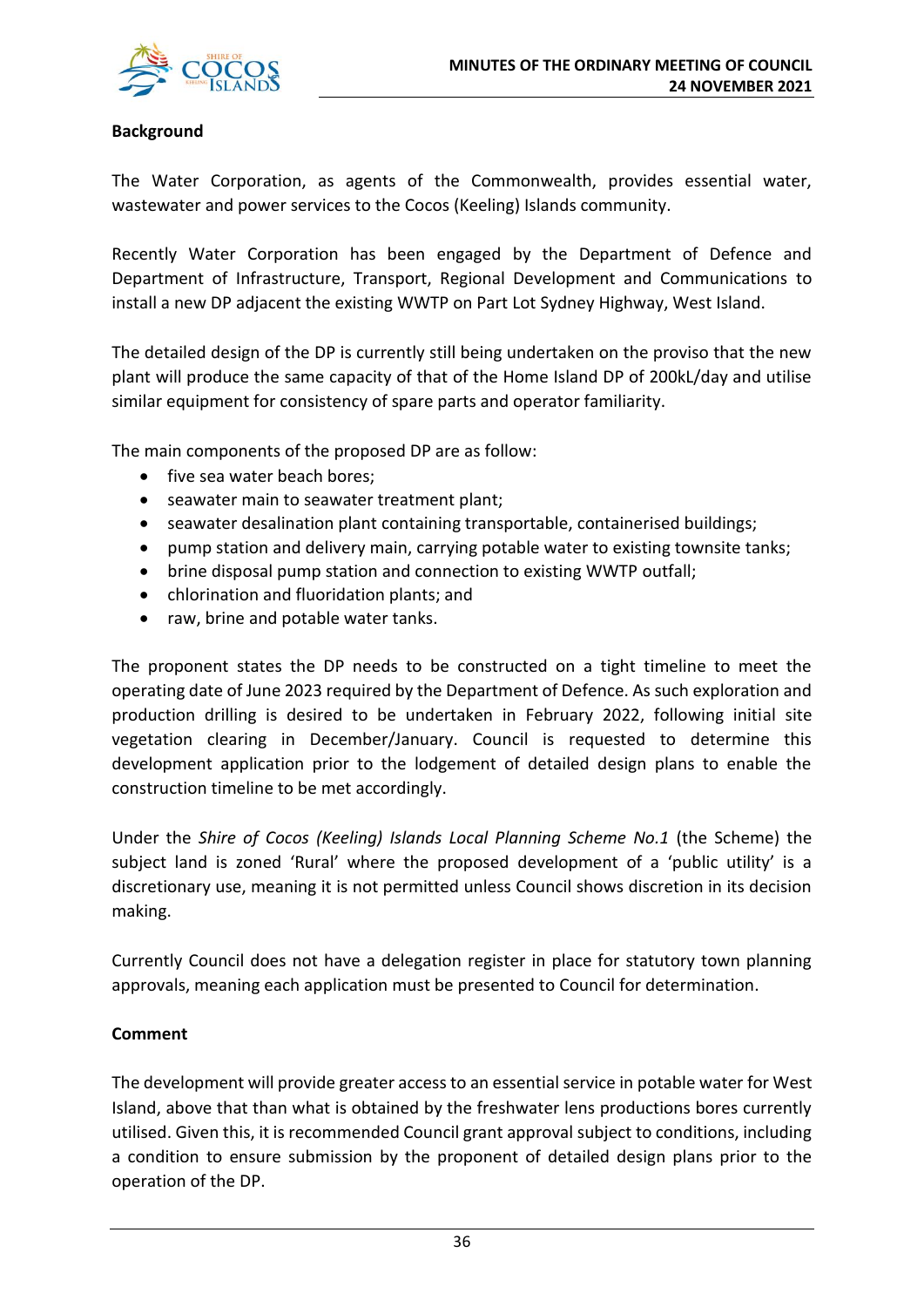

#### **Policy and Legislative Implications**

Shire of Cocos (Keeling) Islands Local Planning Scheme No.1 'Public utility' definition - *shall have the same meaning given to it in and for the purposes of the Act.*

As such the *Planning and Development Act 2005* defines public utility as - *means drainage, electricity, sewerage or water supply services or such other services as are prescribed.*

#### **Financial Implications**

The proponent has paid the required development application fee.

#### **Strategic Implications**

Shire of Cocos (Keeling) Islands Strategic Community Plan 2016 – 2026: *Outcome 3.2 Future development is sympathetic to the Islands environment 3.2.1 Maintain and develop infrastructure in-line with community needs and the Islands environment.*

#### **Risk Implications**

| <b>Risk Category</b> | <b>Description</b>                                           | <b>Rating (consequence x</b><br>likelihood) | <b>Mitigation Action</b>                    |
|----------------------|--------------------------------------------------------------|---------------------------------------------|---------------------------------------------|
| Compliance           | Detailed design plan<br>not obtained prior to<br>development | Low(1)                                      | Advice added to<br><b>Planning Approval</b> |

#### **Risk Matrix**

| <b>Consequence /</b><br>Likelihood | Insignificant (1) | Minor (2)        | Medium (3)       | Major (4)        | Extreme (5)      |
|------------------------------------|-------------------|------------------|------------------|------------------|------------------|
| <b>Almost Certain (5)</b>          | Moderate (5)      | <b>High (10)</b> | <b>High (15)</b> | Extreme (20)     | Extreme (25)     |
| Likely (4)                         | Low(4)            | Moderate (8)     | <b>High (12)</b> | <b>High (16)</b> | Extreme (20)     |
| Possible (3)                       | Low(3)            | Moderate (6)     | Moderate (9)     | <b>High (12)</b> | <b>High (15)</b> |
| Unlikely (2)                       | Low(2)            | Low $(4)$        | Moderate (6)     | Moderate (8)     | <b>High (10)</b> |
| Rare (1)                           | Low(1)            | Low(2)           | Low $(3)$        | Low $(4)$        | Moderate (5)     |

#### **Voting Requirements**

Simple Majority

#### **Conclusion**

Given there is no relevant planning concerns the officer supports the proposal.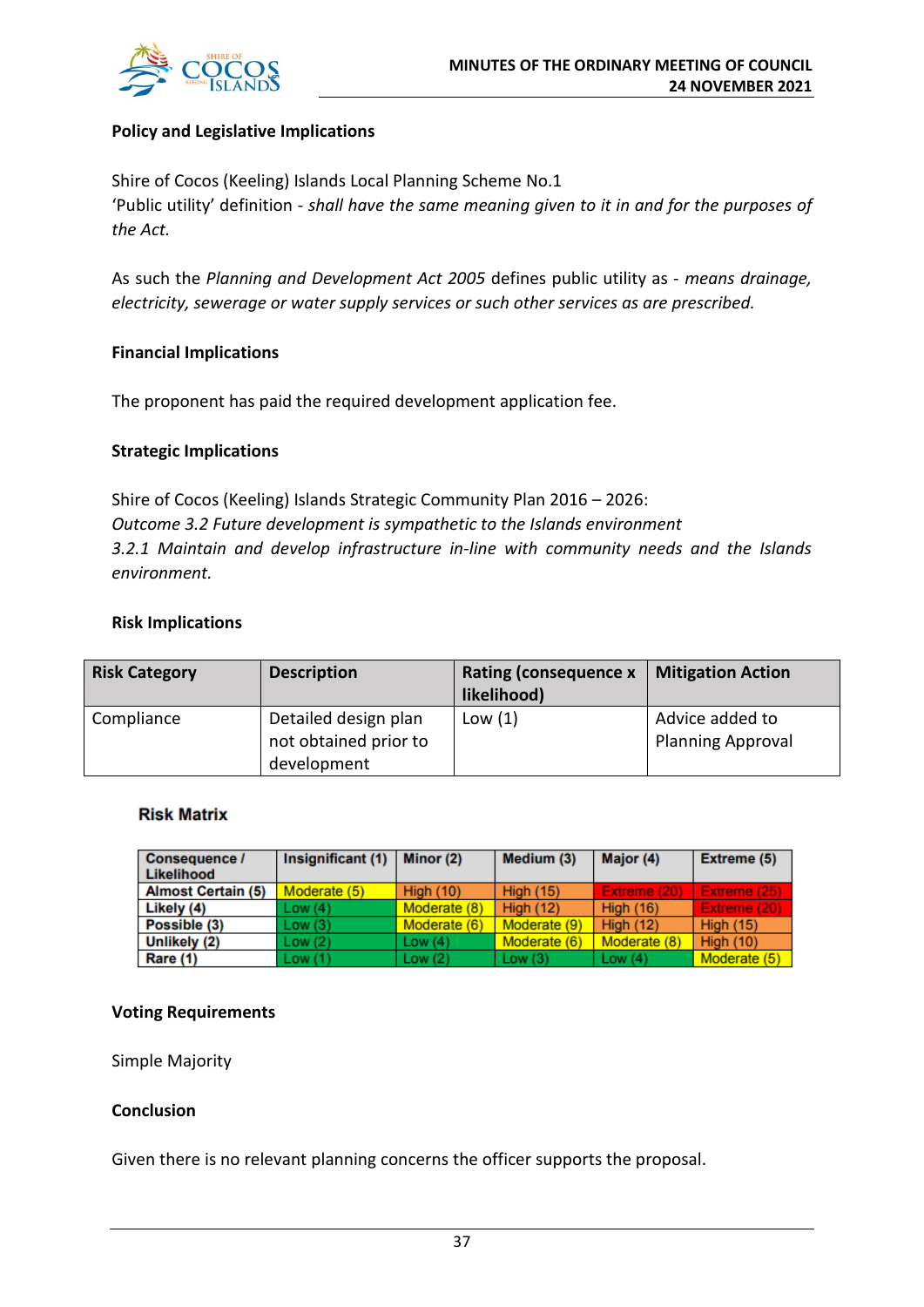

#### **OFFICER RECOMMENDATION – ITEM NO 10.3.3**

THAT COUNCIL, BY SIMPLE MAJORITY, PURSUANT TO THE *SHIRE OF COCOS (KEELING) ISLANDS LOCAL PLANNING SCHEME NO.1*, RESOLVES TO GRANT DEVELOPMENT APPROVAL FOR A PUBLIC UTILITY (DESALINATION PLANT) UPON PART LOT 100 SYDNEY HIGHWAY, WEST ISLAND SUBJECT TO THE FOLLOWING CONDITION AND ADVICE NOTES:

DETAILED DEVELOPMENT PLANS MUST BE SUBMITTED TO AND APPROVED BY THE SHIRE OF COCOS (KEELING) ISLANDS, PRIOR TO OPERATION OF THE DEVELOPMENT. THE DEVELOPMENT MUST THEREAFTER BE MAINTAINED IN ACCORDANCE WITH THE PLANS, TO THE SATISFACTION SHIRE OF COCOS (KEELING) ISLANDS.

ADVICE NOTES:

- A. THIS IS A DEVELOPMENT APPROVAL OF THE SHIRE OF COCOS (KEELING) ISLANDS UNDER ITS *LOCAL PLANNING SCHEME NO.1*. IT IS NOT AN APPROVAL TO COMMENCE OR CARRY OUT DEVELOPMENT UNDER ANY OTHER LAW. IT IS THE RESPONSIBILITY OF THE APPLICANT/LANDOWNER TO OBTAIN ANY OTHER NECESSARY APPROVALS, CONSENTS, PERMITS AND LICENSES REQUIRED UNDER ANY OTHER LAW, AND TO COMMENCE AND CARRY OUT DEVELOPMENT IN ACCORDANCE WITH ALL RELEVANT LAWS.
- B. IF THE DEVELOPMENT THE SUBJECT OF THIS APPROVAL IS NOT SUBSTANTIALLY COMMENCED WITHIN A PERIOD OF TWO (2) YEARS, THE APPROVAL SHALL LAPSE AND BE OF NO FURTHER EFFECT.
- C. WHERE AN APPROVAL HAS SO LAPSED, NO DEVELOPMENT SHALL BE CARRIED OUT WITHOUT THE FURTHER APPROVAL OF THE LOCAL GOVERNMENT HAVING FIRST BEEN SOUGHT AND OBTAINED.

#### **COUNCIL RESOLUTION – ITEM NO 10.3.3**

### **MOVED CR LACY SECONDED CR LIU**

**THAT COUNCIL, BY SIMPLE MAJORITY, PURSUANT TO THE** *SHIRE OF COCOS (KEELING) ISLANDS LOCAL PLANNING SCHEME NO.1***, RESOLVES TO GRANT DEVELOPMENT APPROVAL FOR A PUBLIC UTILITY (DESALINATION PLANT) UPON PART LOT 100 SYDNEY HIGHWAY, WEST ISLAND SUBJECT TO THE FOLLOWING CONDITION AND ADVICE NOTES:** 

**DETAILED DEVELOPMENT PLANS MUST BE SUBMITTED TO AND APPROVED BY THE SHIRE OF COCOS (KEELING) ISLANDS, PRIOR TO OPERATION OF THE DEVELOPMENT. THE DEVELOPMENT MUST THEREAFTER BE MAINTAINED IN ACCORDANCE WITH THE PLANS, TO THE SATISFACTION SHIRE OF COCOS (KEELING) ISLANDS.** 

**ADVICE NOTES:** 

**A. THIS IS A DEVELOPMENT APPROVAL OF THE SHIRE OF COCOS (KEELING) ISLANDS UNDER ITS** *LOCAL PLANNING SCHEME NO.1***. IT IS NOT AN APPROVAL TO COMMENCE OR CARRY OUT DEVELOPMENT UNDER ANY OTHER LAW. IT IS THE RESPONSIBILITY OF THE APPLICANT/LANDOWNER TO OBTAIN ANY OTHER NECESSARY APPROVALS,**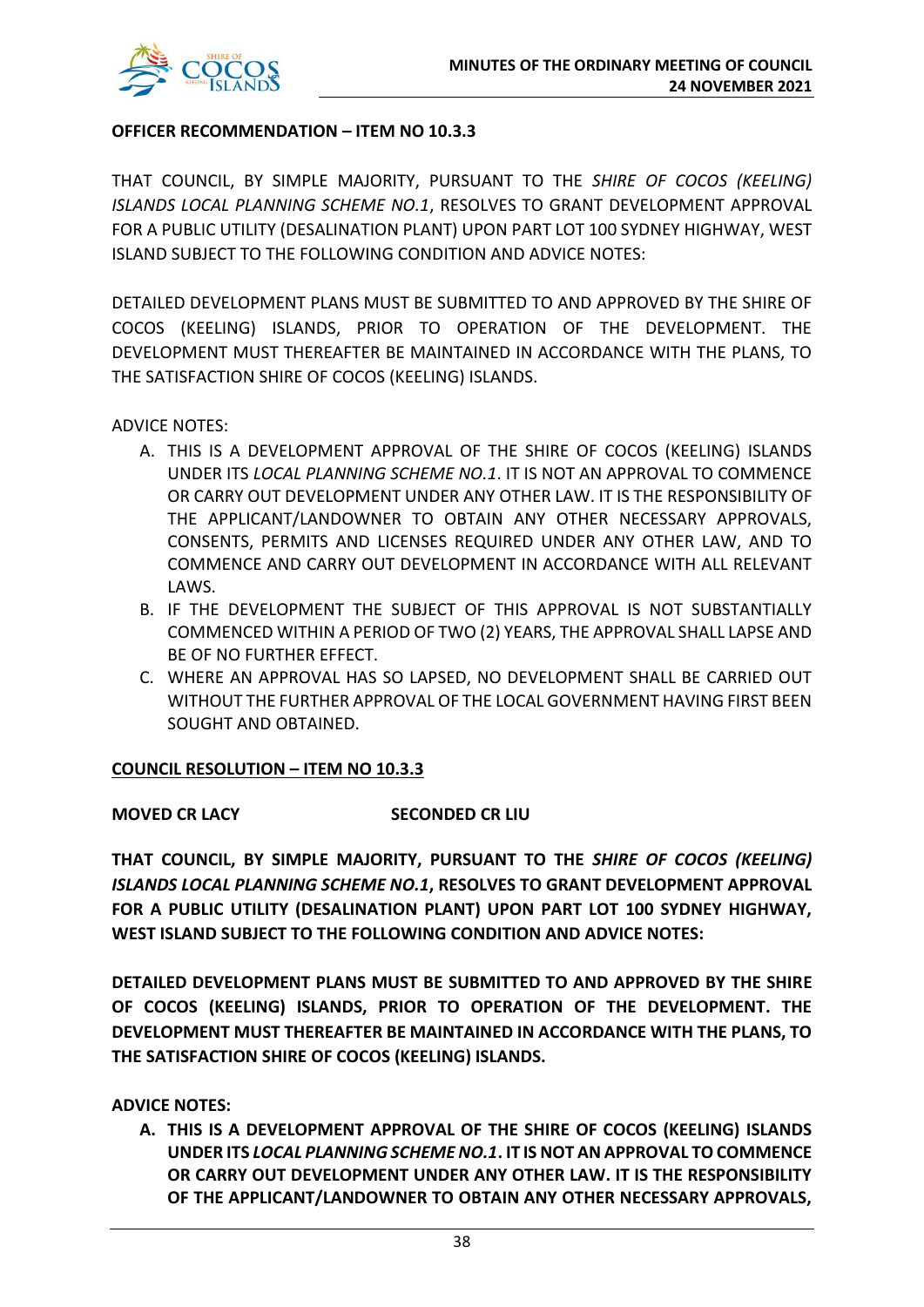**CONSENTS, PERMITS AND LICENSES REQUIRED UNDER ANY OTHER LAW, AND TO COMMENCE AND CARRY OUT DEVELOPMENT IN ACCORDANCE WITH ALL RELEVANT LAWS.**

- **B. IF THE DEVELOPMENT THE SUBJECT OF THIS APPROVAL IS NOT SUBSTANTIALLY COMMENCED WITHIN A PERIOD OF TWO (2) YEARS, THE APPROVAL SHALL LAPSE AND BE OF NO FURTHER EFFECT.**
- **C. WHERE AN APPROVAL HAS SO LAPSED, NO DEVELOPMENT SHALL BE CARRIED OUT WITHOUT THE FURTHER APPROVAL OF THE LOCAL GOVERNMENT HAVING FIRST BEEN SOUGHT AND OBTAINED.**

**THE MOTION WAS PUT AND DECLARED CARRIED (5/0)**

**FOR:** IBRAM, IKU, LACY, LIU, YOUNG **AGAINST:** NIL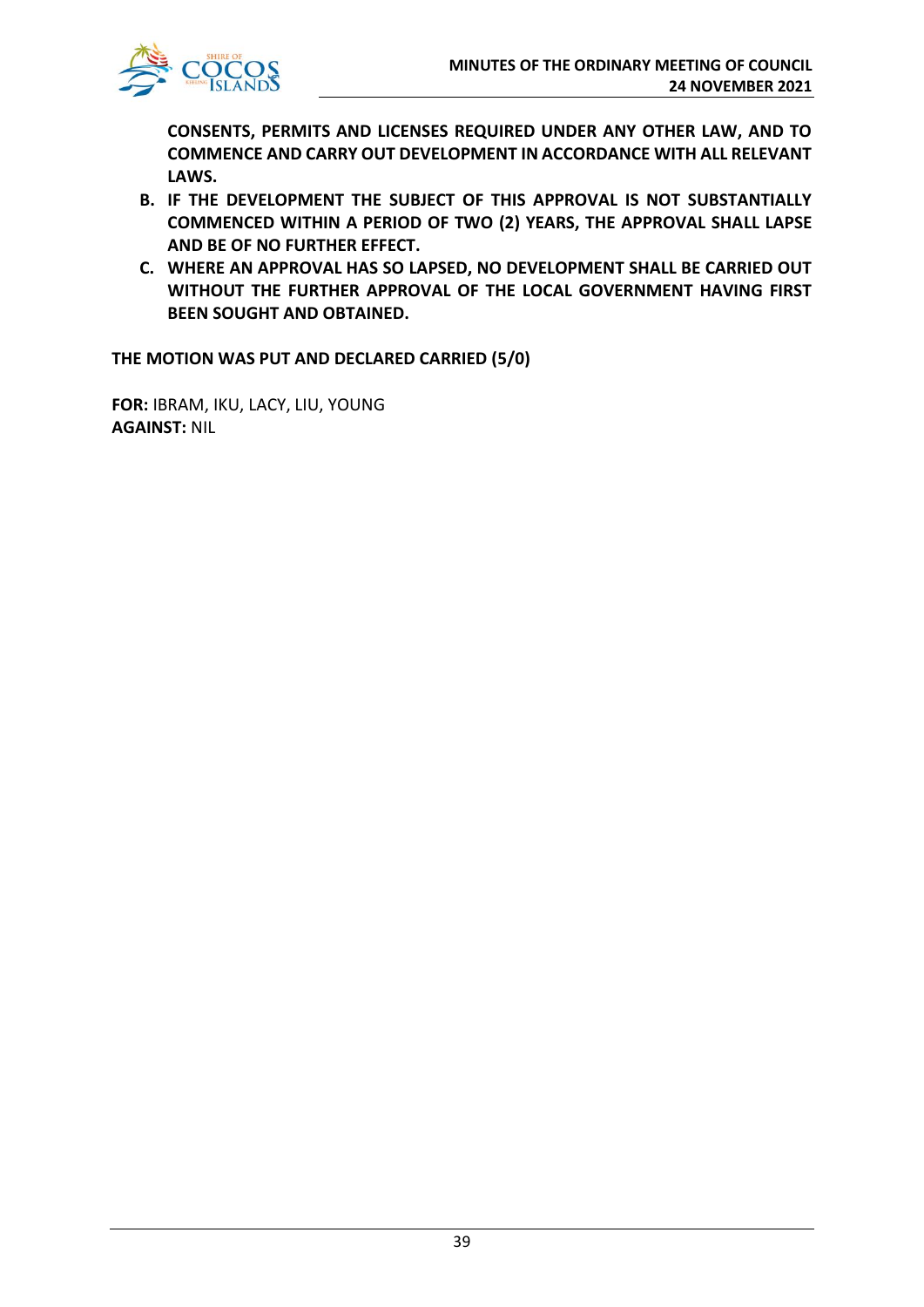

# **10.4 ADMINISTRATION**

Nil

**11. MINUTES TO BE RECEIVED**

Nil

**12. ELECTED MEMBERS MOTION OF WHICH PREVIOUS NOTICE HAS BEEN GIVEN**

Nil

**13. MOTIONS WITHOUT NOTICE WITH LEAVE OF COUNCIL**

Nil

**14. MATTERS BEHIND CLOSED DOORS**

Nil

**15. MATTERS RELATING TO THE LAND TRUSTS**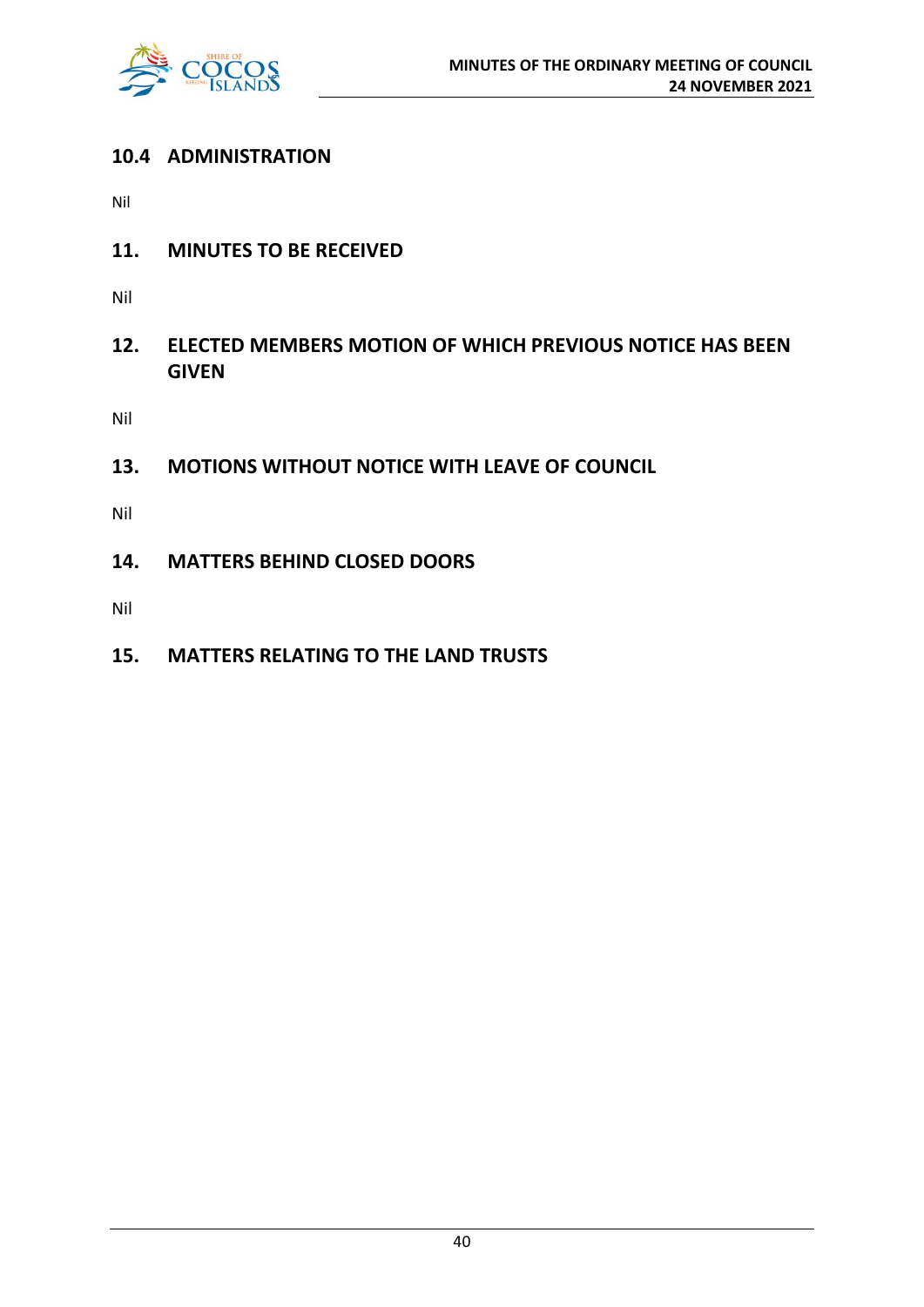



# MATTERS RELATING TO THE LAND TRUST 1979 AND LAND TRUST 1984

The Australian Government transferred ownership of portions of land on the Cocos (Keeling) Islands, under two separate deeds, to the Territory's local government being the Cocos (Keeling) Islands Council. On 1 July 1992, the Territories Law Reform Act came into effect by which the Commonwealth Government applied Western Australian laws to the Cocos (Keeling) Islands. The *Local Government (Transition) Ordinance 1992* established the Shire of the Cocos (Keeling) Islands by absorbing the Cocos (Keeling) Islands Council. By this arrangement, the body corporate called the Shire of Cocos (Keeling) Islands became the Trustee for both Land Trusts. Decisions relating to the Trust are made by Council as the decision-making arm of the body corporate.

**The 1979 Deed:** The 1979 Trust Deed applies to all of the land above the high-water mark on Home Island, except Lot 13, Lot 14 and Pulu Gangsa (Cemetery Island). The Deed states that the land is to be held 'upon trust for the benefit, advancement and wellbeing of the community formed by the Kampong residents.' No other terms were expressed in the Deed. 'Kampong residents' were described in the 1979 Trust Deed as 'the residents from time to time of the Kampong area'.

**The 1984 Deed:** The 1984 Trust Deed applies to all parcels of land situated and being above high-water mark within the Cocos (Keeling) Islands, including North Keeling Island, but not including parcels of land as described in the First Schedule of the 1984 Trust Deed. This transferred land was to be held by the Council (and later, by its successor, the Shire) 'upon trust for the benefit, advancement and wellbeing of the Cocos (Keeling) Islander's resident in the Territory on land owned by the Council."